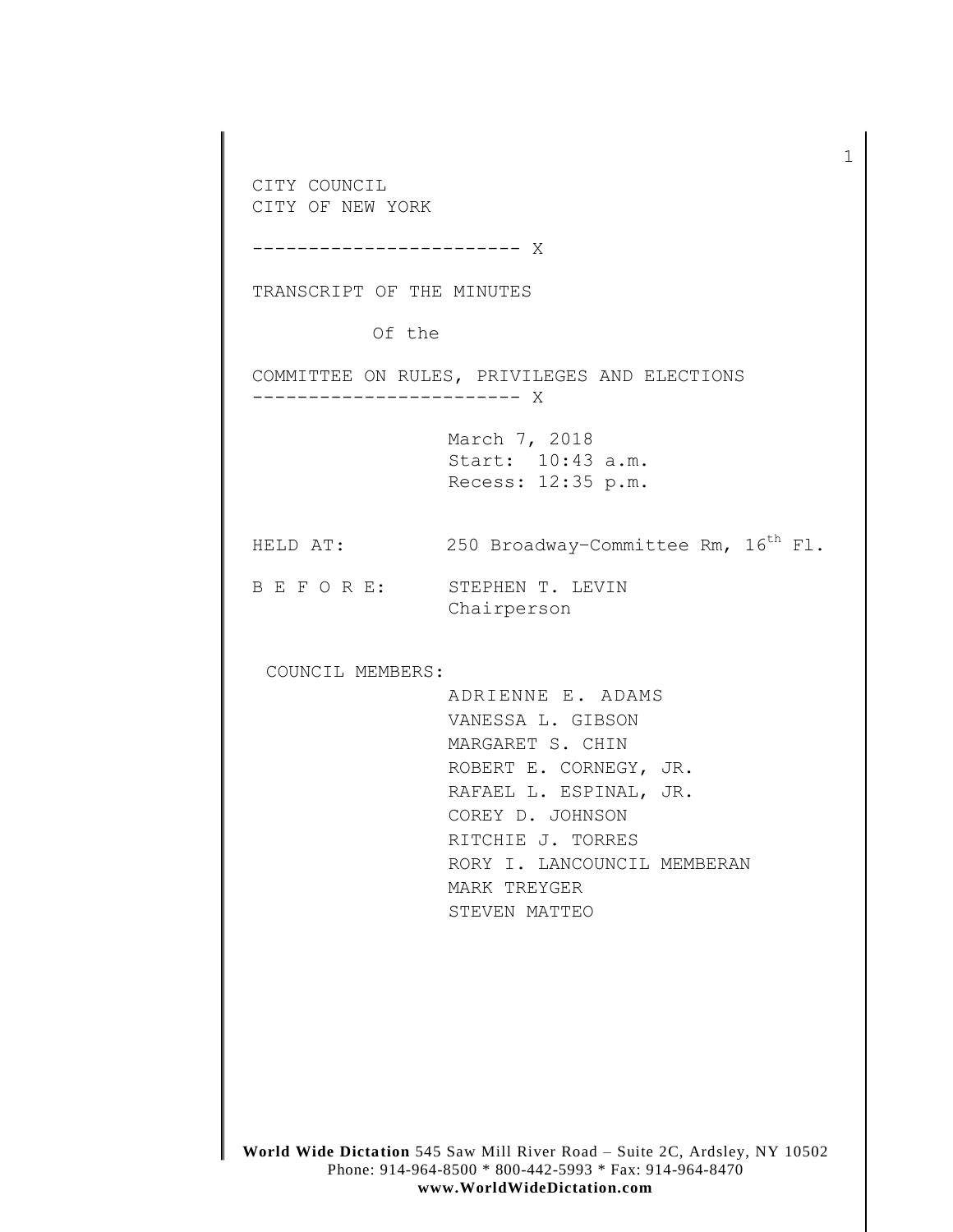## A P P E A R A N C E S (CONTINUED)

Fernando A. Bohorquez New York City Conflicts of Interest Board

Anthony W. Crowell New York City Conflicts of Interest Board

Salvatore Scibetta New York City Conflicts of Interest Board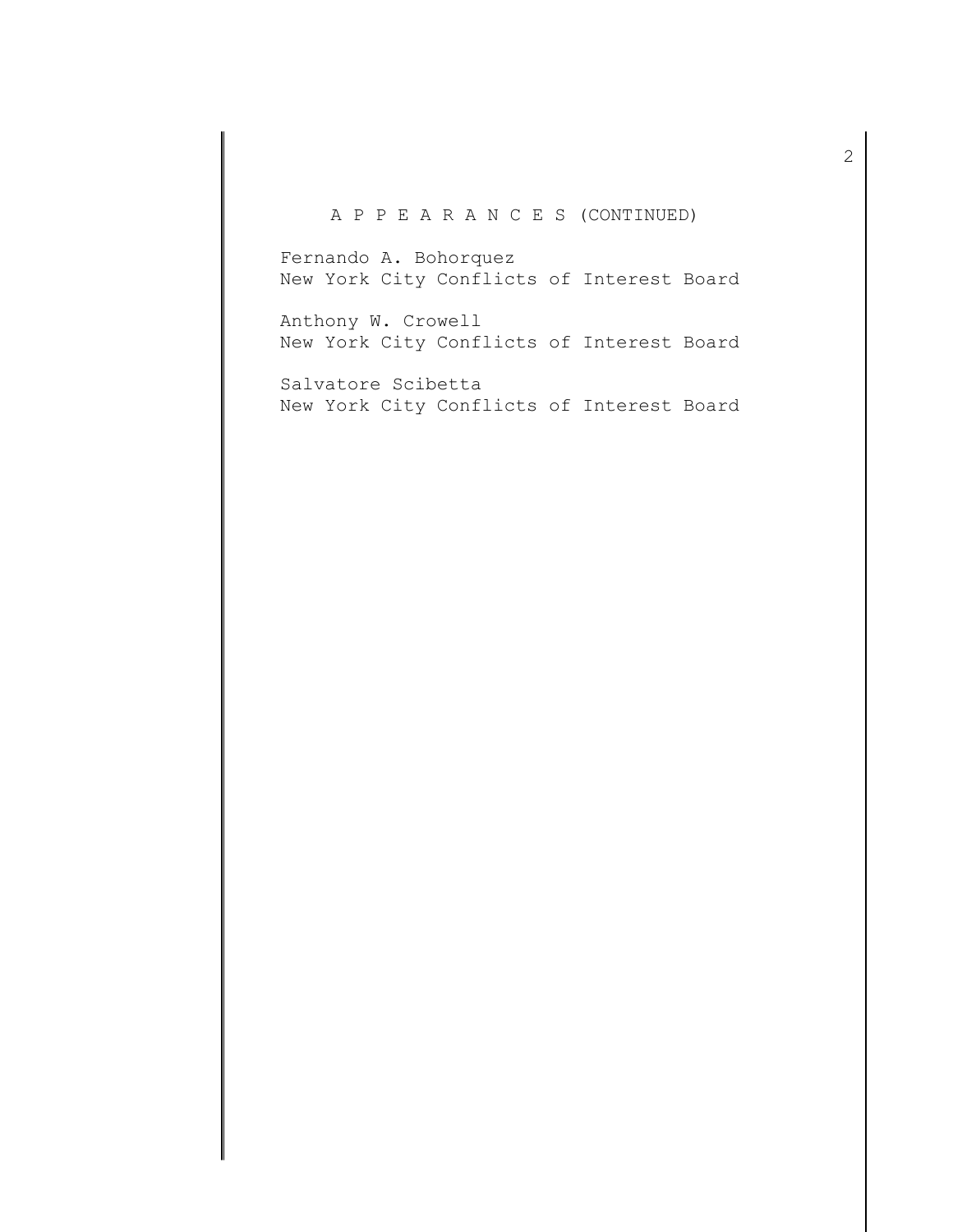COMMITTEE ON RULES, PRIVILEGES AND ELECTIONS 3

| ٩ |  |
|---|--|

1

2

3 4 5 6 7 8 9 10 11 12 13 14 15 16 17 18 19 20 21 22 23 24 25 CHAIRPERSON KOSLOWITZ: Good morning and welcome to the Committee on Rules, Privileges and Elections. My name is Karen Koslowitz and I am the Chair of the Rules Committee. Before we begin I would like to introduce the other members of this committee who are present; Council Member Mark Treyger, Council Member Margaret Chin, Council Member Lancman, Council Member Adrienne Adams, Council Member Ritchie Torres, Council Member Matteo, and Council Member Vanessa Gibson. I would also like to acknowledge Council to the Committee, Elizabeth Guzman. I would also like to acknowledge the staff members from the Council's Investigative Unit; Jeff Davis, Director of Investigations as well as Andre Johnson-Brown. Topics for consideration, today the council will consider three candidates; Salvatore Scibetta, did I do okay? A resident of Staten Island for appointment to the New York City Board of Standards and Appeals as laid member to fill a vacancy and serve the remainder of the six year term that expires on July  $10^{th}$ , 2019 and Anthony W. Crowell and Fernando Bohorquez, both residents of Brooklyn for re-appointment as members of the Conflicts of Interest Board to serve a six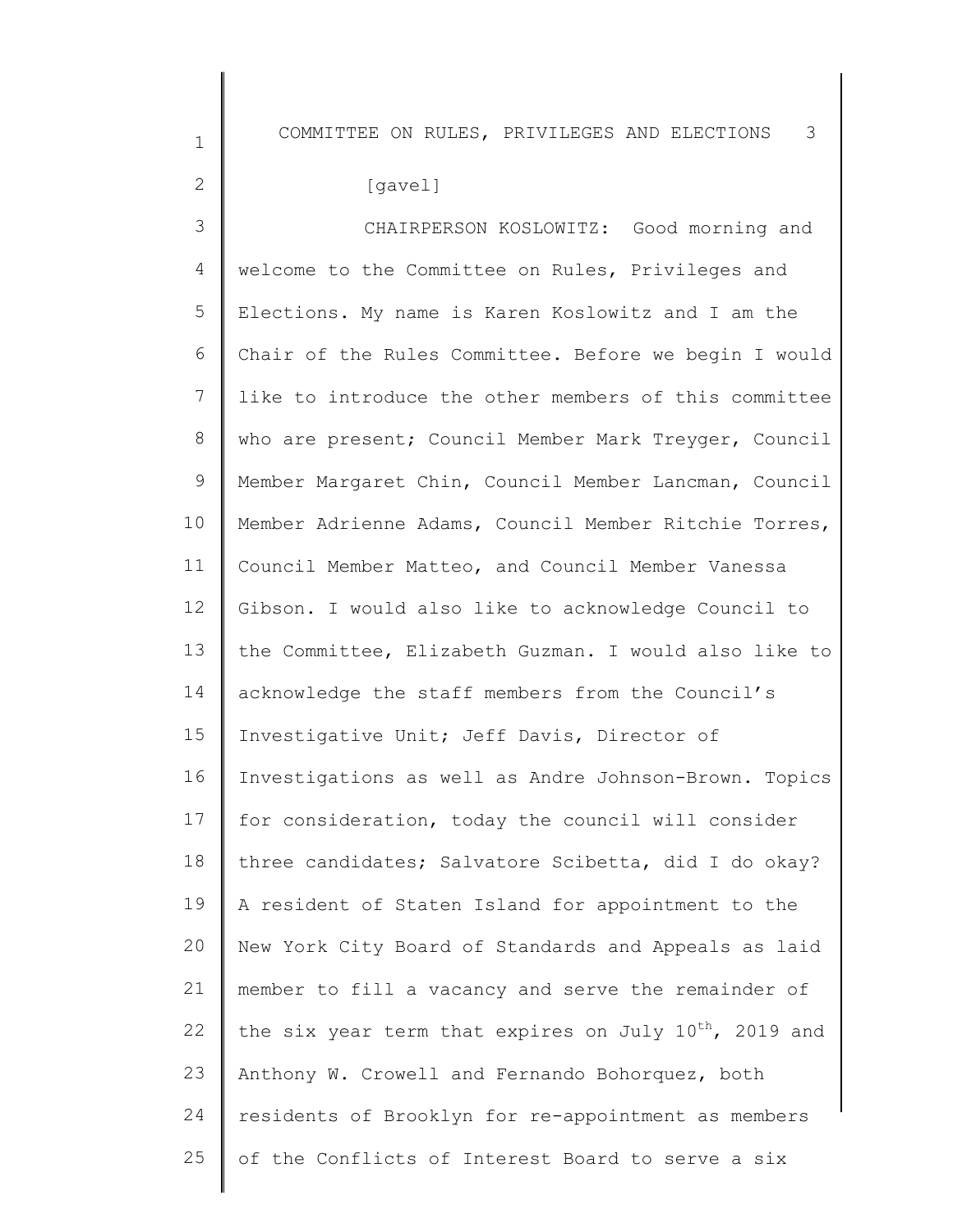1 2 3 4 5 6 7 8 9 10 11 12 13 14 15 16 17 18 19 20 21 22 23 24 25 COMMITTEE ON RULES, PRIVILEGES AND ELECTIONS 4 year term that begins on April  $1^{st}$ , 2018 and expires on March  $31^{st}$ , 2024. I will now call. the Speaker is not here, he'll be here later. The BSA consists of five commissioners each appointed by the Mayor for a term of six years. The City Charter provides that one of the BSA members shall be a planner with professional qualifications and at least ten years' experience as a planner. One of the members shall be a registered architect and shall have at least ten years' experience as an architect and one of the members shall be a licensed professional engineer and shall have at least ten years' experience as an engineer. The particular qualifications of the two remaining members are not delineated in the charter. The Mayor designates one of the members with the required experience of an architect, planner or engineer to serve as chair and designates another member to serve as vice chair, no more than two members may reside in any one borough. Each member of the board receives a salary and may not engage in any other occupation, profession or employment. The Chair earns an annual salary of 212,000 dollars… two, 212,044 dollars, the Vice Chair receives 174,523 annually while the remaining members earn annual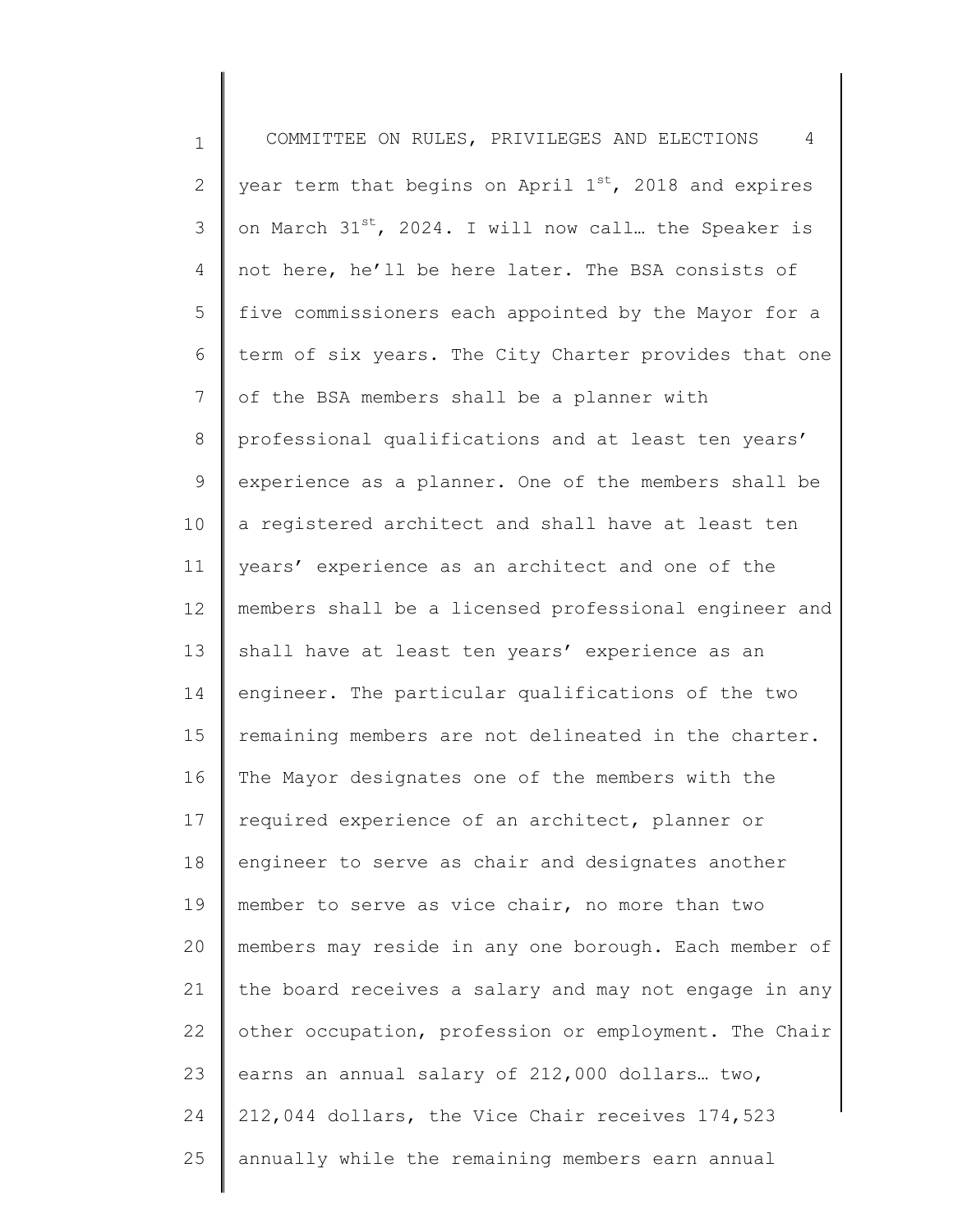1 2 3 4 5 6 7 8 9 10 11 12 13 14 15 16 17 18 19 20 21 22 23 24 25 COMMITTEE ON RULES, PRIVILEGES AND ELECTIONS 5 salaries of 166,000. The BSA has the power to determine and vary the application of the zoning resolution and to issue a special permit as authorized by the zoning resolution. The BSA may also consider appeals to vary or modify any rule or regulation of the provisions of any law relating to the construction use… you have to excuse me I have a cold… use structural changes, equipment, alteration or removal or building to a structures or vaults in their sidewalks are pertinent there too where there are practical difficulties or unnecessary hardships in carrying out the strict letter of the law so that the spirit of the law shall be observed, public safety secured and substantial justice done. Welcome the candidates, welcome Mr. Scibetta, would you all please raise your right hand to be sworn in? CC: Good morning. Do you swear or affirm to tell the truth, the whole truth? Thank you. CHAIRPERSON KOSLOWITZ: Thank you. Rules committee's members you can find a written copy of the opening statements to these candidates in your booklet. Mr. Scibetta do you wish to make any opening statements?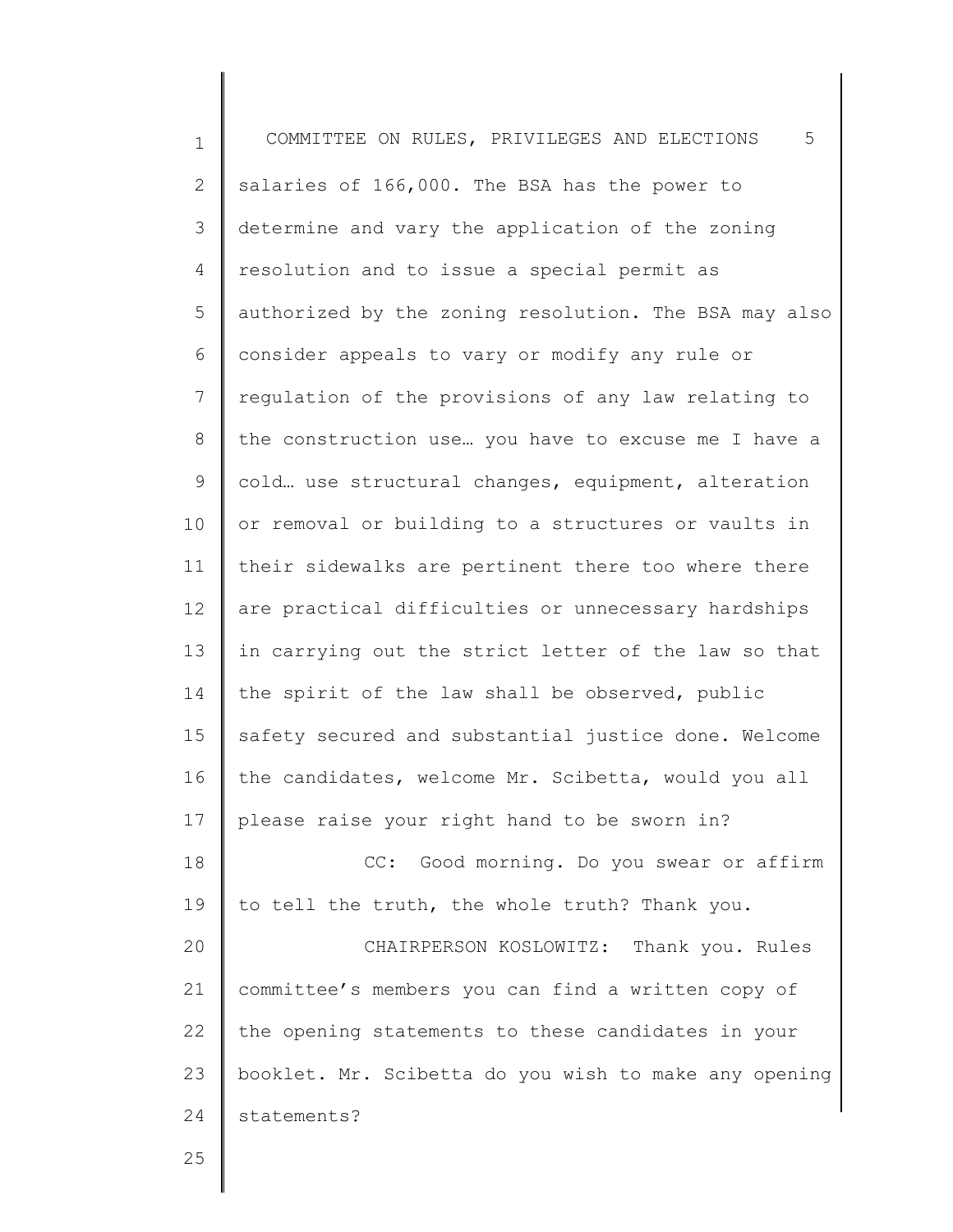| $\mathbf 1$     | COMMITTEE ON RULES, PRIVILEGES AND ELECTIONS<br>6     |
|-----------------|-------------------------------------------------------|
| $\mathbf{2}$    | SALVATORE SCIBETTA: Sure. Good morning                |
| 3               | Chair Koslowitz and members of the Committee on       |
| 4               | Rules, Privileges and Elections. My name is Salvatore |
| 5               | Scibetta and I'm greatly honored to be here today to  |
| 6               | present testimony regarding my nomination as          |
| 7               | Commissioner of New York City's Board of Standards    |
| 8               | and Appeals. I'm a life-long New Yorker, I've lived   |
| $\mathsf 9$     | in multiple boroughs and worked in all of them, New   |
| 10              | York is my home and Staten Island is where I've       |
| 11              | chosen to raise my two children. I ask for your       |
| 12 <sup>°</sup> | consideration in this position so that I may do my    |
| 13              | part to ensure my children as well as all of the      |
| 14              | other children in this great city grow up in the best |
| 15              | New York there could be. My passion has always been   |
| 16              | and continues to be community service. I strongly     |
| 17              | believe in active participation in, in the community  |
| 18              | as a means of investing in something greater than     |
| 19              | myself. Through my involvement in many community-     |
| 20              | based organizations representing a wide cross section |
| 21              | of New Yorkers I have honed my ability to listen to   |
| 22              | different constituencies, deeply consider their       |
| 23              | perspectives and address their concerns. Serving      |
| 24              | others has been the foundation of some of of some of  |
| 25              | my most rewarding experiences and if appointed I will |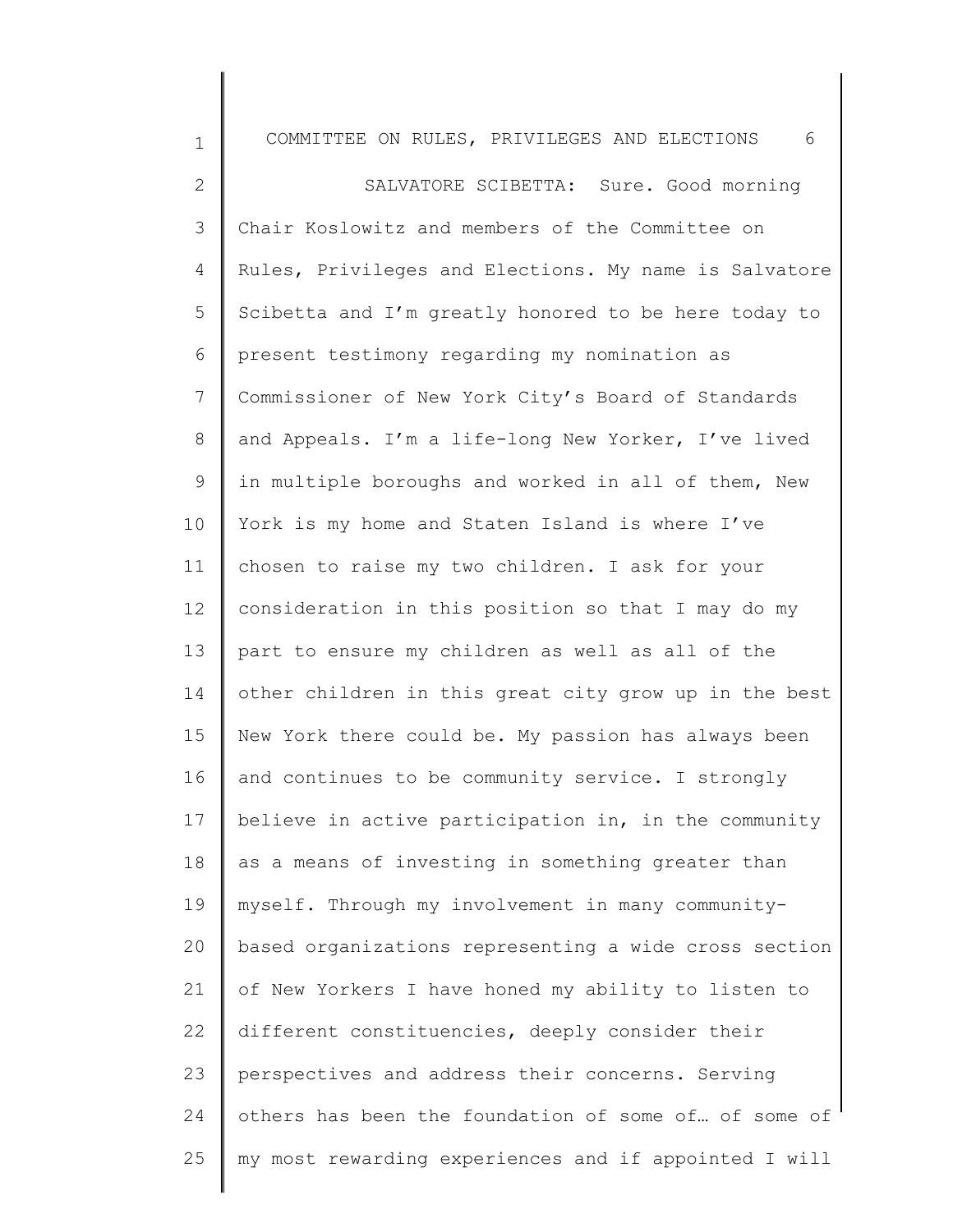1 2 3 4 5 6 7 8 9 10 11 12 13 14 15 16 17 18 19 20 21 22 23 24 25 COMMITTEE ON RULES, PRIVILEGES AND ELECTIONS 7 bring this passion for service to the BSA. By trade I'm a seasoned litigation attorney who has conducted over 100 hearings, I have practiced in various areas of law including real estate and law related to buildings and violations which is particularly relevant for the BSA. Throughout my years as an attorney I've had a wide variety of clients serving mostly the people of the city of New York with clients ranging from our city's most vulnerable children to multimillion-dollar corporations. This varied experience has taught me to see issues from all sides and to understand the value of a just outcome to every person. After spending the last several years as a partner in an international law firm I felt the need to return to my roots in the public sector. My experience indicates how hard I've worked as an attorney as well as my dedication to my community. If I am appointed to serve I hope to become a valuable resource not only for the board but also for the city… New, New York City as a whole. I will… I will ensure the board's decisions are made for the interest of the public and with the utmost rigor, integrity and care. It will be a privilege to serve as Commissioner on the Board of Standards and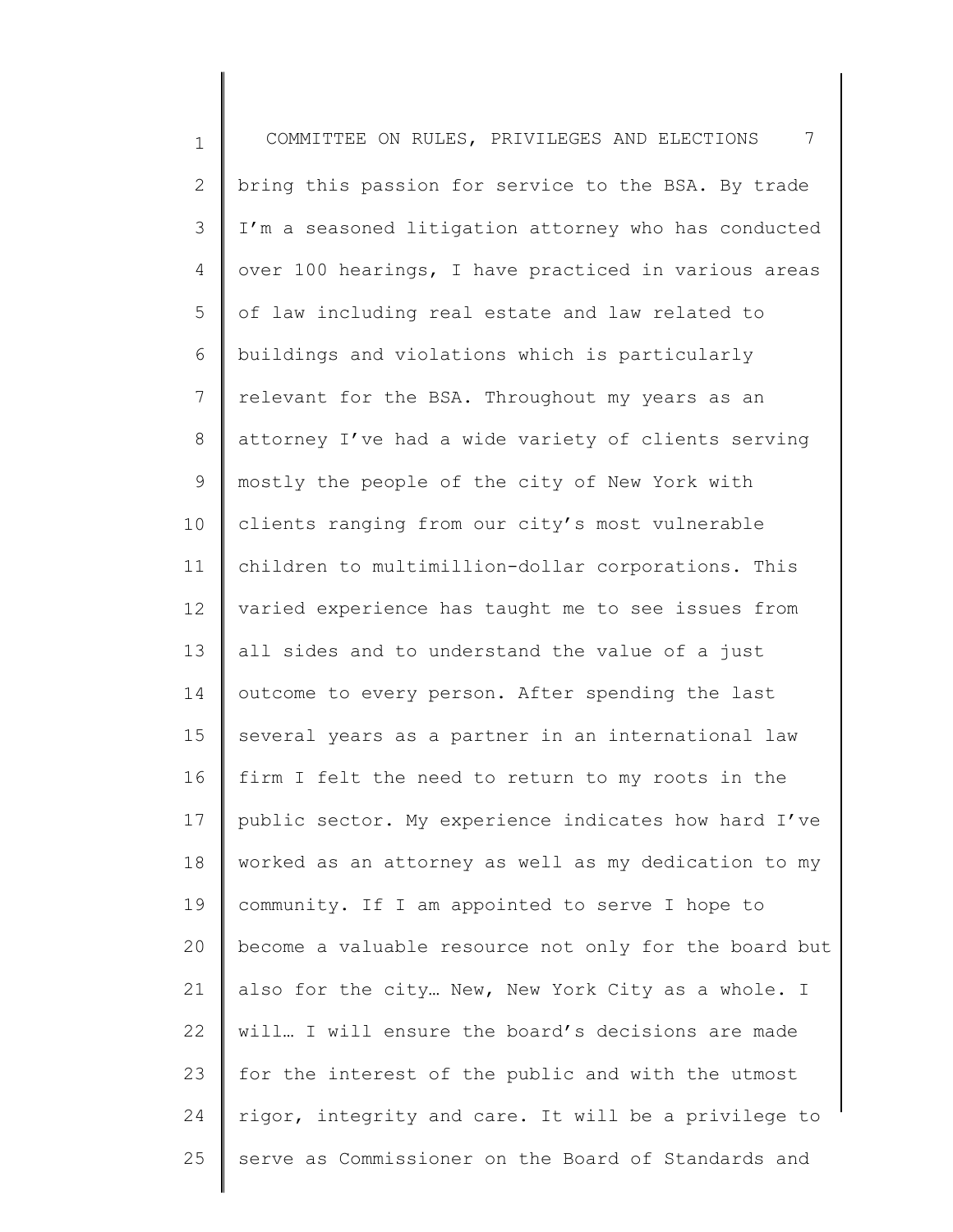1 2 3 4 5 6 7 8 9 10 11 12 13 14 15 16 17 18 19 20 21 22 23 24 25 COMMITTEE ON RULES, PRIVILEGES AND ELECTIONS 8 Appeals and I welcome any questions you may have for me. Thank you. CHAIRPERSON KOSLOWITZ: Anybody have any questions, Council Member… Council Member Steve Matteo. COUNCIL MEMBER MATTEO: Thank you Madame Chair, welcome Scibetta. I… as you know I represent the Mid-Island portion of Staten Island in district 50 and like most… unlike most of the other boroughs Staten Island has many streets that are not part of the city map, developments assessed from these streets negatively affect local traffic and the quality of life throughout my district being that BSA is designated to review these applications pursuant to general city law, what is your opinion on the parameters of this review? SALVATORE SCIBETTA: Thank you Council Member. CHAIRPERSON KOSLOWITZ: Council Member Torres here. COUNCIL MEMBER TORRES: Yeah. CHAIRPERSON KOSLOWITZ: Council Member Torres, Council Member Torres do you have any questions?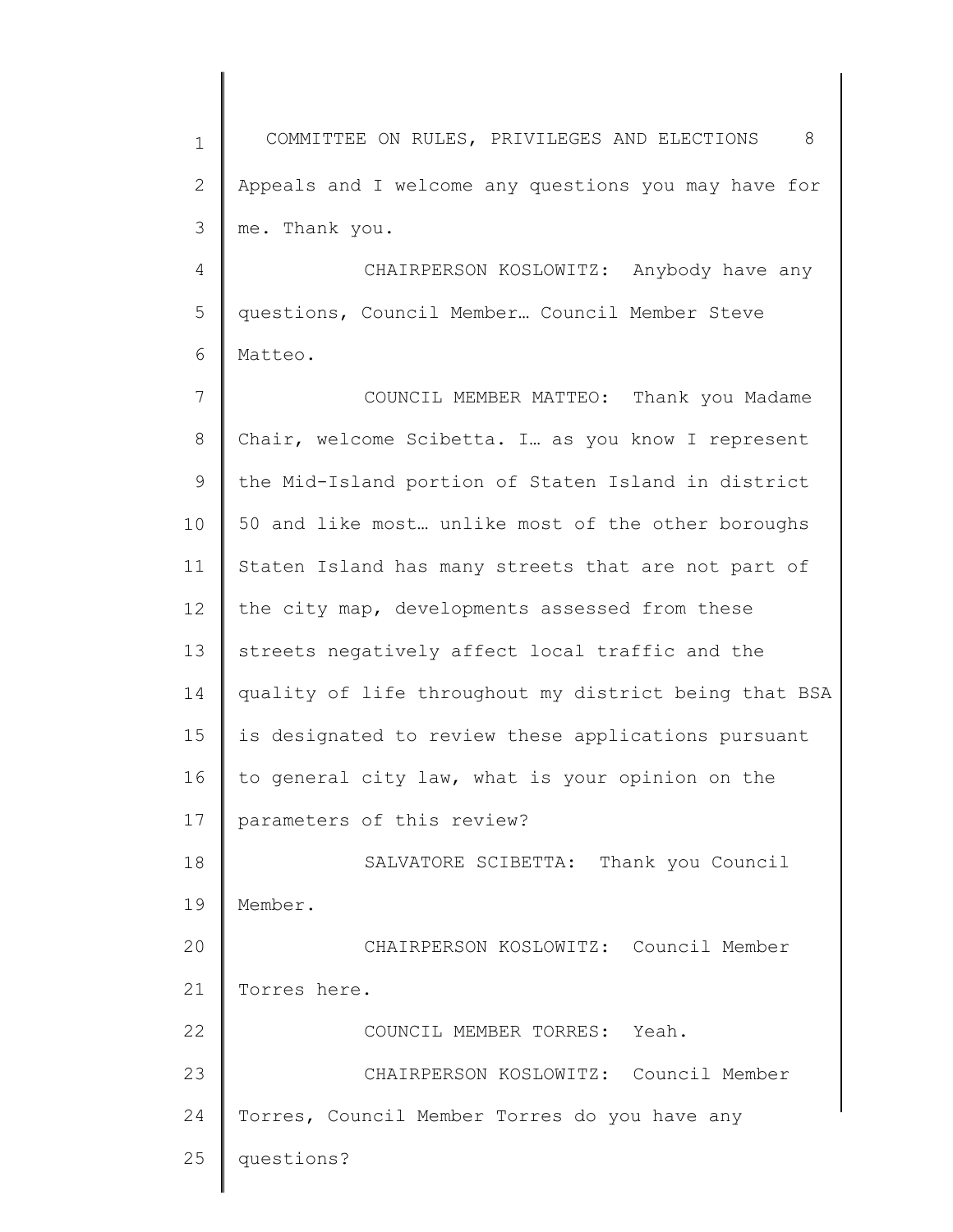| 1            | COMMITTEE ON RULES, PRIVILEGES AND ELECTIONS 9       |
|--------------|------------------------------------------------------|
| $\mathbf{2}$ | COUNCIL MEMBER MATTEO: Madame Chair he               |
| 3            | didn't he didn't finish [cross-talk]                 |
| 4            | SALVATORE SCIBETTA: I didn't respond to              |
| 5            | [cross-talk]                                         |
| 6            | COUNCIL MEMBER MATTEO:  responding to                |
| 7            | mine.                                                |
| 8            | CHAIRPERSON KOSLOWITZ: Huh?                          |
| 9            | COUNCIL MEMBER MATTEO: He didn't finish              |
| 10           | answering my question.                               |
| 11           | SALVATORE SCIBETTA: I, I didn't begin                |
| 12           | to                                                   |
| 13           | CHAIRPERSON KOSLOWITZ: Sorry.                        |
| 14           | SALVATORE SCIBETTA: No worries. Council              |
| 15           | Member I believe that I believe that the, the        |
| 16           | community character has to play a very big role in   |
| 17           | making these decisions. I believe that its important |
| 18           | for the BSA to be aware of, of all that goes into    |
| 19           | these unmapped streets and the problems that, that   |
| 20           | come from them including the waste management and    |
| 21           | the, the snow that has to be shoveled because this   |
| 22           | isn't part of sanitation and I believe that along    |
| 23           | with your help and, and the help of the borough      |
| 24           | president I believe that your, your input and the    |
| 25           |                                                      |
|              |                                                      |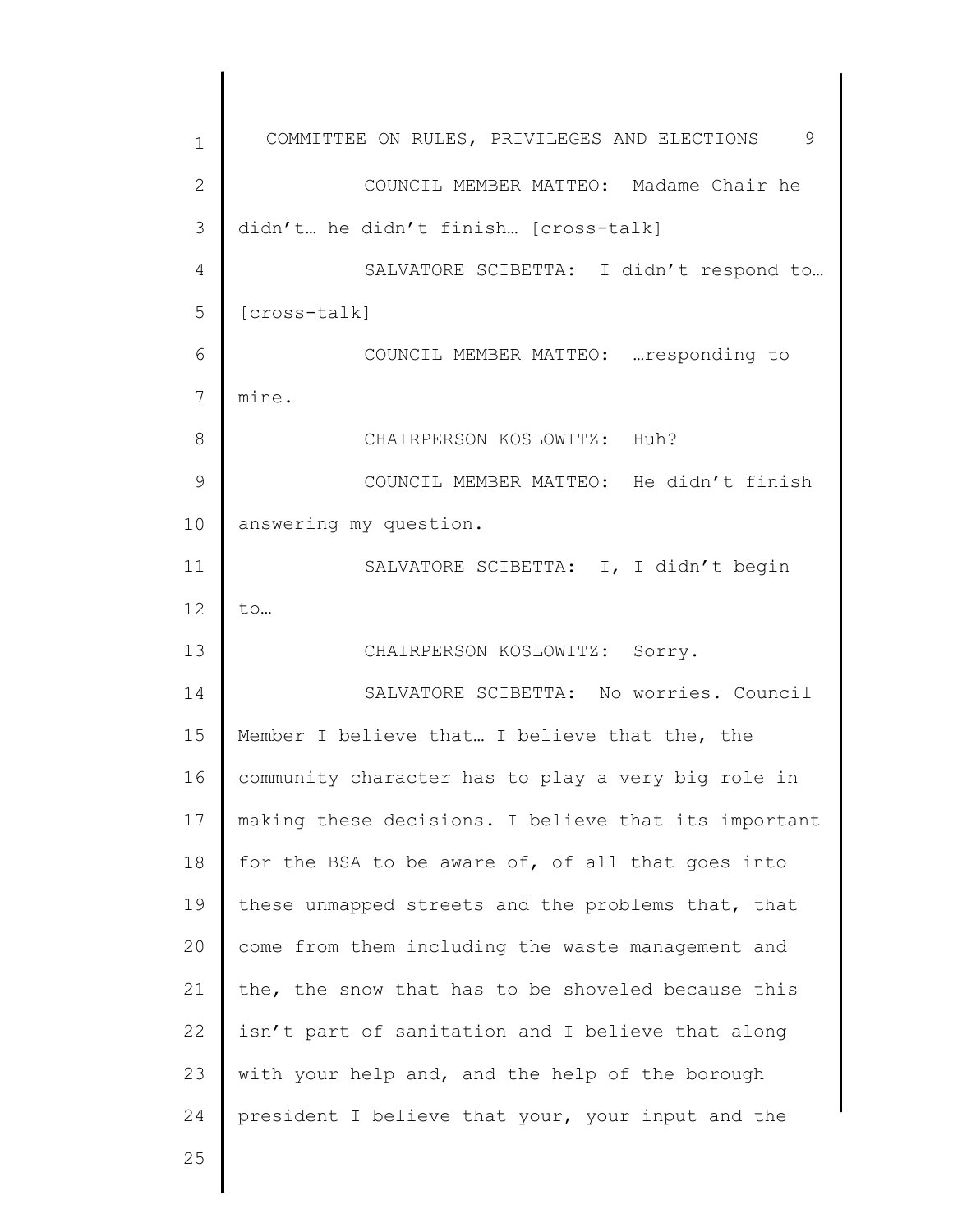1 2 3 4 5 6 7 8 9 10 11 12 13 14 15 16 17 COMMITTEE ON RULES, PRIVILEGES AND ELECTIONS 10 input of the community is a… is a great value to the BSA in making a determination on these issues. COUNCIL MEMBER MATTEO: I, I thank you for that and I thank you for understanding that there are consequences once the private streets are built in, in terms of other city agencies and resources and, and the other question I have since I've been elected and, and with my colleagues we've been talking and called out BSA leadership quite frankly on, on, on the hardship issue and how a developer will buy a property, you know fully well knowing what they can build but decide that they want to bring a hardship argument to the BSA and build something that is out of character of the neighborhood against community wishes so just wondering your thoughts on, on this hardship issue?

18 19 20 21 22 23 24 25 SALVATORE SCIBETTA: As a whole I believe that the community has… okay, so hardship has… it's a two prong type of test, there is… obviously it has to be a unique issue that creates a condition that would not have any, any reasonable return but that has to be balanced against whether this variance or… would alter the community at large and these competing interests if they are competing interests have to…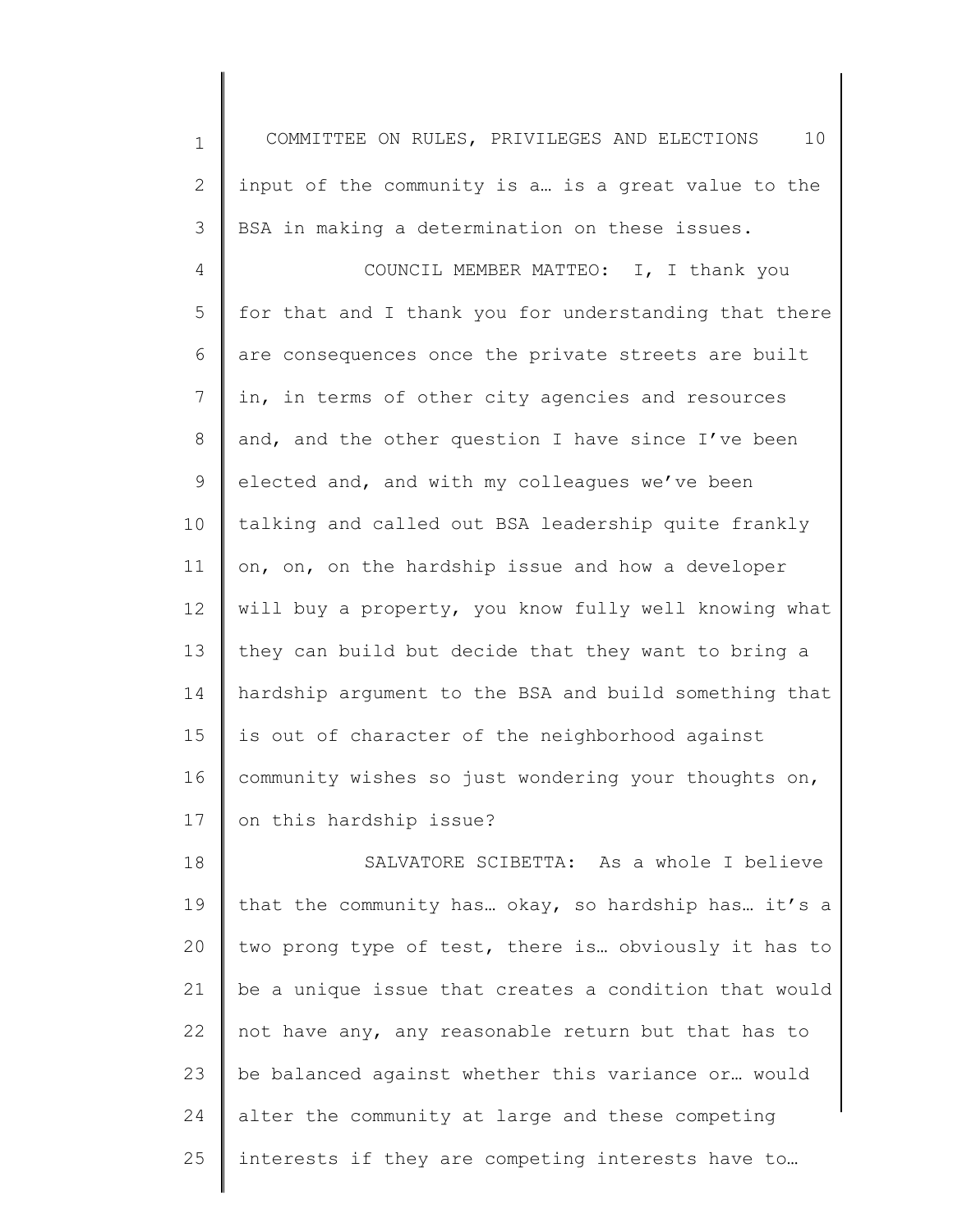| $\mathbf 1$ | 11<br>COMMITTEE ON RULES, PRIVILEGES AND ELECTIONS    |
|-------------|-------------------------------------------------------|
| 2           | have to go through a balancing test where the         |
| 3           | community reaches out and let's the and speak         |
| 4           | testifies and let's the, the, the board know what     |
| 5           | kind of changes this would bring now I, I think that  |
| 6           | its so relevant and important to a definition of      |
| 7           | whether a hardship has occurred, its so relevant to,  |
| 8           | to, to balance of a the community input against it.   |
| 9           | COUNCIL MEMBER MATTEO: Well I, I                      |
| 10          | appreciate your understanding the balance and my      |
| 11          | constituents surely aren't shy in bringing up the     |
| 12          | concerns to the BSA so with that I look forward to,   |
| 13          | to working with you, thank you.                       |
| 14          | CHAIRPERSON KOSLOWITZ: Finished? Council              |
| 15          | Member Treyger.                                       |
| 16          | COUNCIL MEMBER TREYGER: Thank you to                  |
| 17          | Chair Koslowitz and thank you for your for your       |
| 18          | opening testimony Mr. Scibetta. So, the question I    |
| 19          | have is many of the applicants that come before BSA   |
| 20          | have with them you know or, or are themselves as      |
| 21          | well attorney zoning attorneys, people who are        |
| 22          | advocating on behalf of certain developers,           |
| 23          | developments who have the means and capacity to come  |
| 24          | before BSA, file luminous paperwork and go through    |
| 25          | the processes, how do you suggest we as policy makers |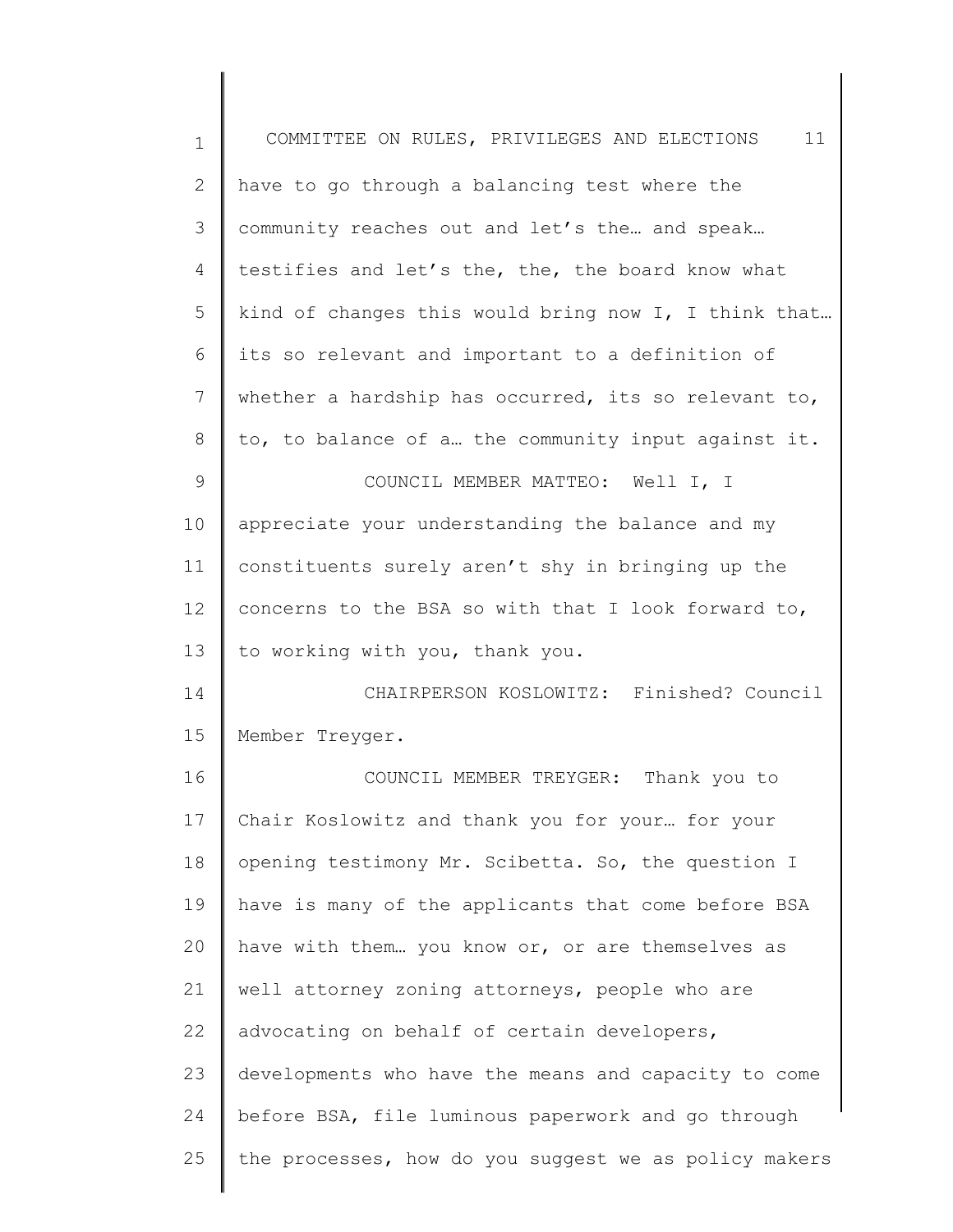| $\mathbf 1$    | 12<br>COMMITTEE ON RULES, PRIVILEGES AND ELECTIONS    |
|----------------|-------------------------------------------------------|
| $\mathbf{2}$   | or the city of New York level the playing field for   |
| 3              | communities that are at many times impacted by what   |
| 4              | is being considered before BSA or don't have the      |
| 5              | means to also hire a zoning expert or a zoning        |
| 6              | attorney or developer attorney or planning attorney   |
| $\overline{7}$ | to make sure that their concerns are adequately heard |
| 8              | because many of us have worked hard from a policy     |
| 9              | perspective, from a budget perspective to provide     |
| 10             | free counseling for tenants facing eviction for       |
| 11             | example, unfair eviction, how do you suggest we level |
| 12             | the playing field for impacted communities that are   |
| 13             | effected by decisions that BSA makes?                 |
| 14             | SALVATORE SCIBETTA: I really appreciate               |
| 15             | that question because it speaks about our less        |
| 16             | fortunate and people who still deserve a right to be  |
| 17             | to be heard and while I cannot testify to be in the   |
| 18             | workings of the BSA at this time because I'm not on   |
| 19             | a member of the board I can say that if elected if    |
| 20             | appointed I would treat every single advocate equally |
| 21             | and as a litigation attorney I read every piece of    |
| 22             | paper myself, I read every word, I, I try to read     |
| 23             | between the lines, I try to weigh out all the issues. |
| 24             | A person's rights and the community's rights are      |
| 25             | important to me and that, that is something that I, I |
|                |                                                       |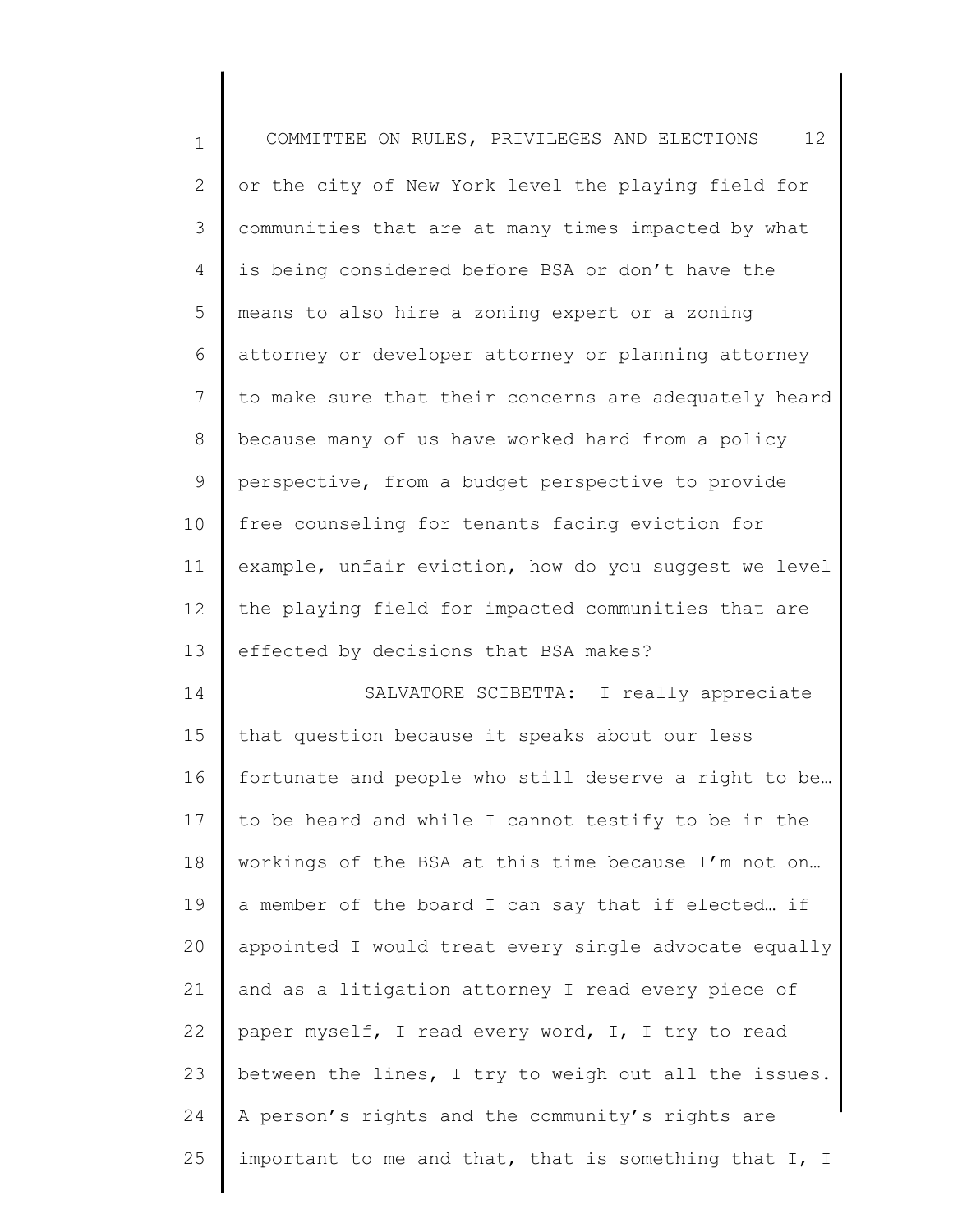1 2 3 COMMITTEE ON RULES, PRIVILEGES AND ELECTIONS 13 hope to bring to the BSA along with the rest of my experience.

4

COUNCIL MEMBER TREYGER: Thank you.

5 6 7 8 9 10 11 CHAIRPERSON KOSLOWITZ: Any other questions? With that I will continue. The Charter states that BSA members may not engage in any other occupation, profession or employment, Mr. Scibetta for the record can you please confirm that if appointed to BSA you will no longer accept judicial appointments to act as a referee?

12 13 14 SALVATORE SCIBETTA: I can, I, I will no longer accept judicial appointments to act as a referee.

15 16 17 18 19 20 21 22 23 24 25 CHAIRPERSON KOSLOWITZ: Okay. And topic two, New York City Conflicts of Interest Board. I will briefly explain the functions of the Conflict of Interest Board although I know we basically know about it. the Conflict of Interest Board is the entity that serves to provide clear guidance to public employees regarding the Conflicts of Interest Code which lays out the types of conduct prohibited by public service. The Board is to achieve this through training, education, and the issuance and publication of advisory opinions relating to proposed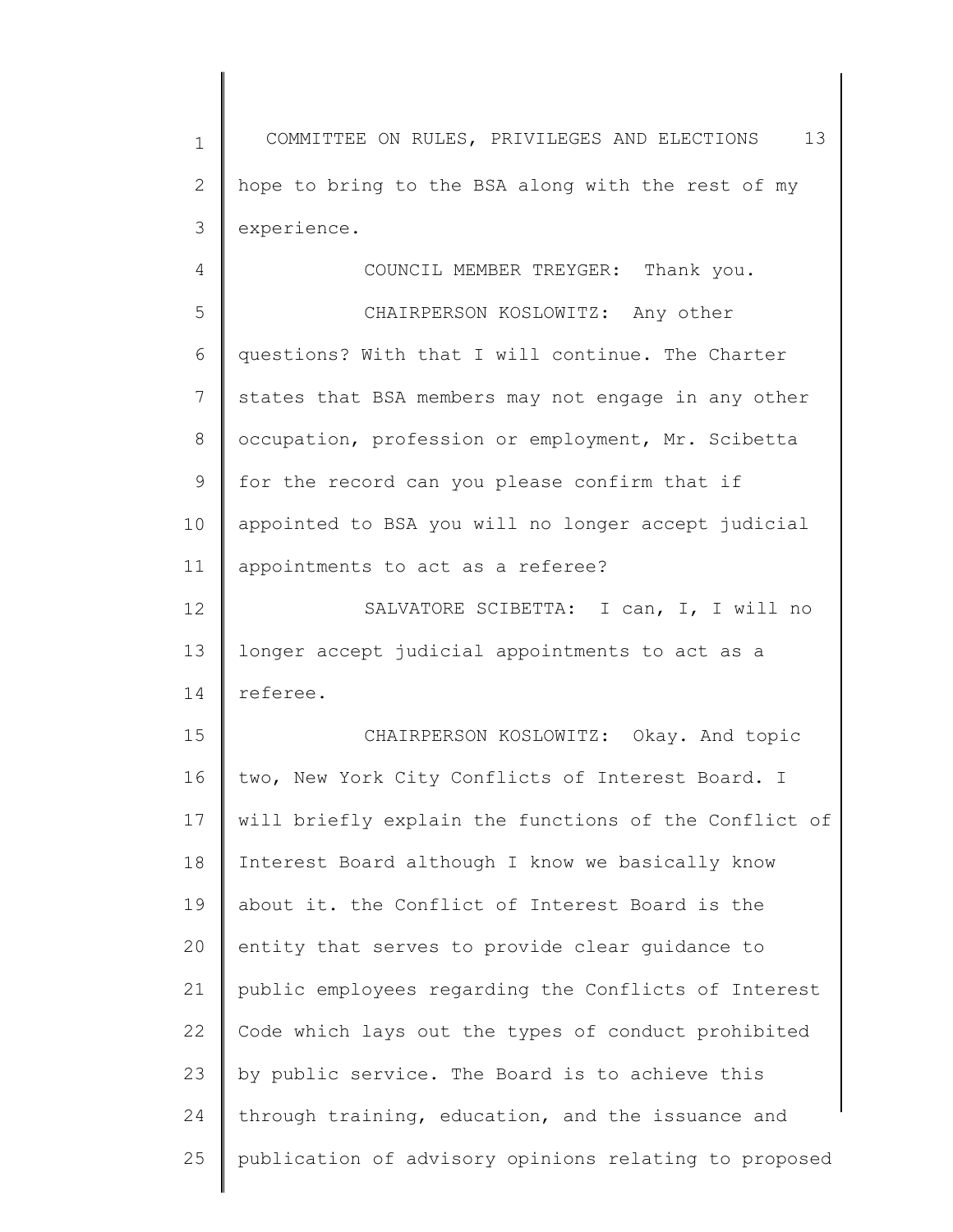1 2 3 4 5 6 7 8 9 10 11 12 13 14 15 16 17 18 19 20 21 22 23 24 25 COMMITTEE ON RULES, PRIVILEGES AND ELECTIONS 14 future conduct. The Board also adapts rules to implement and interpret the provisions of the Conflict of Interest Code that we use and make decisions on alleged violations of said code, with the power to impose fines that can be as high as 25,000 dollars per violation which when deemed appropriate can include suspension or dismissal from serving as a public servant of that city employee. The Board also collects and reviews financial disclosure reports. The Board consists of five members who are appointed by the Mayor with the advice and consent of the city council. The Mayor must also designate one of these members as Chair of the Board, the Charter states that these members should be chosen for their independent integrity, civic commitment, and high ethical standards. Board members serve a six-year term and may not serve more than two consecutive six-year terms pursuant to the New York City Charter. These board members are mandated to meet at least once per month and are prohibited from holding public office, seeking election to any public office, being a public employee in any jurisdiction, posing political party or, or appearing as a lobbyist before the city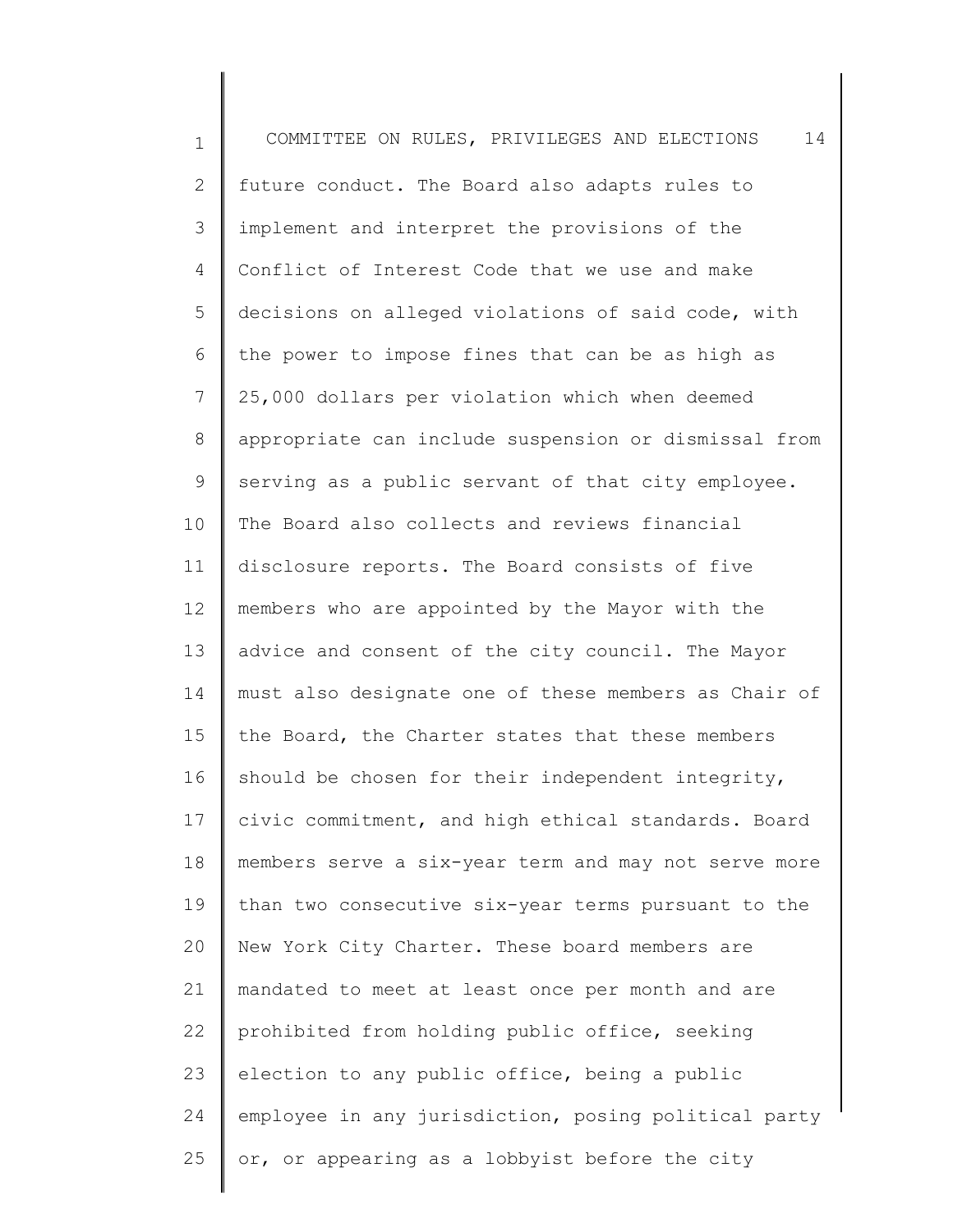| $\mathbf 1$     | COMMITTEE ON RULES, PRIVILEGES AND ELECTIONS 15      |
|-----------------|------------------------------------------------------|
| $\mathbf{2}$    | pursuant to charter 2602-B. Board members are        |
| 3               | entitled to receive compensation per diem for 250    |
| 4               | dollars for each calendar day that they perform work |
| 5               | for the board. The Chair receives 275 dollars and I  |
| 6               | want to welcome the candidates Mr. Crowell, Anthony  |
| $7\phantom{.0}$ | Crowell and Mr. Bohorquez, am I good?                |
| 8               | FERNANDO BOHORQUEZ: Very good.                       |
| 9               | CHAIRPERSON KOSLOWITZ: Would you please              |
| 10              | raise your right hand to be sworn in?                |
| 11              | CC: For the record we have sworn in the              |
| 12              | three candidates.                                    |
| 13              | CHAIRPERSON KOSLOWITZ: Right, okay,                  |
| 14              | thank [cross-talk]                                   |
| 15              | CC: Thank you.                                       |
| 16              | CHAIRPERSON KOSLOWITZ: Okay and rules                |
| 17              | committee members you can find your written copy of  |
| 18              | the opening statements for these candidates in your  |
| 19              | book. Mr. Crowell and Mr. Bohorquez, do you wish to  |
| 20              | make any comments?                                   |
| 21              | ANTHONY CROWELL: Yes, we I will I have               |
| 22              | an opening statement, I believe my colleague does as |
| 23              | well. Okay, I can start, okay. Thank you, Madame     |
| 24              | Chair, it is a privilege to be here with you and the |
| 25              | other members of the committee and it's a, a         |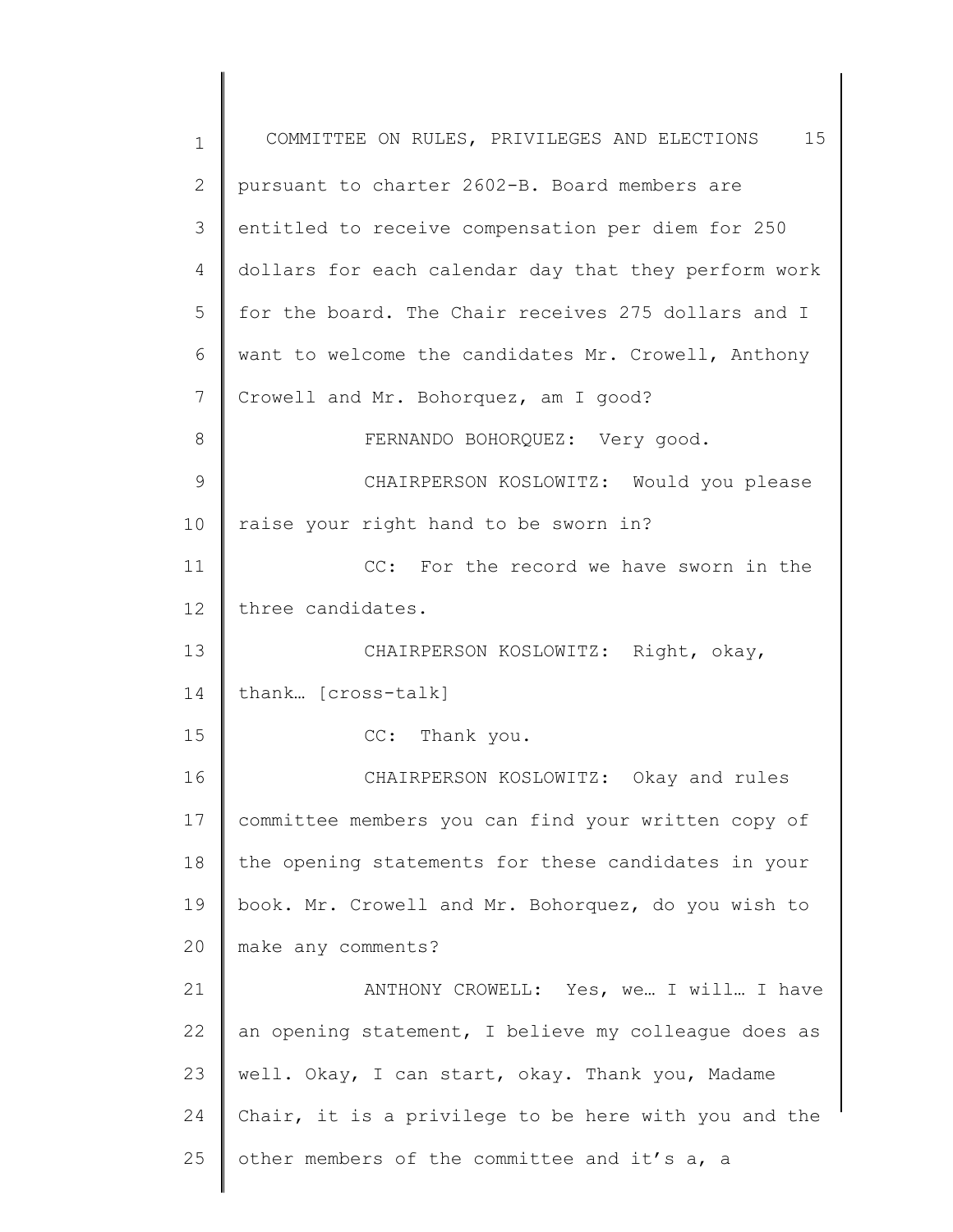1 2 3 4 5 6 7 8 9 10 11 12 13 14 15 16 17 18 19 20 21 22 23 24 25 COMMITTEE ON RULES, PRIVILEGES AND ELECTIONS 16 wonderful thing to be back in the council chamber and back at city hall. I'm Anthony Crowell and I am very pleased to have been nominated by Mayor De Blasio for re-appointment to the Conflicts of Interest Board. I have greatly valued and would like to continue my service on the board because I am personally committed to contributing to the effectiveness and strength of New York City government. Indeed, this has been the focus of my career as a lawyer for more than 20 years, the bulk of which has been spent as a full time New York City public servant. The corner… the cornerstone of effective and strong city government is public integrity and ensuring the public has confidence in the people who serve them, when done well the positive impact of this work on equitable service delivery and on the willingness of others to invest in the city to create… to create new opportunities for New Yorkers is tremendous. Accordingly working to educate public servants about conflicts of interest and their obligations to avoid them or the appearance thereof is a paramount goal and a critical mission. Further working effectively to develop, interpret, and enforce the conflicts of interest law, the annual disclosure law and aspects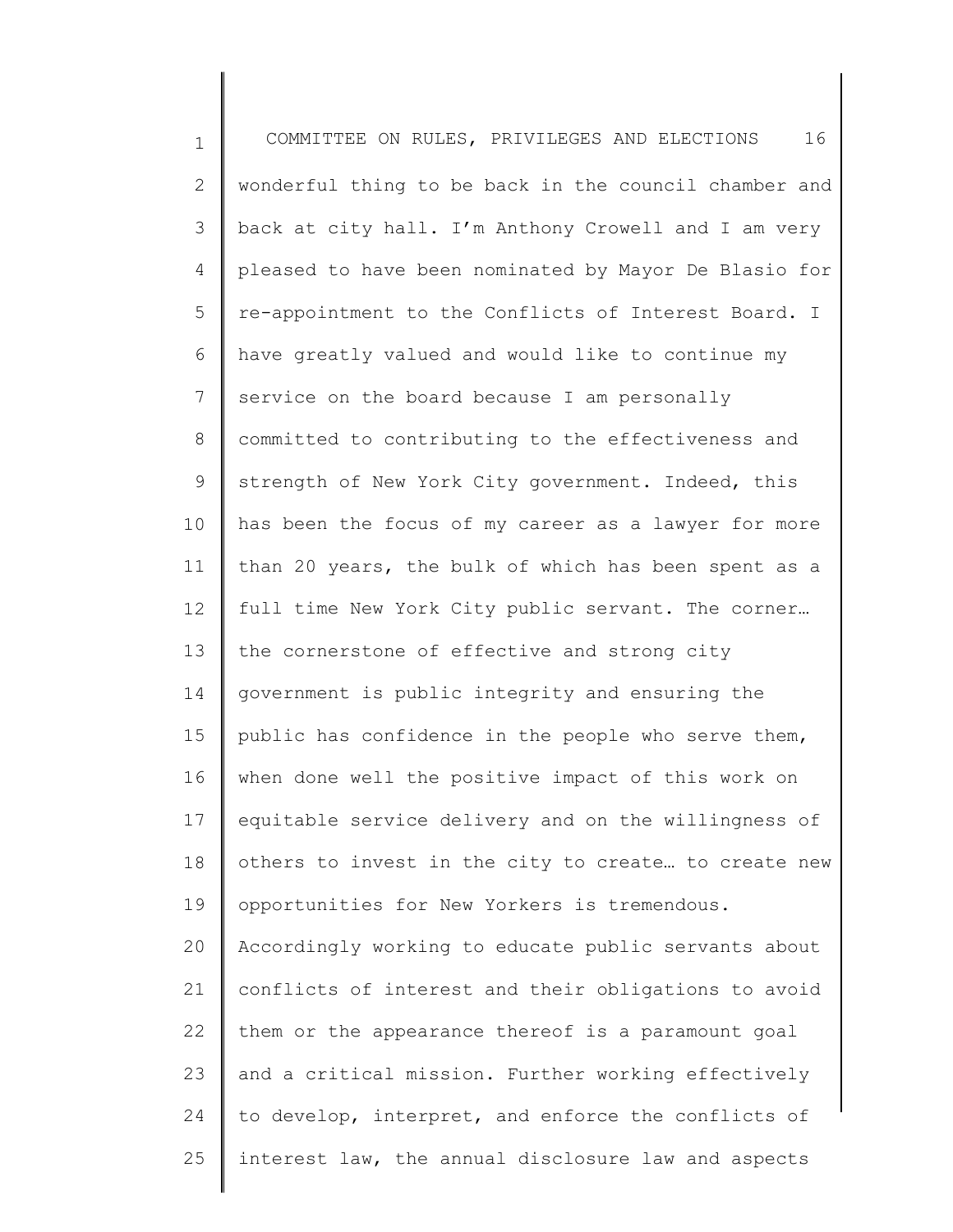1 2 3 4 5 6 7 8 9 10 11 12 13 14 15 16 17 18 19 20 21 22 23 24 25 COMMITTEE ON RULES, PRIVILEGES AND ELECTIONS 17 of the lobbying law requires a board member to hold and appreciate a variety of informed perspectives about government service. I believe I hold and appreciate these perspectives for a number of reasons. During my service to the city I have been subject to the conflicts of interest law and the financial disclosure law now called the annual disclosure law, this includes my first role as an assistant corporation council for four years then later as special counsel and counselor to Mayor Bloomberg for nearly 11 years and now for the past five years as a member of the Conflicts of Interest Board itself. My work as the Mayor's Council included serving as city hall ethics council, it also required me to work closely with the board as well as the Department of Investigation. My service also required me to work in both agency specific and citywide roles collaborating closely with all branches of the government especially the council on a broad range of core governance issues many of which included important issues of government ethics. This work coupled with my more recent full-time experience as Dean and President of New York Law School as a professor teaching state and local government law and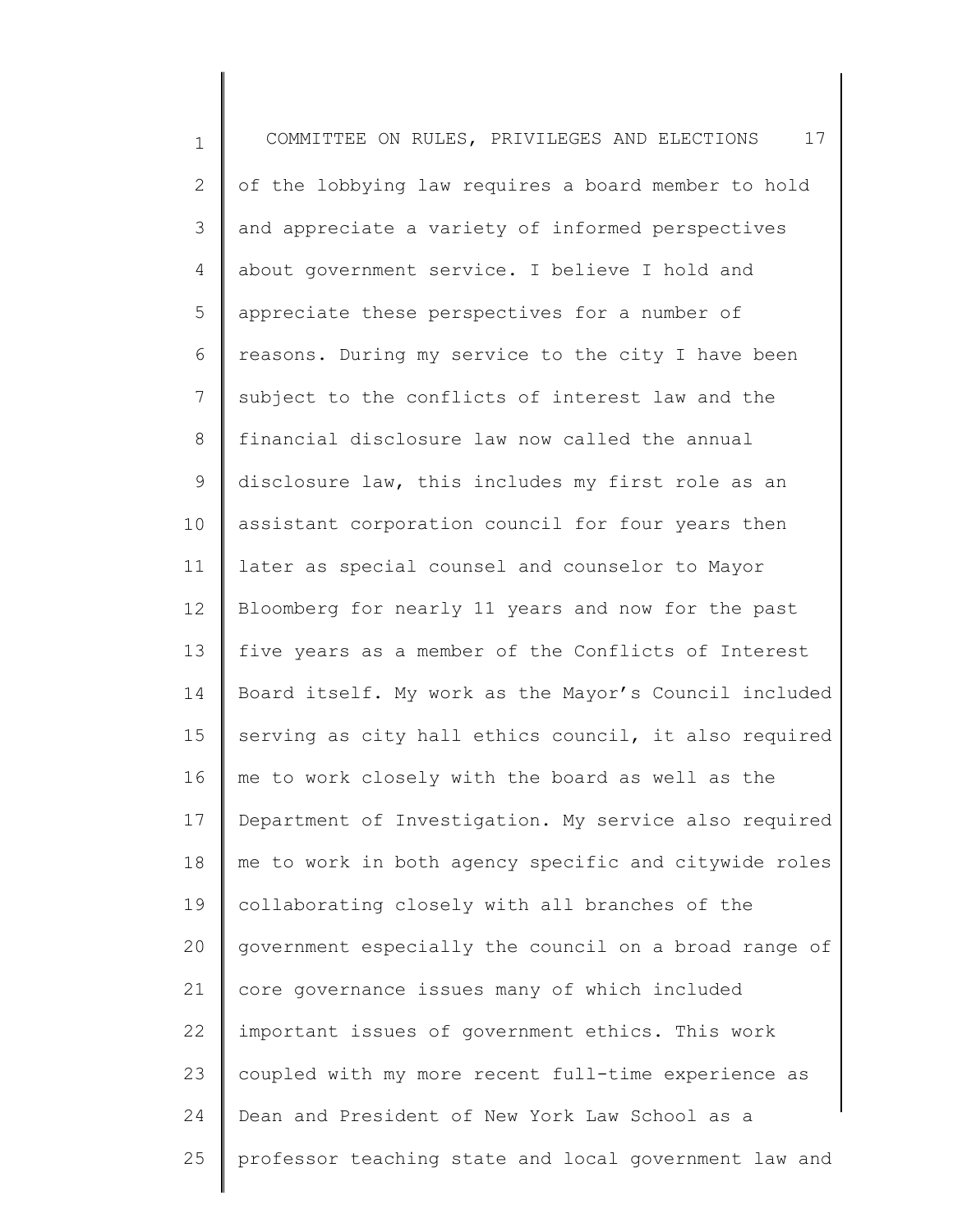| $\mathbf 1$  | 18<br>COMMITTEE ON RULES, PRIVILEGES AND ELECTIONS    |
|--------------|-------------------------------------------------------|
| $\mathbf{2}$ | promoting professional responsibility in legal ethics |
| 3            | daily as well as my service on the board itself gives |
| 4            | me an informed understanding of the challenges faced  |
| 5            | by public servants. I believe my experience has       |
| 6            | served the board well so far allowing me to bring a   |
| 7            | first-hand perspective on the practical and cultural  |
| 8            | contours of the agency management and life on the     |
| 9            | front lines of policy making and program              |
| 10           | implementation in city government. For these reasons  |
| 11           | I would like to continue this important work on the   |
| 12           | Conflicts of Interest Board and contribute to         |
| 13           | ensuring public confidence in and thus the overall    |
| 14           | vitality of New York City. Thank you.                 |
| 15           | FERNANDO BOHORQUEZ: Would you like me to              |
| 16           | proceed? Thank you Chair Koslowitz and members of the |
| 17           | committee. Good morning, my name is Fernando          |
| 18           | Bohorquez and I'm honored to appear here before you   |
| 19           | today having been nominated by Mayor De Blasio for    |
| 20           | re-appointment to the Conflicts of Interest Board.    |
| 21           | Although I was not born in New York like millions of  |
| 22           | my fellow citizens I made the city my home, I came to |
| 23           | Tribeca for a law school, a New York Law School and   |
| 24           | honed my legal career in Midtown and now raise my     |
| 25           | family in Brooklyn with my oldest of two boys         |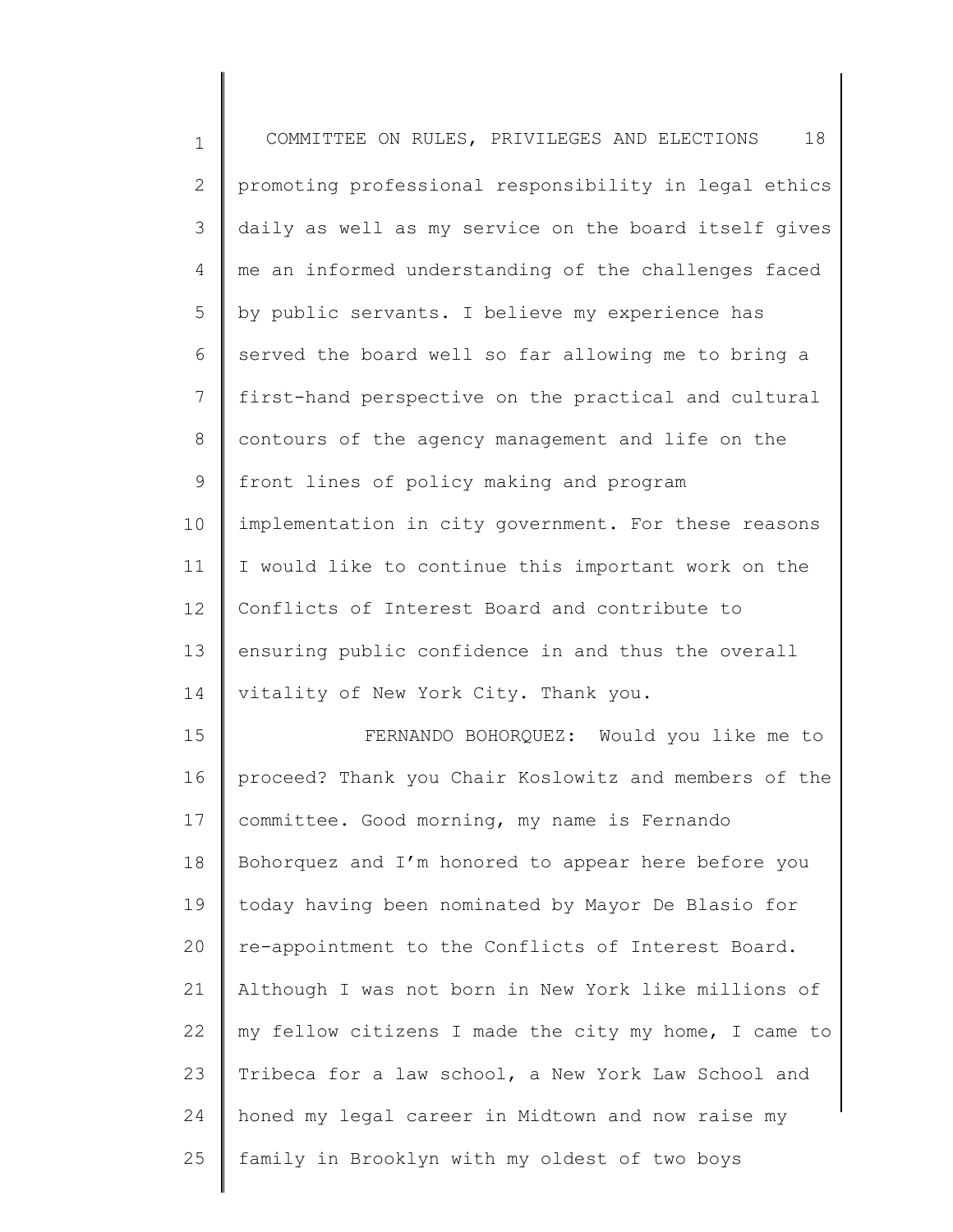1 2 3 4 5 6 7 8 9 10 11 12 13 14 15 16 17 18 19 20 21 22 23 24 25 COMMITTEE ON RULES, PRIVILEGES AND ELECTIONS 19 attending PS321. I have a strong and steady streak of public service serving on numerous non-profit boards in the city and devoting hundreds of hours of probono work to, to our underserved immigrant communities. As a New Yorker I have the greatest respect for the public officials who serve our city day in and day out. I believe that public servants want to do the right thing by the citizens they serve and a fundamental role of the Conflicts of Interest Board in ethics laws as I help them to do and that is why I wish to continue to serve on the board. I'm firmly committed to the board's mission of building public trust in those that serve and govern the city's citizens of New York of promoting the public confidence and city government and to protect in the integrity of government decision making. Over my last four years of service I've had the privilege of contributing to the board's mission and I believe that armed with that experience I can provide even greater contributions during a second term. The board is in charge of training and educating city employees on ethical rules of chapter 68 interpreting and providing confidential advice and guidance to public servants on those rules, prosecuting violations of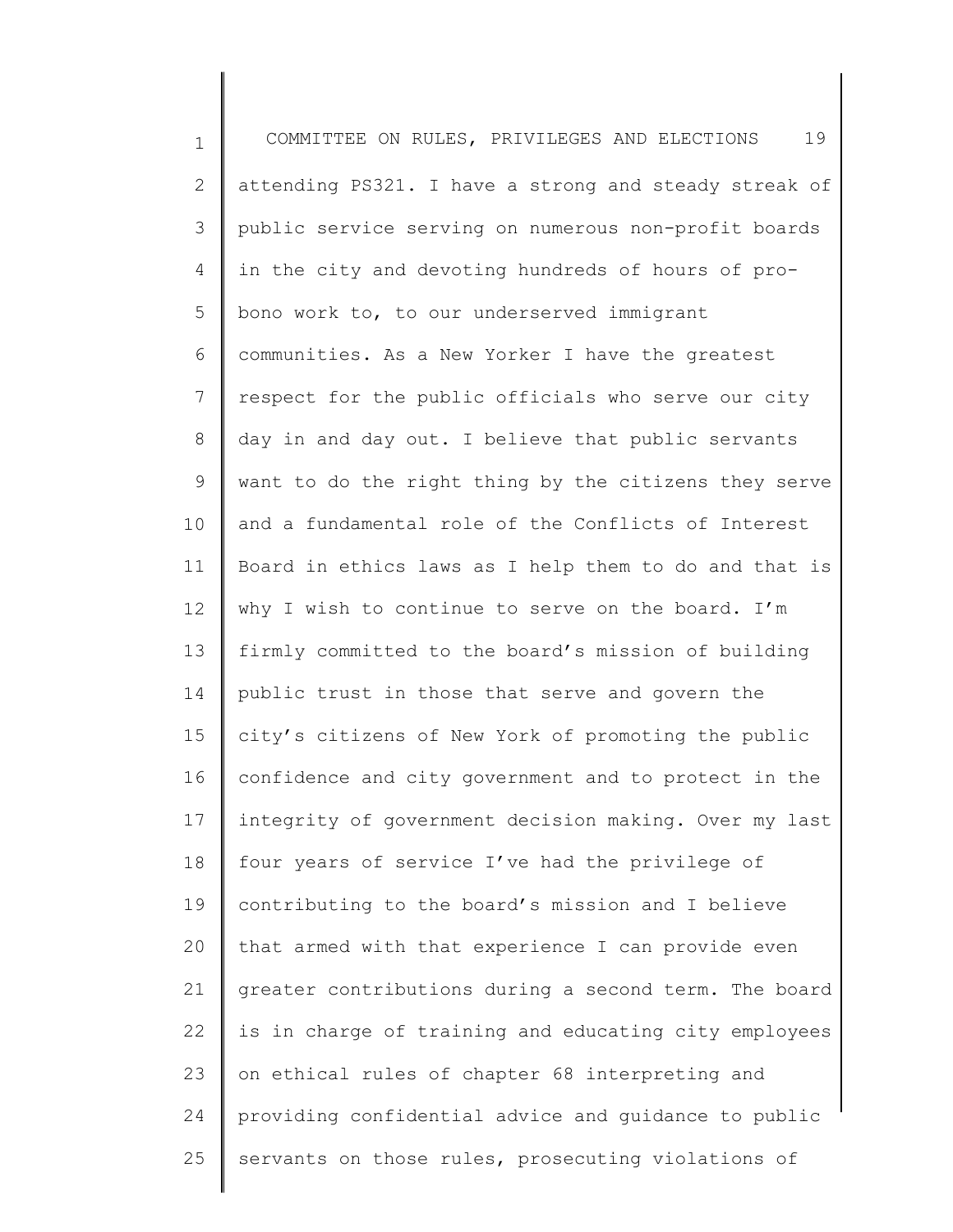1 2 3 4 5 6 7 8 9 10 11 12 13 14 15 16 17 18 19 20 21 22 23 24 25 COMMITTEE ON RULES, PRIVILEGES AND ELECTIONS 20 chapter 68, and administering and enforcing the annual disclosures laws. COIB'S four pillars; training, advice, enforcement and disclosure are the gold standard of any independent government ethics board, it is these pillars that form the foundation that help build a public trust in our city government. As a board member over the last four years I've applied my legal and ethics training, my varied legal law firm practice in non-profit board experience to provide practical counsel and advice to the board in all four of its charges. As a law firm partner who's steeped in public service and a firstgeneration immigrant I've brought a unique and diverse perspective to the board in its role in helping to build that public trust and I believe that experience and perspective has served the board well so far. I greatly value my service on the board and would appreciate the opportunity and the privilege to continue to serve the city of New York by helping the board meet its mission to the best of my abilities. I believe it is important to have a robust and independent board that communicates to the public the importance of government ethics, the fidelity to our conflicts of interest laws and the… and the will to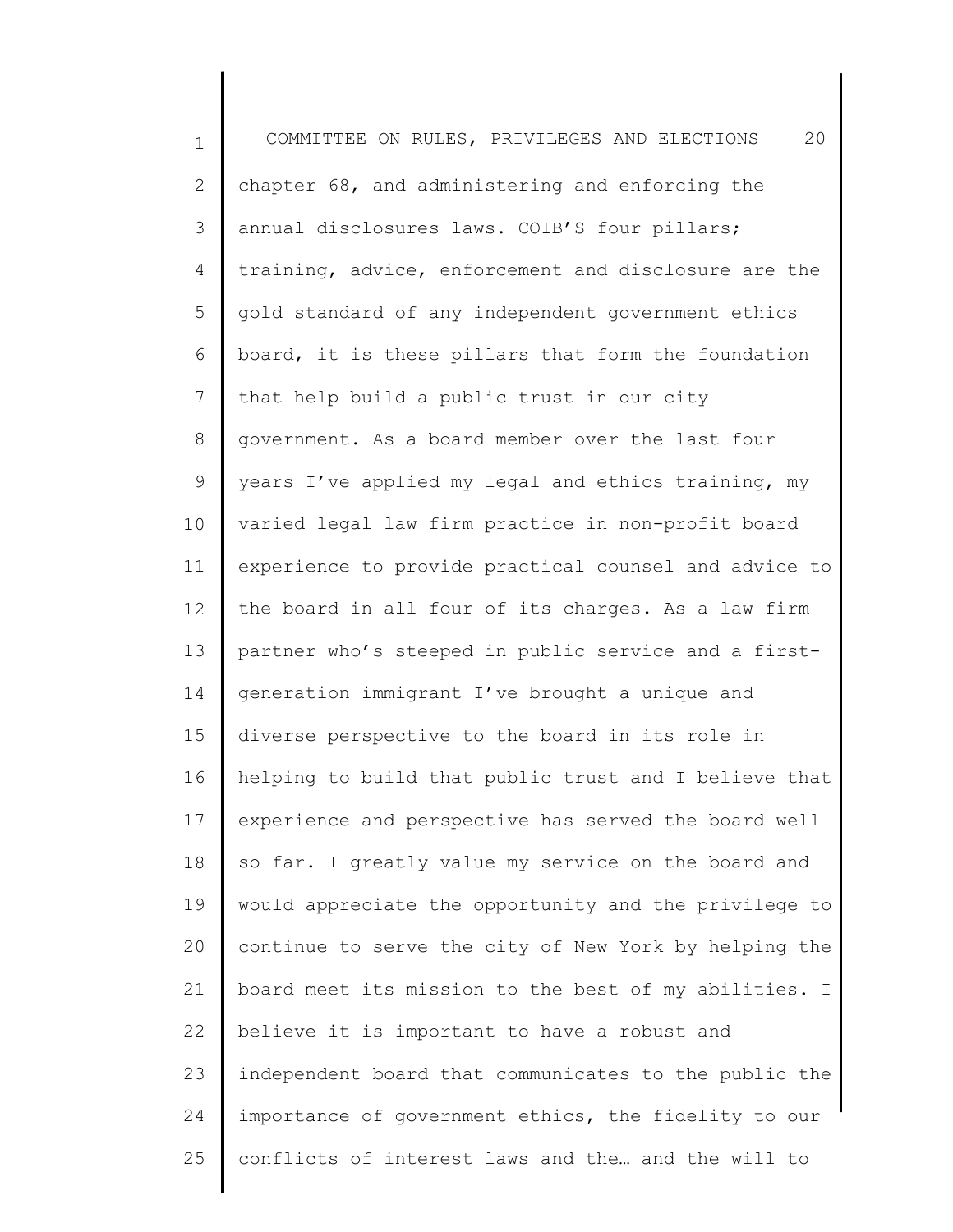1 2 3 4 COMMITTEE ON RULES, PRIVILEGES AND ELECTIONS 21 innovate in this era of change. Thank you for your time and consideration, I'm happy to answer any questions that you may have.

5 6 7 8 9 10 11 12 13 14 15 16 17 18 19 20 21 22 23 24 25 CHAIRPERSON KOSLOWITZ: Okay, I have two questions that I would like to ask. The Conflicts of Interest Board is charged with implementing and enforcing the city's ethics law contained in Charter… in chapter 68 of the New York City Charter, COIB is also tasked with educating city employees concerning their ethical obligations and with acting in an advisory capacity to current and former city employees. My question concerns COIB's advisory role in the context of rendering advisory opinions in… opinions in your reply to our pre-hearing questions, question number six, you both agreed that COIB issues advisory opinions following a formal request for advice, Mr. Bohorquez you explained that advisory opinions are typically issued after one or more city employees seeks advice… seeks advice on a particular subject, Mr. Crowell you explained that you… that advisory opinions are often issued to settle repeated questions in areas subject to confusion or differing interpretations of the law you also assert the… that advisory opinions may offer interpretive guidance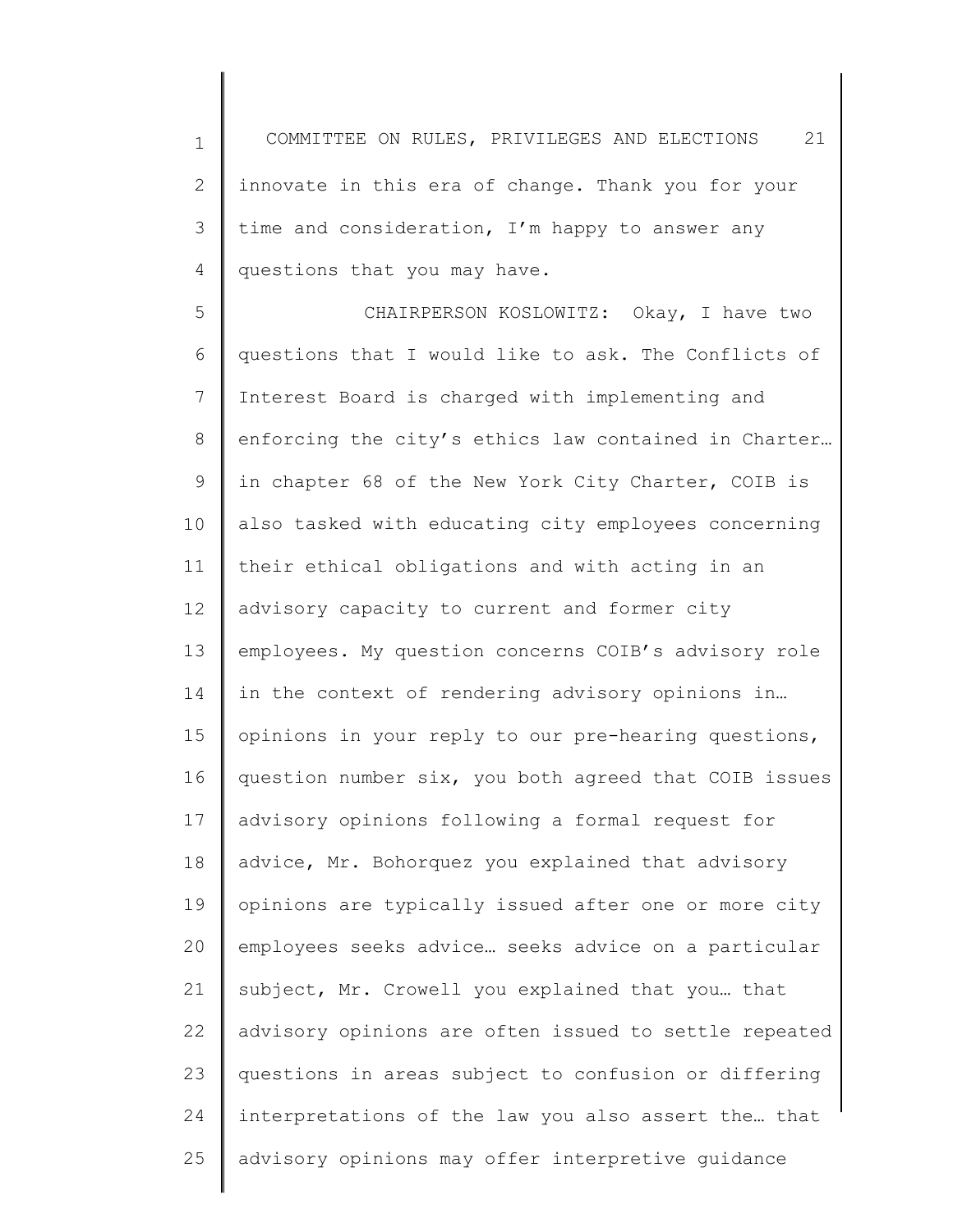1 2 3 4 5 6 7 8 9 10 11 12 13 14 15 16 17 18 19 20 21 22 23 24 25 COMMITTEE ON RULES, PRIVILEGES AND ELECTIONS 22 concerning new laws or rules, however the Charter section 2603 mandates that COIB render case specific advisory opinions. Accordingly, COIB should restrict issuing advisory opinions to those instances in which it responds to a guidance request by a city employee. Such guidance would apply exclusively to the particular public servant making the request and not to city employees at large. Rules by COIB and not advisory opinions would seem to be the appropriate vehicle for issuing guidance to more than one city employee. The Charter seemingly excuses… excludes using advisory opinions to offer any broad or inclusive guidance whether in response to multiple inquiries or to offer interpretive guidance on issues that COIB seems confusing or subject to differing interpretations, can you… how do you reconcile the Charter's provision concerning COIB's rule making power and its advisory opinion power and COIB's actual practice in its use of advisory opinions? ANTHONY CROWELL: Sure, I'd be happy to, to start and I know my colleague will also have some perspectives on this. I think it's important for us all to recognize how the board functions, first and foremost the board's mandate is set forth in the city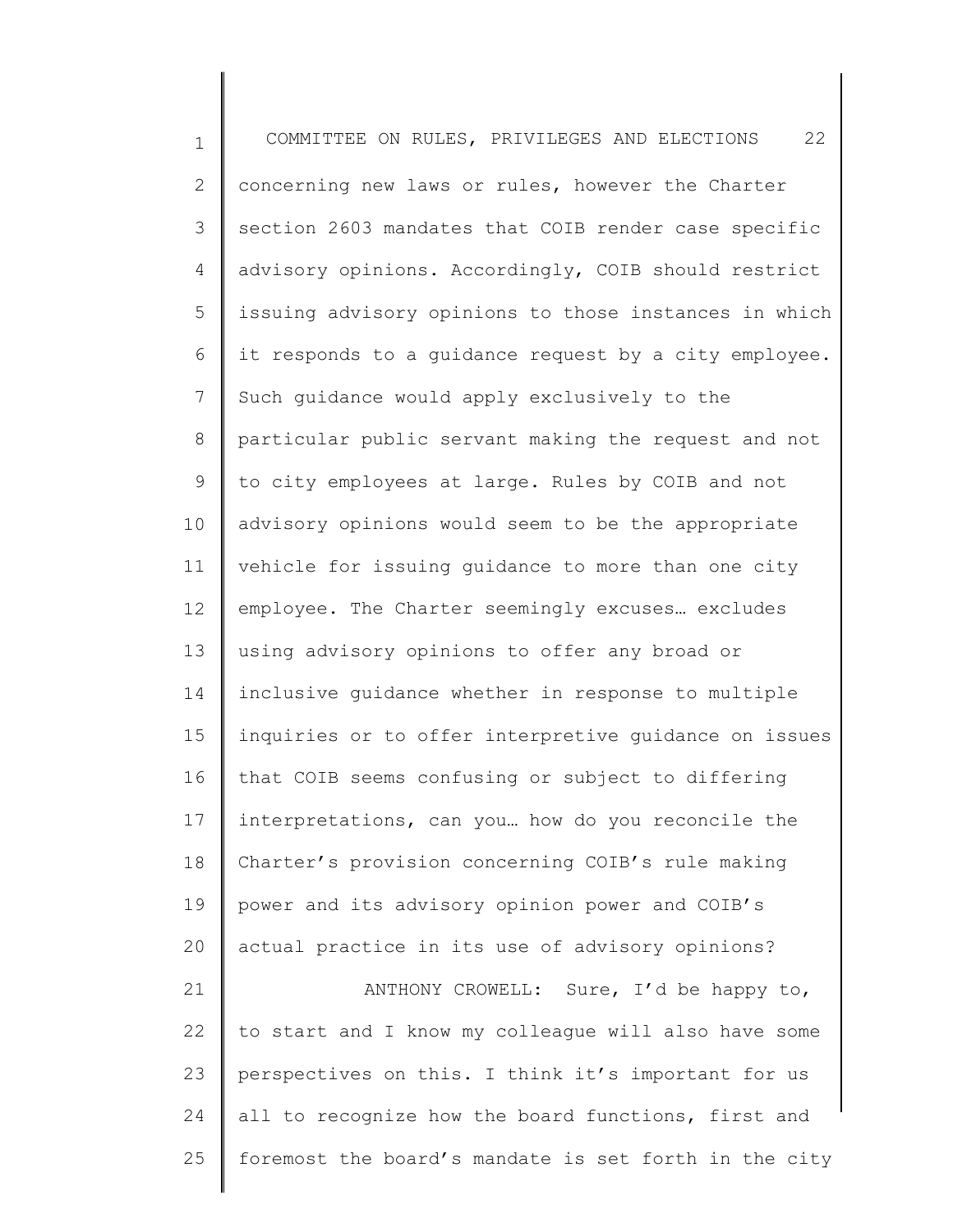1 2 3 4 5 6 7 8 9 10 11 12 13 14 15 16 17 18 19 20 21 22 23 24 25 COMMITTEE ON RULES, PRIVILEGES AND ELECTIONS 23 Charter in chapter 68 and the board is authorized to issue rules that would follow the CAPA process outlined in chapter 45 of the Charter and those rules give the fine points of implementation of the various provisions in the Charter. Those rules are subject to the provisions of the open meetings law and obviously public input by the… public input by members of the regulated community as well as the, the public at large. What happens is once the board is in the position of educating and implementing the law and rules advisory opinions are helpful for individual public servants who are seeking private advice, they're given private advice to explain how the provisions of the law and rules apply to the specific circumstances they present so that's a private advice letter. Advisory opinions are public letters that don't cite anyone, particular public servants interest or concerns, certainly doesn't mention any public servant by name but tries to explain in more general and more broad terms how the law should be understand and how it should be operationalized in the agencies or how public servants should behave or, or act in terms of their compliance with the different provisions of the law and rules and so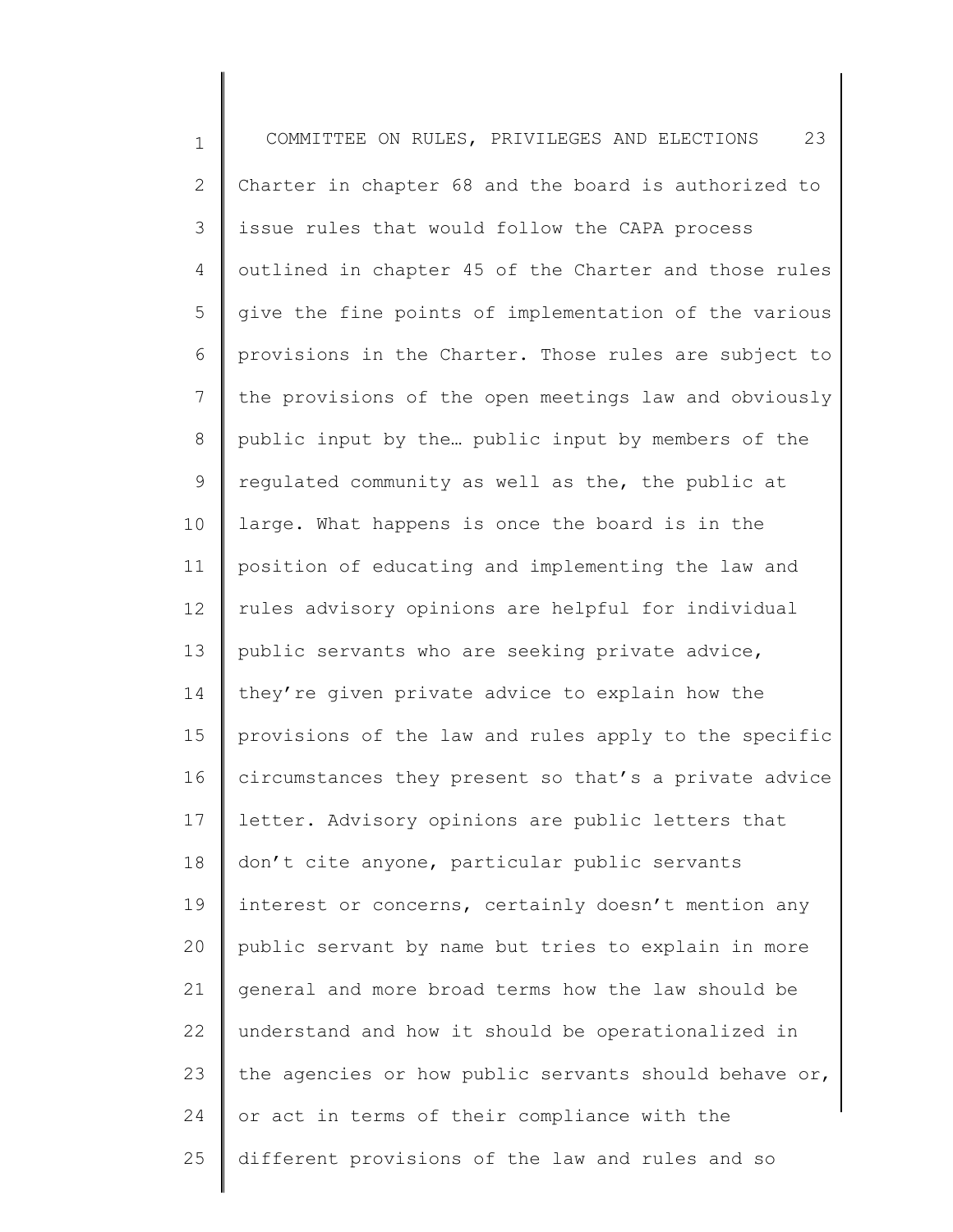1 2 3 4 5 6 7 8 COMMITTEE ON RULES, PRIVILEGES AND ELECTIONS 24 advisory opinions serve a very important role to ensure that there aren't differing interpretations of the law or rules by individual public servants or individual agency counsel and so it, it helps to settle and to bring clarity and focus to the range of issues that the board is seeing individual public servants ask.

9 10 11 12 13 14 15 16 17 18 19 20 21 22 23 24 25 FERNANDO BOHORQUEZ: Just to amplify and dovetail on my colleague I think taking a step back you have chapter 68 which lays out the parameters of the law and you have certain rules that expand on those rules and prohibitions and prescriptions and when we have city servants and public servants who come to us for with… for confidential advice but we provide perspective confidential advice with respect to those specific circumstances and set of circumstances. When we issue an AO it's because we've seen one or more city officials or public servants who come to us with us with questions that surround a particular issue so we provide guidance that as my colleague mentioned helps the agencies and other public servants to understand how a particular rule or law would apply in certain circumstances but there's really no substitute for the particular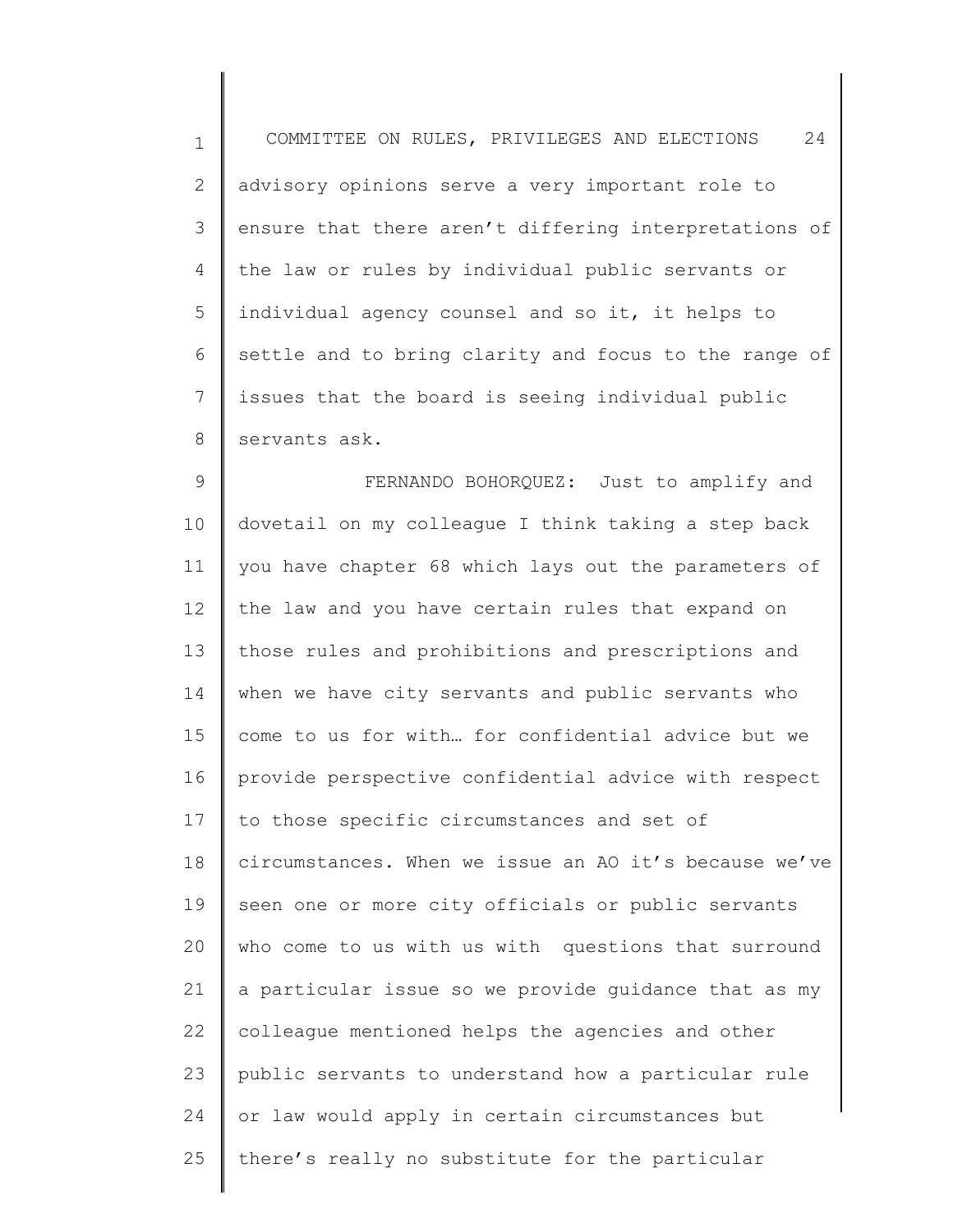| $\mathbf 1$  | 25<br>COMMITTEE ON RULES, PRIVILEGES AND ELECTIONS   |
|--------------|------------------------------------------------------|
| $\mathbf{2}$ | public servant to reach out to the board on a        |
| 3            | particular set of facts. So, in terms of the board   |
| 4            | setting forth a prospective, guidance, the advisory  |
| 5            | opinion serves the integral role of helping amplify  |
| 6            | what the law and the rules say but there really is   |
| 7            | no, no substitute for the particular public servant  |
| 8            | to approach the board and say hey I have these       |
| $\mathsf 9$  | particular set of facts how do I go about complying  |
| 10           | with the law under these facts after I have taken a  |
| 11           | look at the AO that may apply to this circumstance.  |
| 12           | CHAIRPERSON KOSLOWITZ: Thank you. Thank              |
| 13           | you. I want to go to our Minority Leader, Steve      |
| 14           | Matteo for questions.                                |
| 15           | COUNCIL MEMBER MATTEO: Thank you Madame              |
| 16           | Chair. Just to continue the conversation on advisory |
| 17           | opinions, I believe in your pre-stated hearing       |
| 18           | answers both of you state that the COIB Board is     |
| 19           | responsible [cross-talk]                             |
| 20           | FERNANDO BOHORQUEZ: Yeah [cross-talk]                |
| 21           | COUNCIL MEMBER MATTEO:  for promulgating             |
| 22           | COIB's advisory opinions that's required by the      |
| 23           | Charter while both of you claimed board ownership of |
| 24           | the advisory opinion process the COIB staff not the  |
| 25           | board answer questions directly related to the       |
|              |                                                      |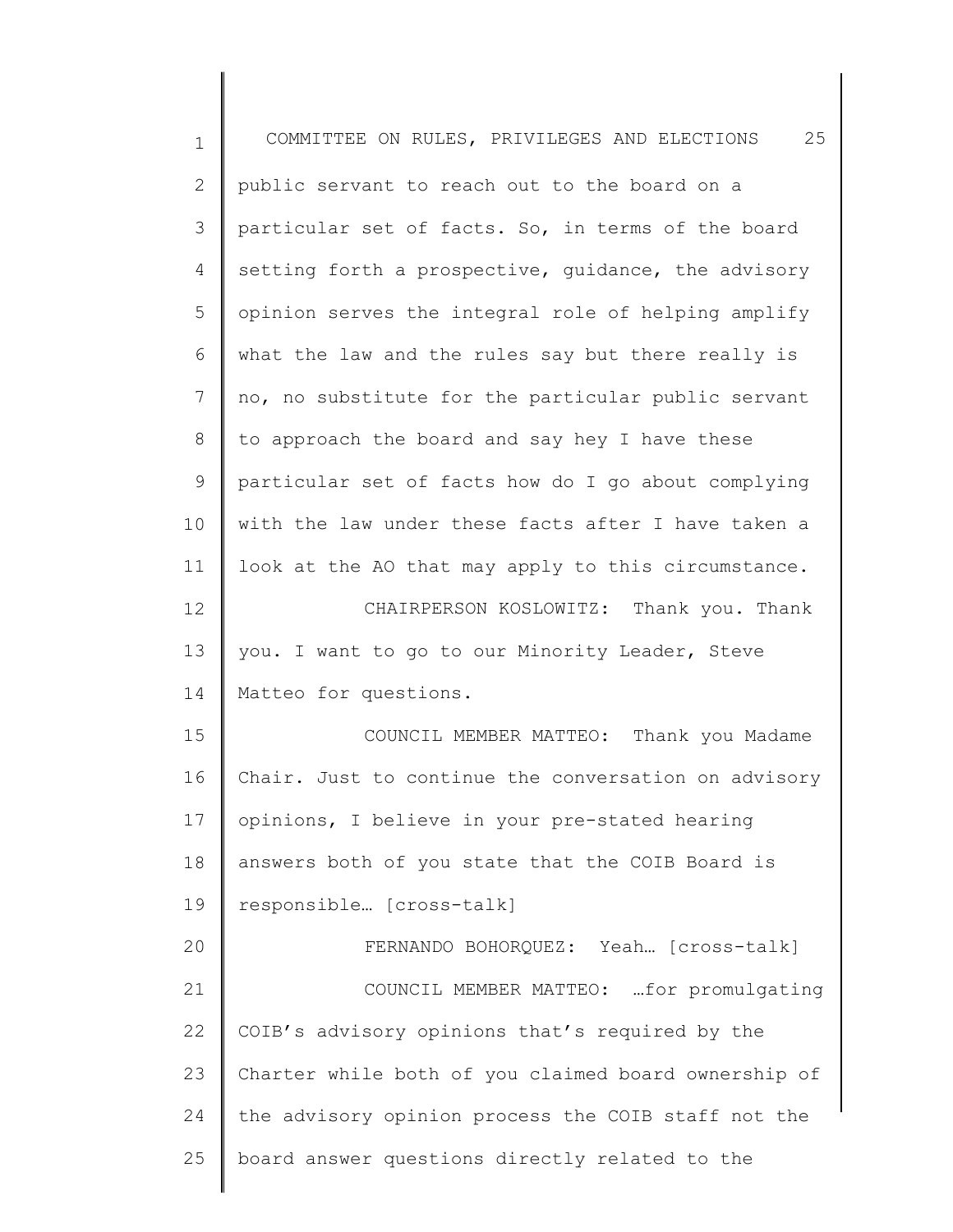1 2 3 4 5 6 7 8 9 10 11 12 13 14 15 16 17 18 19 20 21 22 23 24 25 COMMITTEE ON RULES, PRIVILEGES AND ELECTIONS 26 advisory opinions, questions that often times are so directly tied to the advisory opinions they logically should have been included in the opinion and presumably would of… would have if COIB had opening hearings on advisory opinions before they are finalized and released. In one of your answers I believe one of you stated that only three advisory opinions have been restated of 251 such opinions since 1989. The directly related questions are in effect staff modifications that point to a shortcoming in failing to hold public hearings. So, with that I'm asking if you can elaborate on question five concerning holding public hearings before rendering advisory opinions and just for the record in the pre-hearing questions, question five is what role does COIB play in issuing advisory opinions, how heavily does the board and you personally rely on COIB staff in the preparation and issuance of advisory opinions and how much independent and critical review does the board give drafts of advisory, advisory opinions before they are formally released, so if you both can comment? FERNANDO BOHORQUEZ: Can I just ask one follow up question, question six is the question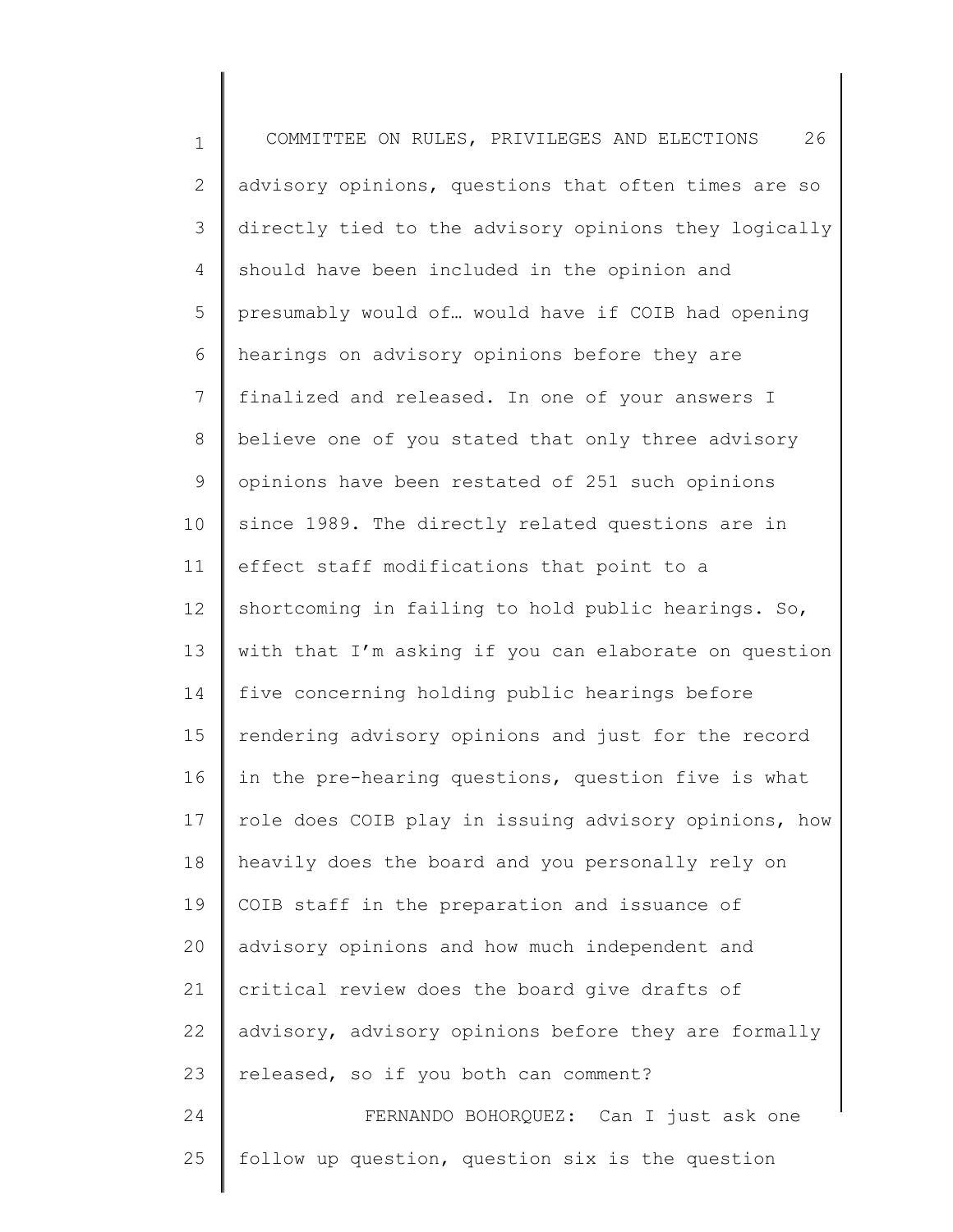1 2 3 4 5 6 7 8 9 10 11 12 13 14 15 16 17 18 19 20 21 22 23 24 25 COMMITTEE ON RULES, PRIVILEGES AND ELECTIONS 27 concerning public comment period and then you were referencing question five… [cross-talk] COUNCIL MEMBER MATTEO: Yeah, the advisory opinions, what role does COIB play in issuing the advisory opinions? FERNANDO BOHORQUEZ: So, would you like me to expand on the role that the board plays in issuing advisory opinions? COUNCIL MEMBER MATTEO: Uh-huh. FERNANDO BOHORQUEZ: Okay. As I laid forth in the… [cross-talk] COUNCIL MEMBER MATTEO: And, and I'm sorry, and holding public hearings. FERNANDO BOHORQUEZ: Okay. I'll be… [cross-talk] COUNCIL MEMBER MATTEO: Before the opinion though, holding… [cross-talk] FERNANDO BOHORQUEZ: Pardon? COUNCIL MEMBER MATTEO: …it, it… basically the holding public opinion… public hearings before rendering the advisory opinions. FERNANDO BOHORQUEZ: Sure. COUNCIL MEMBER MATTEO: That's the crux of what I'm asking this panel.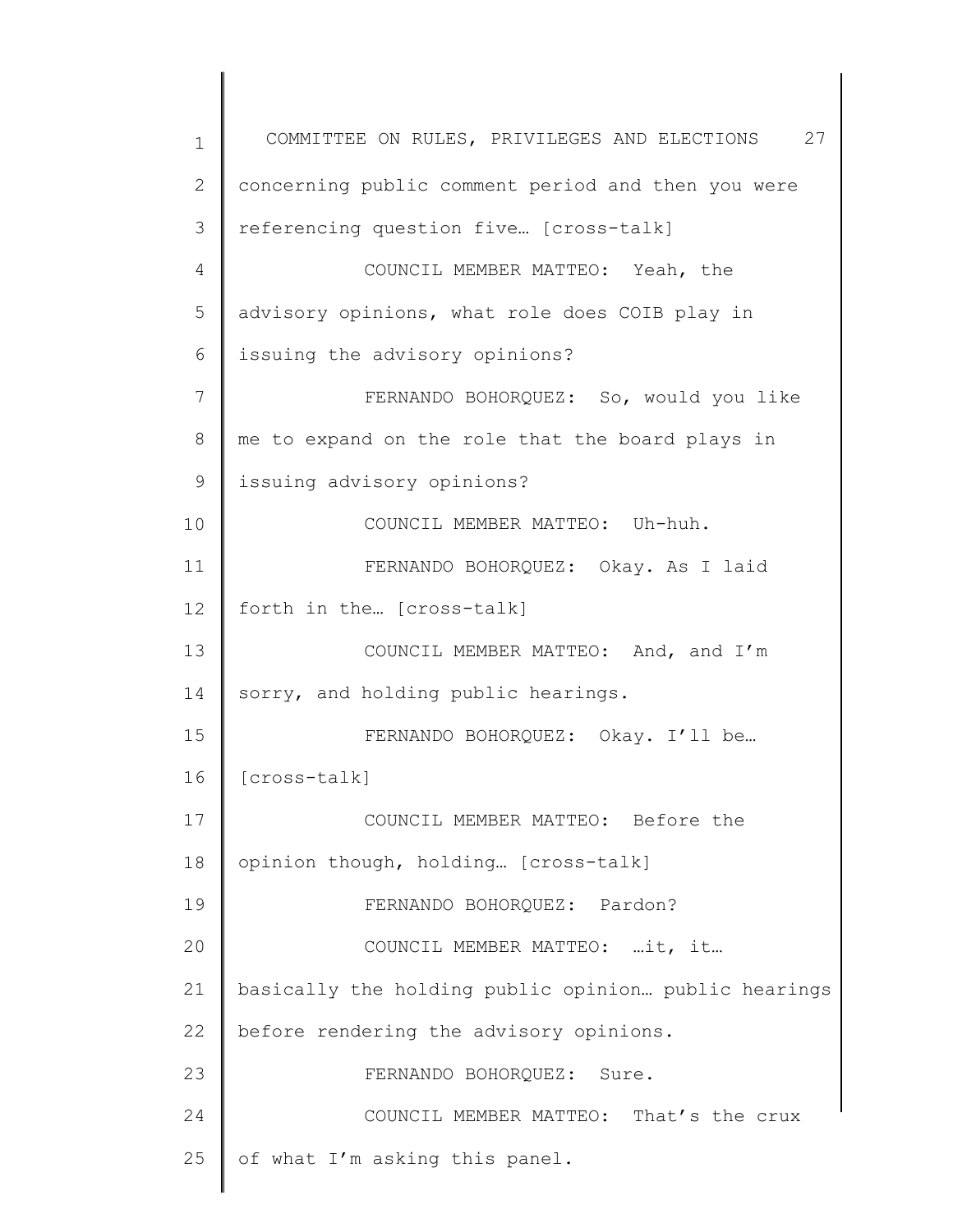| $\mathbf 1$  | 28<br>COMMITTEE ON RULES, PRIVILEGES AND ELECTIONS    |
|--------------|-------------------------------------------------------|
| $\mathbf{2}$ | FERNANDO BOHORQUEZ: I think its good to               |
| 3            | take a step back and walk through the process of how  |
| 4            | an AO comes to be. Again, as we've said it begins     |
| 5            | with initially typically it begins with a             |
| 6            | confidential inquiry for one or more public servants. |
| 7            | We as the board meet on a monthly basis at those      |
| $8\,$        | monthly meetings we are presented by the staff with   |
| $\mathsf 9$  | very detailed memoranda that highlight the applicable |
| 10           | laws and the rules and the precedent that apply to    |
| 11           | that particular issue. We then engage in the dialogue |
| 12           | back and forth with the staff as to whether as to     |
| 13           | the content of the opinion that's going to be         |
| 14           | rendered to that public servant and then during the   |
| 15           | course of that dialogue the board comes to a decision |
| 16           | whether or not there should be an advisory opinion    |
| 17           | should be issued concerning that, that advice, it     |
| 18           | whether its helpful for that opinion to be rendered   |
| 19           | at a on a large more public scale with obviously the  |
| 20           | confidential information redacted from the AO when    |
| 21           | its eventually issued. Now the reason why I stated in |
| 22           | my pre-hearing issues why I do not believe hearings,  |
| 23           | hearings should be held before the issuance of the AO |
| 24           | is, is three-fold. One, remember the AO's are rooted  |
| 25           | in the confidential nature of the exercise of         |
|              |                                                       |

║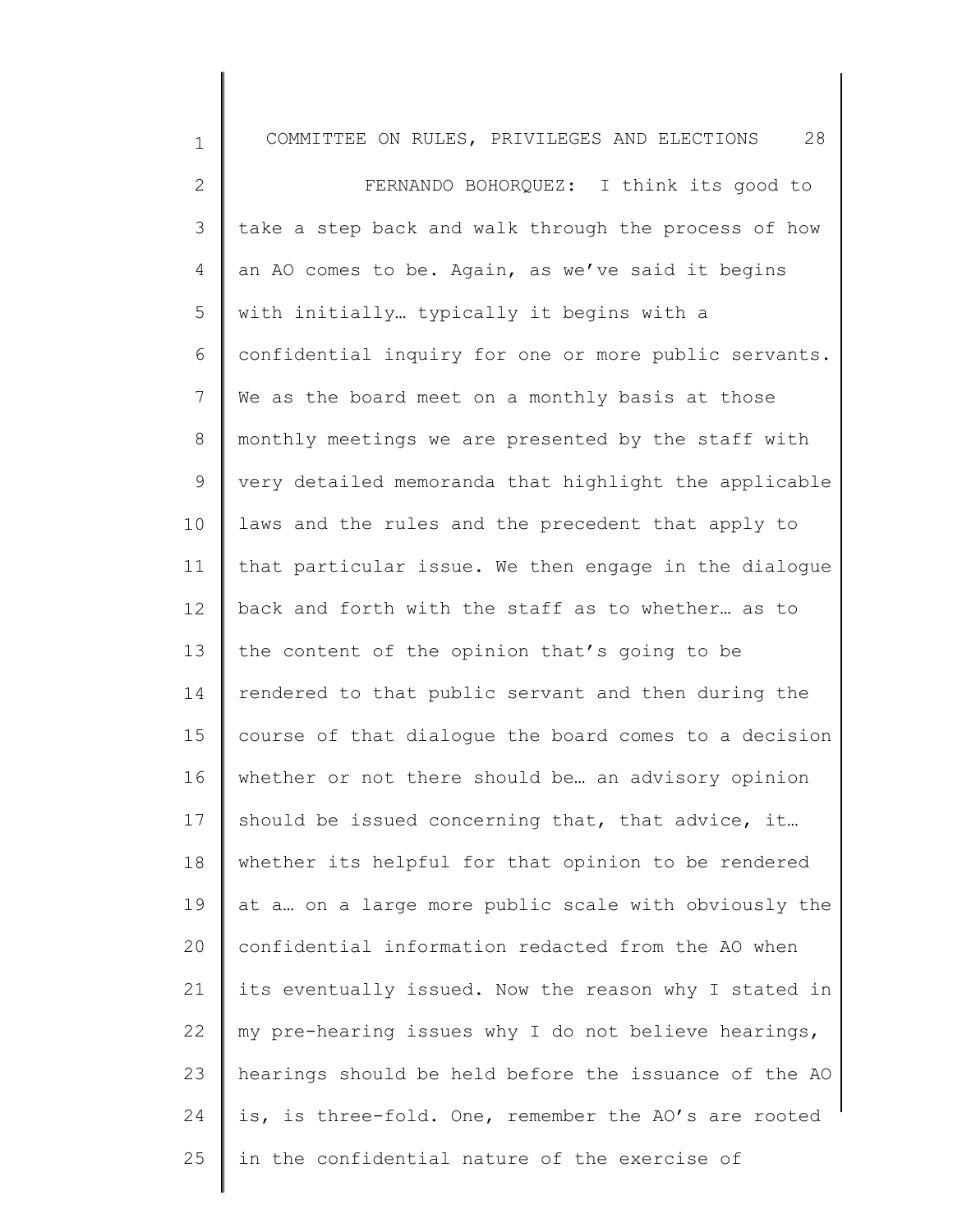1 2 3 4 5 6 7 8 9 10 11 12 13 14 15 16 17 18 19 20 21 22 23 24 25 COMMITTEE ON RULES, PRIVILEGES AND ELECTIONS 29 rendering advice. There may be an issue with compromising the confidential nature of that… of that service also we pride ourselves in providing that advice on a timely basis so having an open… having open meetings in connection with a AO could also delay the advice. Second, the idea of interpreting the law falls squarely within the board's province… elicit quasi adjudicatory process where we are charged with interpreting and, and interpreting chapter 68 to a particular set of circumstances. And finally, I think it's worked pretty well, as I've stated in my… in my responses as far as I know of the 250 plus AO's that we've issued in the… since 1989 there have only been three revised opinions in the history of the board. ANTHONY CROWELL: Yeah, I would add to that that because the advisory opinions are interpretation of the law and rules the law and rules themselves have been through a public process, the rules in particular by following CAPA and the input as to the fine points of those rules council members, other public servants and members of the public generally can, can help shape what those rules ultimately look like though their participation in,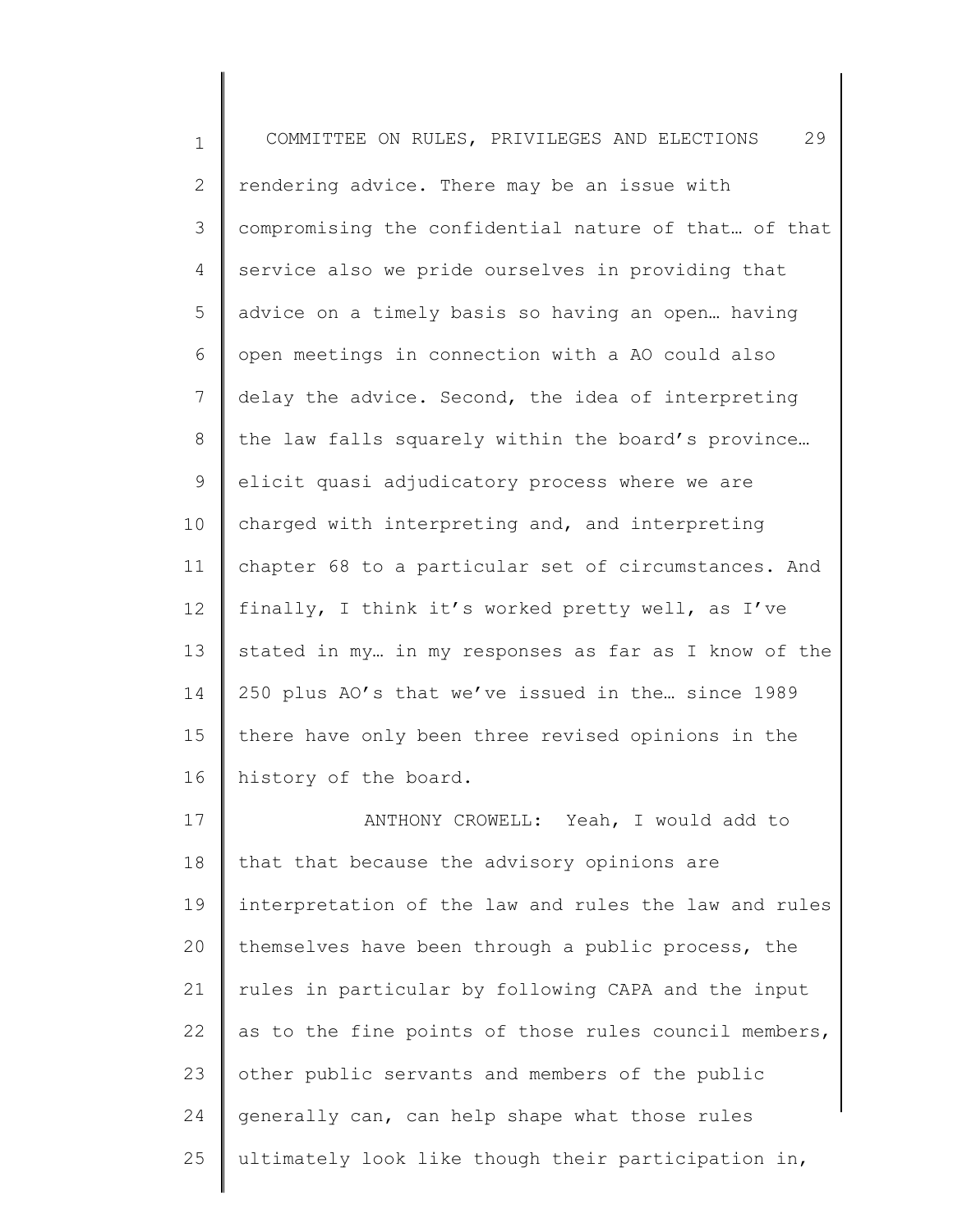1 2 3 4 5 6 7 8 9 10 11 12 13 14 15 16 17 18 19 20 21 22 23 24 25 COMMITTEE ON RULES, PRIVILEGES AND ELECTIONS 30 in that process. The advisory opinions are, are a further explanation of how those rules are to be applied to different types of activities undertaken by public servants. One of the things though to remember is the advisory opinions themselves aren't rules, they're an expression of how the rules are to be interpreted and operationalized but the staff and certainly this is, I believe the, the view of the entire board, the staff does take in on themselves with our encouragement and support to do broad outreach to effected agencies and entities who give guidance to public servants to make sure that the perspectives that need to be heard before issuing a general advisory opinion are accounted for and so I think that's an important process that shouldn't be overlooked and it also is one that targets especially agency council who would have particularized experience with the nature of the activities that public servants within their agencies may be undertaking and how to ensure that the types of questions that you're concerned about are actually addressed through, through the issuance of an, an advisory opinion to the extent that we haven't heard the full range of concerns on a specific subject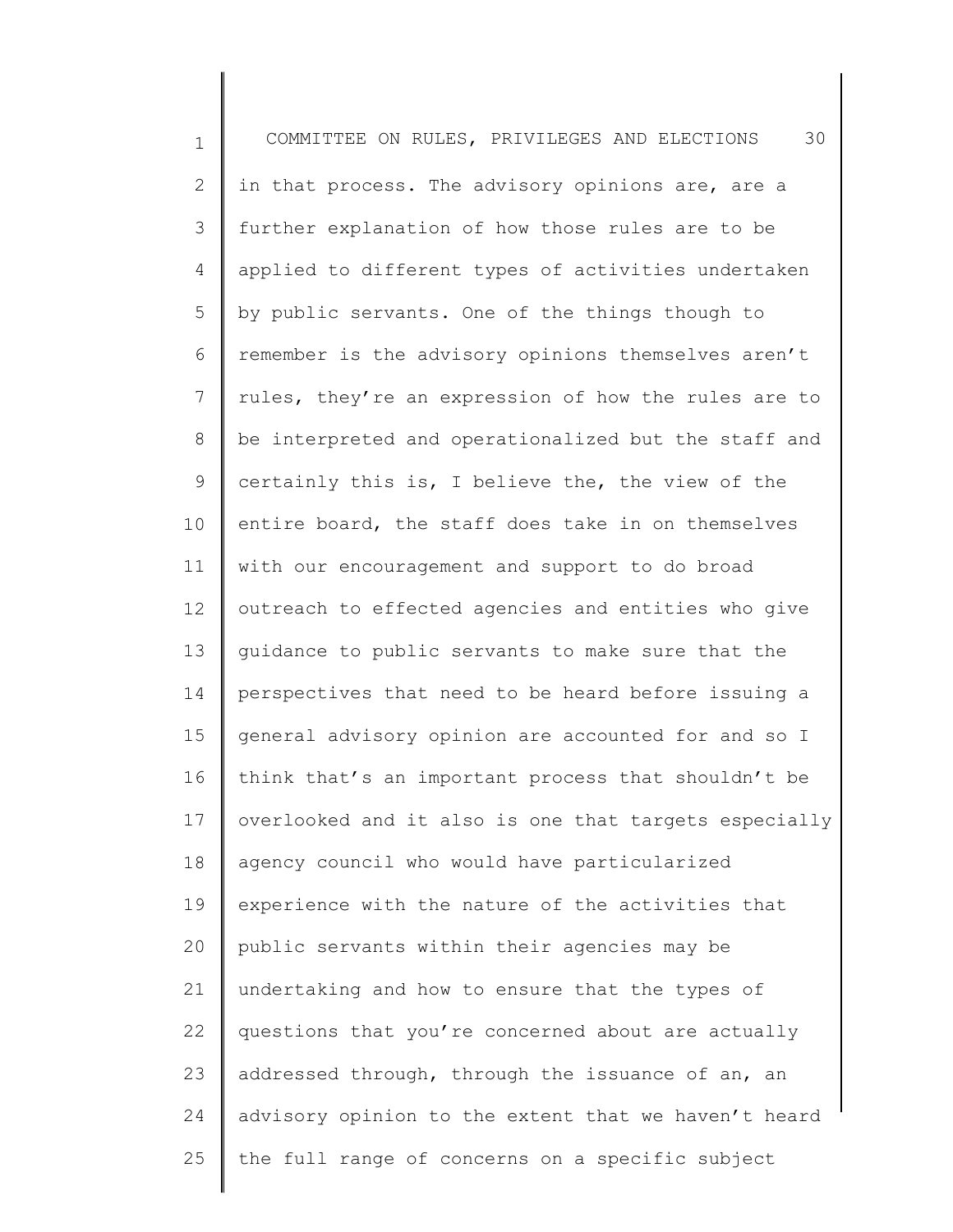1 2 3 4 5 COMMITTEE ON RULES, PRIVILEGES AND ELECTIONS 31 matter but only have, you know we're addressing some requests for advice but not necessarily all the kinds of questions that might be helpful to have a, a… an answer from the board.

6 7 8 9 10 11 12 13 COUNCIL MEMBER MATTEO: Okay and thank you, thank you both. Mr. Bohorquez just to go back to your confidential… your, your, your point on, on confidentiality if that is not an issue and its redacted and, and confidentiality is not an issue your, your main concern is the delay of a public hearing and releasing… [cross-talk] FERNANDO BOHORQUEZ: I think… [cross-

14 talk]

15 16 17 18 19 20 COUNCIL MEMBER MATTEO: …the opinion? FERNANDO BOHORQUEZ: I think adding a public hearing process could… it… interlaying a public hearing into that process could delay the rendering of advice to that particular public servant, that would be… [cross-talk]

21 22 23 COUNCIL MEMBER MATTEO: And… [cross-talk] FERNANDO BOHORQUEZ: …an issue I would be concerned with… [cross-talk]

24 25 COUNCIL MEMBER MATTEO: You, you… do you… do you believe that even… are you talking about that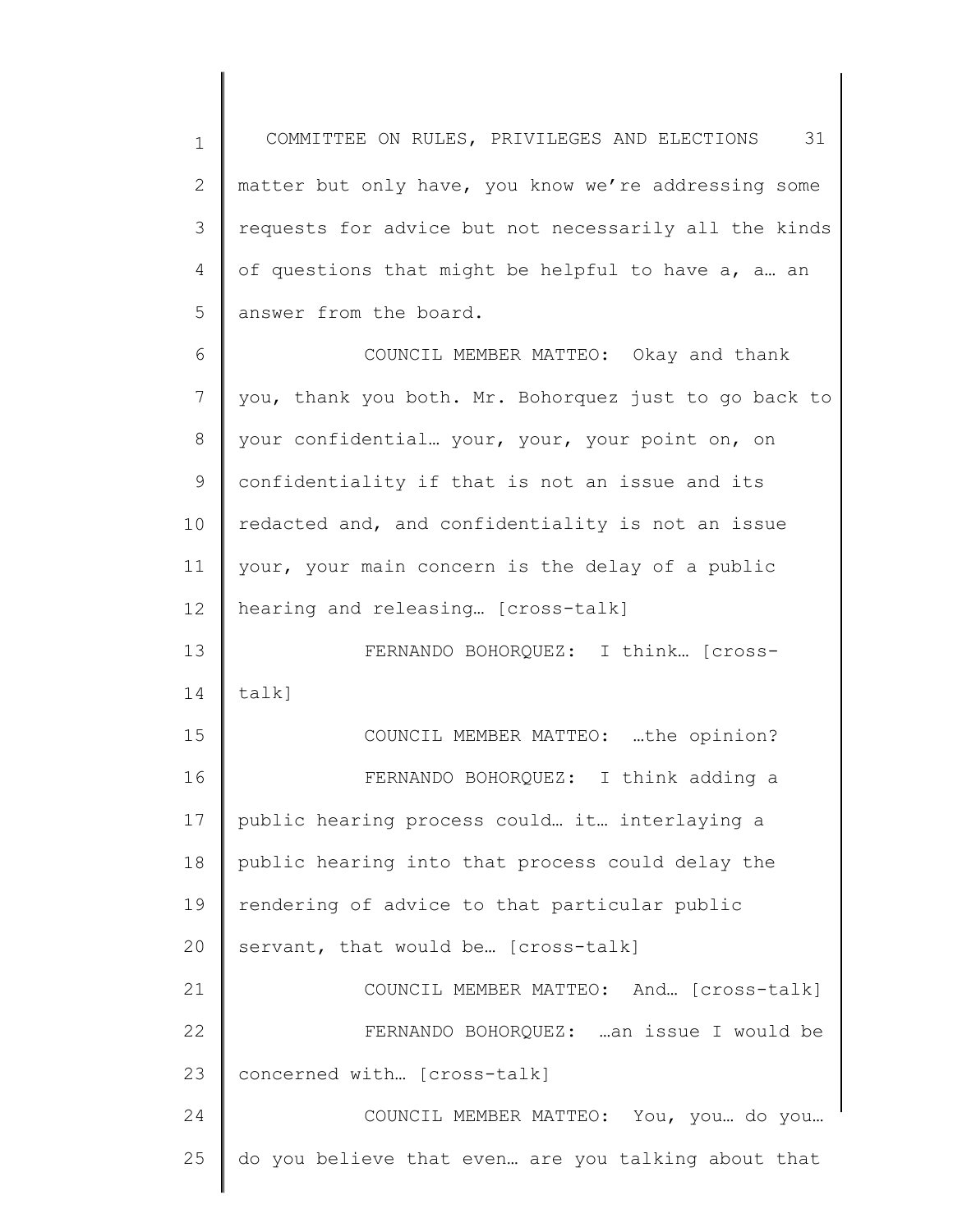1 2 3 4 5 6 7 8 9 10 11 12 13 14 15 16 17 18 COMMITTEE ON RULES, PRIVILEGES AND ELECTIONS 32 you believe that there, there could be a delay obviously there will be but don't… do you believe that a public hearing could be helpful to the advisory opinion before its released? FERNANDO BOHORQUEZ: Well I think to echo what my, my colleague mentioned was we do reach out to particular agency council and individuals that we think can provide helpful input before we issue an AO so I think to the extent that we need a forum to incorporate other circumstances that would be helpful in issuing the AO I think we addressed that by informally reaching out to individuals, the agencies and, and other effected individuals to help us render a practical AO on the particular subject… [crosstalk] COUNCIL MEMBER MATTEO: Just, just so I'm clear, how… you said informally reaching out, how,

20 how are you reaching out to… how, how are you contacting them for their opinion?

21 22 ANTHONY CROWELL: They're, they're general… [cross-talk]

> FERNANDO BOHORQUEZ: Yeah… [cross-talk] ANTHONY CROWELL: …council… [cross-talk]

25

23

24

19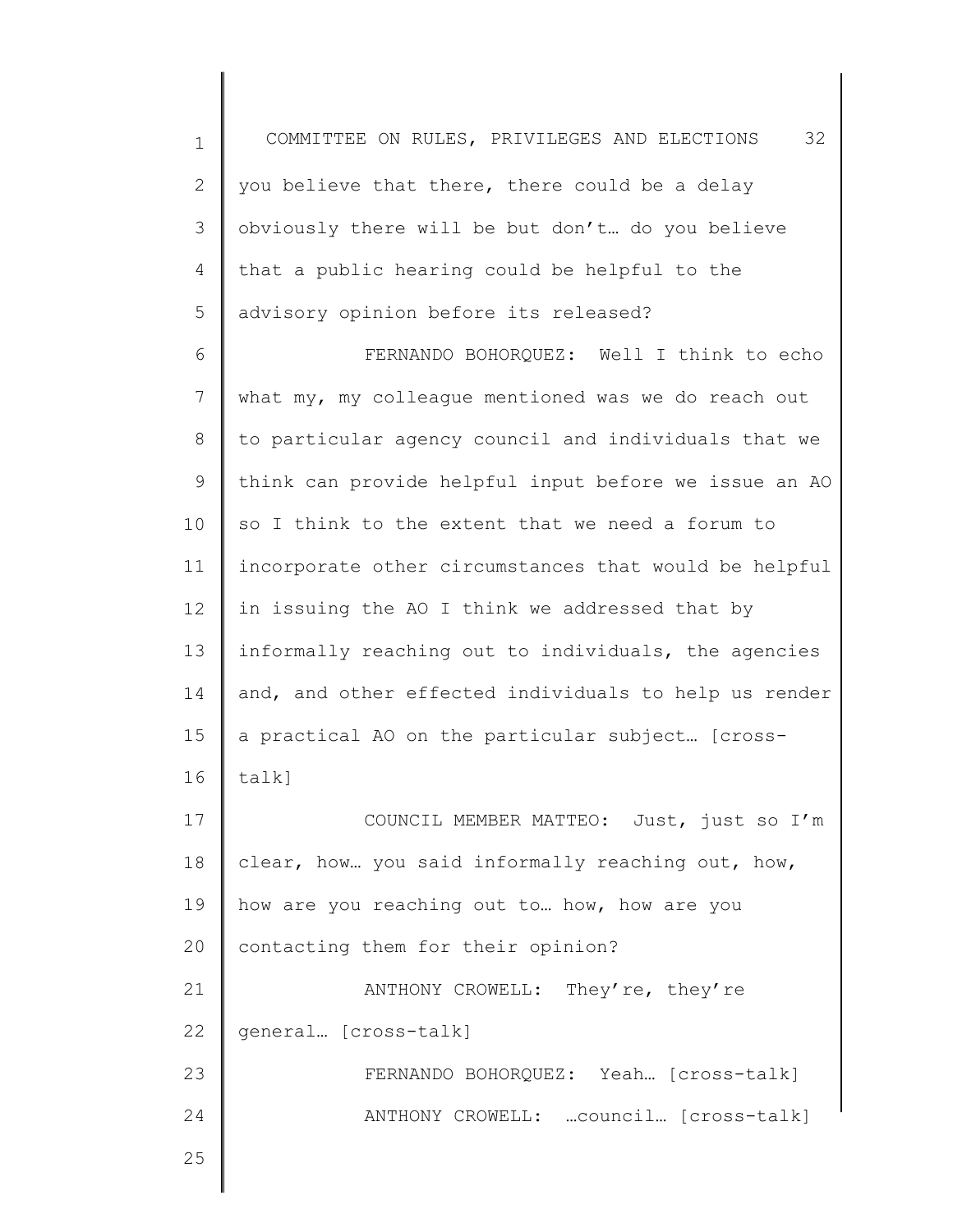1 2 3 4 5 6 7 8 9 10 11 12 13 14 15 16 17 18 19 20 21 22 23 24 25 COMMITTEE ON RULES, PRIVILEGES AND ELECTIONS 33 FERNANDO BOHORQUEZ: …the general council reaches out. COUNCIL MEMBER MATTEO: Okay… [crosstalk] FERNANDO BOHORQUEZ: To particular agency heads and council. COUNCIL MEMBER MATTEO: Alright, yep, okay, thank you. CHAIRPERSON KOSLOWITZ: Okay. Thank you, Council Member Torres. COUNCIL MEMBER TORRES: Thank you Madame Chairwoman. I have the… have the same line of questioning so I suspect we're going to be repeating ourselves but Mr. Crowell in your response to question six you, you point out that the public common process pursuant to the city administrative procedure rack, CAPA only applies to rules rather than advisory opinions and you then go on to point out that advisory opinions are not rules per se but rather interpretation of rules and I, I recognize that there's a legal difference between advisory opinions and rules but, but do you recognize that the line between rule making and rule interpretation may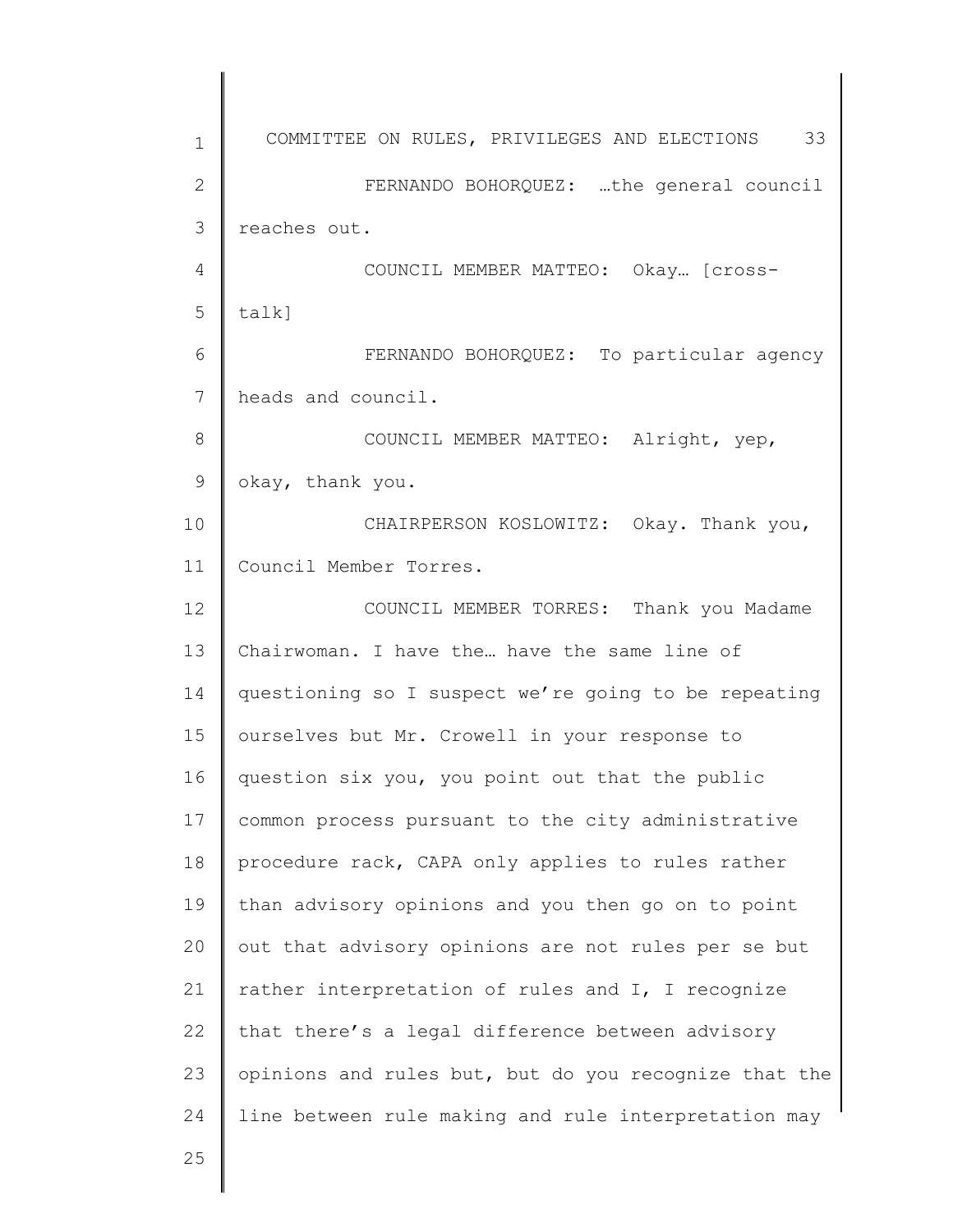1 2 3 COMMITTEE ON RULES, PRIVILEGES AND ELECTIONS 34 not be as clear cut in practice as it might be legally on paper?

4 5 6 7 8 9 10 11 12 13 14 15 16 17 18 19 20 21 22 23 24 25 ANTHONY CROWELL: I think that the, the difference between rule making and advisory opinions it, it is… it… I think that's why there is a board of independent individuals who are using their professional judgement in understanding the various ways in which public servants encounter the application of the rules and then trying to ensure that there's a consistent application of the rules that ensures that conflicts are avoided or the appearance of conflicts is, is understood when someone's coming close to the line but also to make sure that there's a well-functioning government and that government and employees, public servants aren't unduly restricted so I think that the rules set forth a very clear set of parameters by which to operate however the advisory opinions give further elucidation about different permutations, different nuances that individual public servants or groups of public servants may be encountering. Anyone can come to the board for private advice, often times you will find that that private advice is sought for further explication of an advisory opinion or further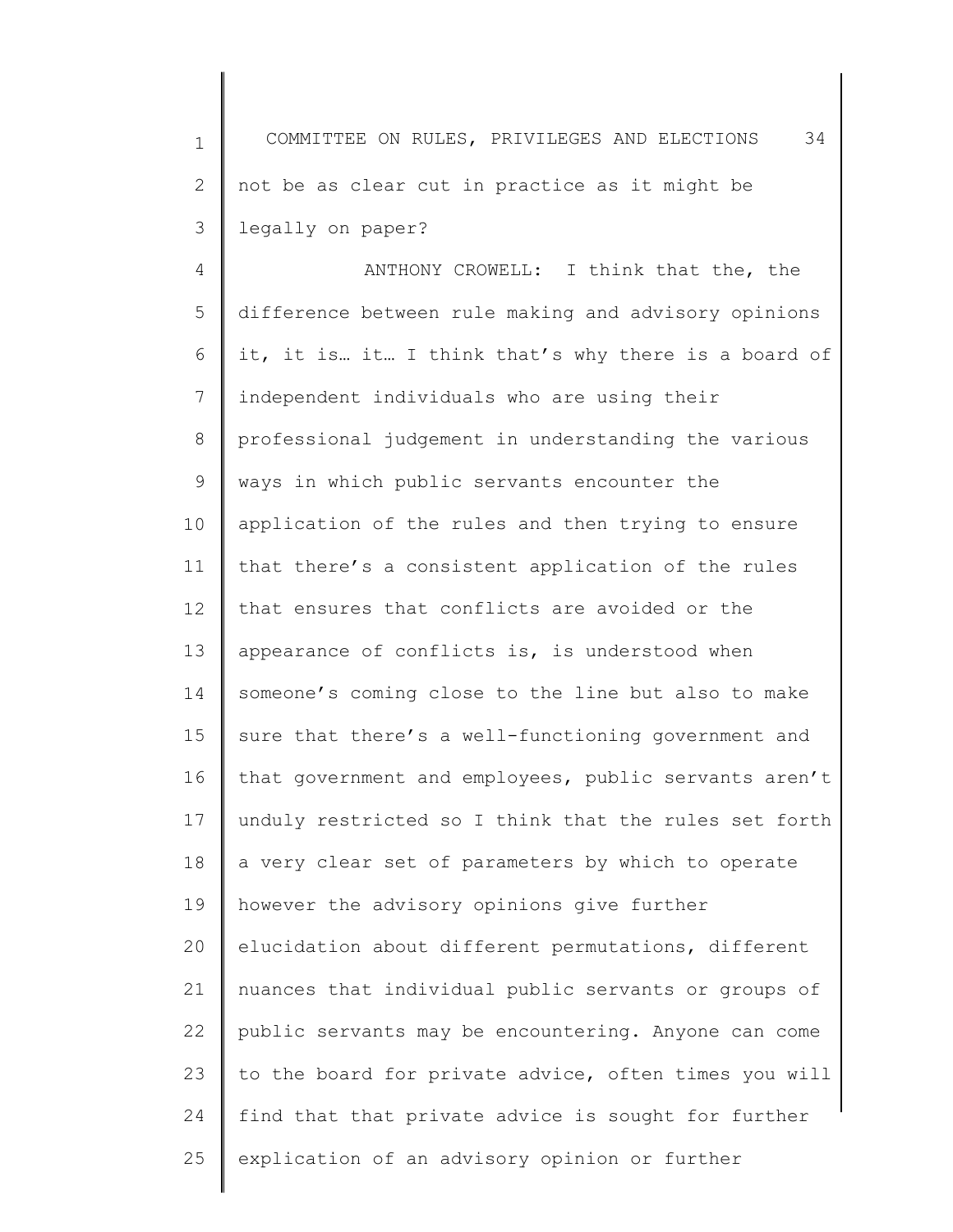1 2 3 4 5 6 7 8 9 10 11 12 13 14 15 16 17 18 19 20 21 22 23 24 COMMITTEE ON RULES, PRIVILEGES AND ELECTIONS 35 confirmation that the proposed activity by the public servant is, is consistent with, with the rules and therefor the advisory opinion in very plain language is offering as, as a set of guidance, a set of operational points on how to behave in very plain language so I think there, there's a difference but there's not an inconsistency and so I think the advisory opinions are, are an important tool to have further explanation of what a rule is trying to do and also to give a level of clarity and accessibility to, to rules that sometimes can be written with a little bit of precise language and legalese and, and that's not fair either so we want to make sure that material is… the, the rules are accessible for public servants. COUNCIL MEMBER TORRES: Please. FERNANDO BOHORQUEZ: The, the only thing I would add is I understand your question, it's a good question but I think the law itself sort of bakes into that distinction. If you look at chapter 68, 2603(c) it does not provide for open meetings or proceedings in connection with, with advisory opinions but with respect to rule makings, all rule

25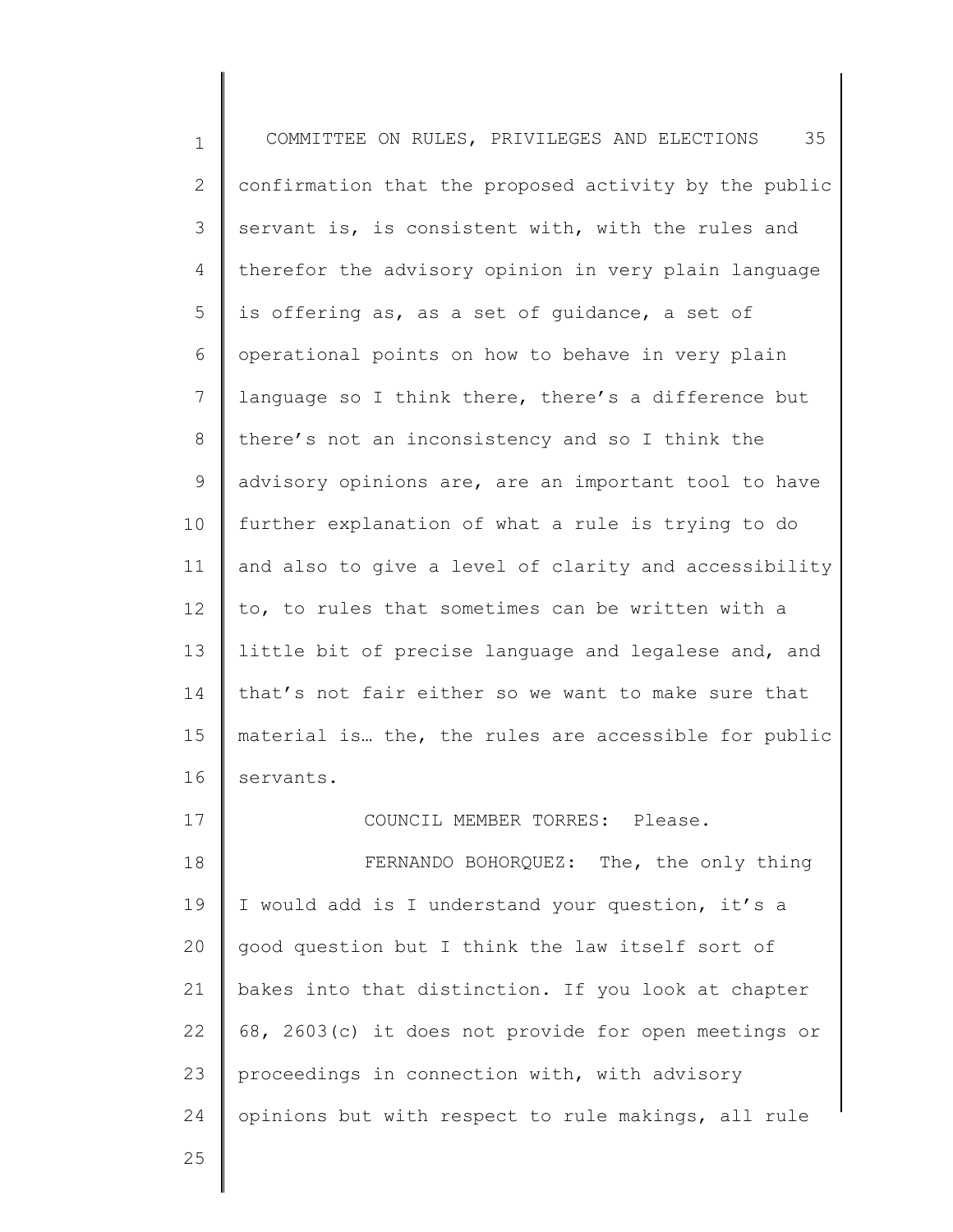1 2 3 COMMITTEE ON RULES, PRIVILEGES AND ELECTIONS 36 makings fall within the city administration… [crosstalk]

4 5 6 7 8 9 10 11 12 13 14 15 16 17 18 19 20 21 22 23 24 25 COUNCIL MEMBER TORRES: Let's set, set aside CAPA because I'm not… I'm not asking what COIB is legally required to do I'm asking what COIB should do in the interest of public accountability and transparency, is that given the occasionally blurred line between rule making and rule interpretation, you know reasonable people could disagree about at what point does rule making… does rule interpretation effectively become rule making, it seems like a question on which people… reasonable people of good will can disagree and that's the rational for a public process and the term advisory opinion is… it, it's, it's almost… its deceptively benign, right because you're… when you're issuing an advisory opinion you're interpreting your own rules and your enforcement can often result in stiff fines and penalties so it has… in the real world it has a binding effect, it has a coercive effect, it has the effect of a rule, if it quacks like a duck and walks like a duck it's probably a duck and so, so… just I'm expressing a personal opinion here, I do believe that advisory opinions should be subject to some kind of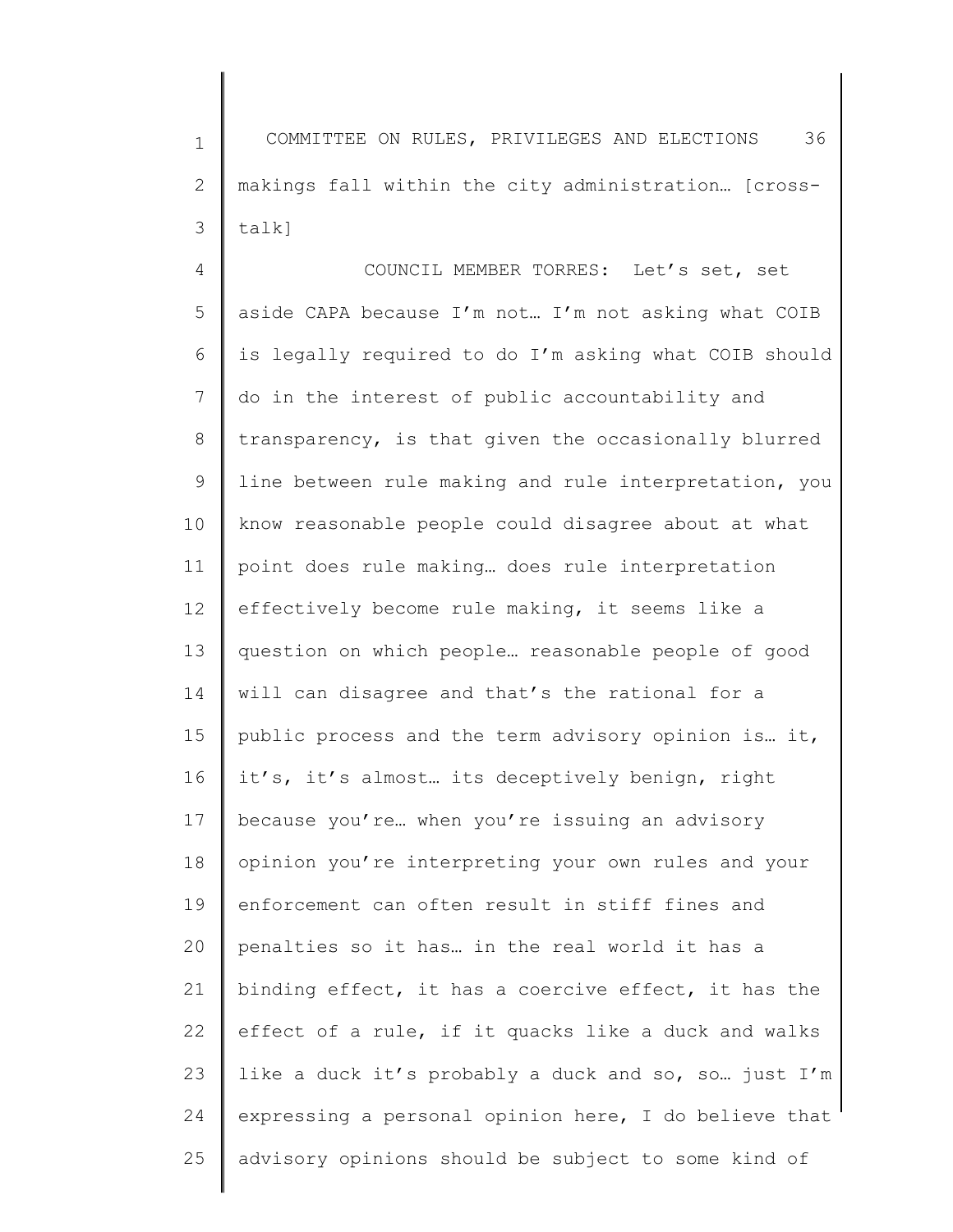| $\mathbf 1$    | 37<br>COMMITTEE ON RULES, PRIVILEGES AND ELECTIONS    |
|----------------|-------------------------------------------------------|
| $\mathbf{2}$   | public comment process in the interest of public      |
| 3              | transparency. On your point about confidentiality you |
| 4              | cited confidentiality as an argument against the      |
| 5              | public comment period, why would a public comment     |
| 6              | period necessarily result in the loss of              |
| $\overline{7}$ | confidentiality, you know one could easily imagine a  |
| 8              | public comment period that focuses on the proposed    |
| 9              | advisory opinion without disclosing the confidential  |
| 10             | details of the case that inspired that opinion.       |
| 11             | FERNANDO BOHORQUEZ: I, I believe in my                |
| 12             | responses I said there's the potential, it could, it  |
| 13             | there's a potential that it could compromise          |
| 14             | confidentiality because remember the AO is rooted in  |
| 15             | the exercise of providing confidential advice to a    |
| 16             | particular public servant. So, if we were to open it  |
| 17             | up to an open meeting and an open process we'd have   |
| 18             | to make sure, we would have to take great pains       |
| 19             | because I cannot overstate the importance of the      |
| 20             | confidentiality the nature of the confidentiality's   |
| 21             | process, the board would have to take great pains to  |
| 22             | ensure that in that process of a public hearing that  |
| 23             | we would have to ensure that no confidentiality would |
| 24             | be compromised in any way in some sort of an open     |
| 25             |                                                       |
|                |                                                       |

 $\mathsf I$ ∥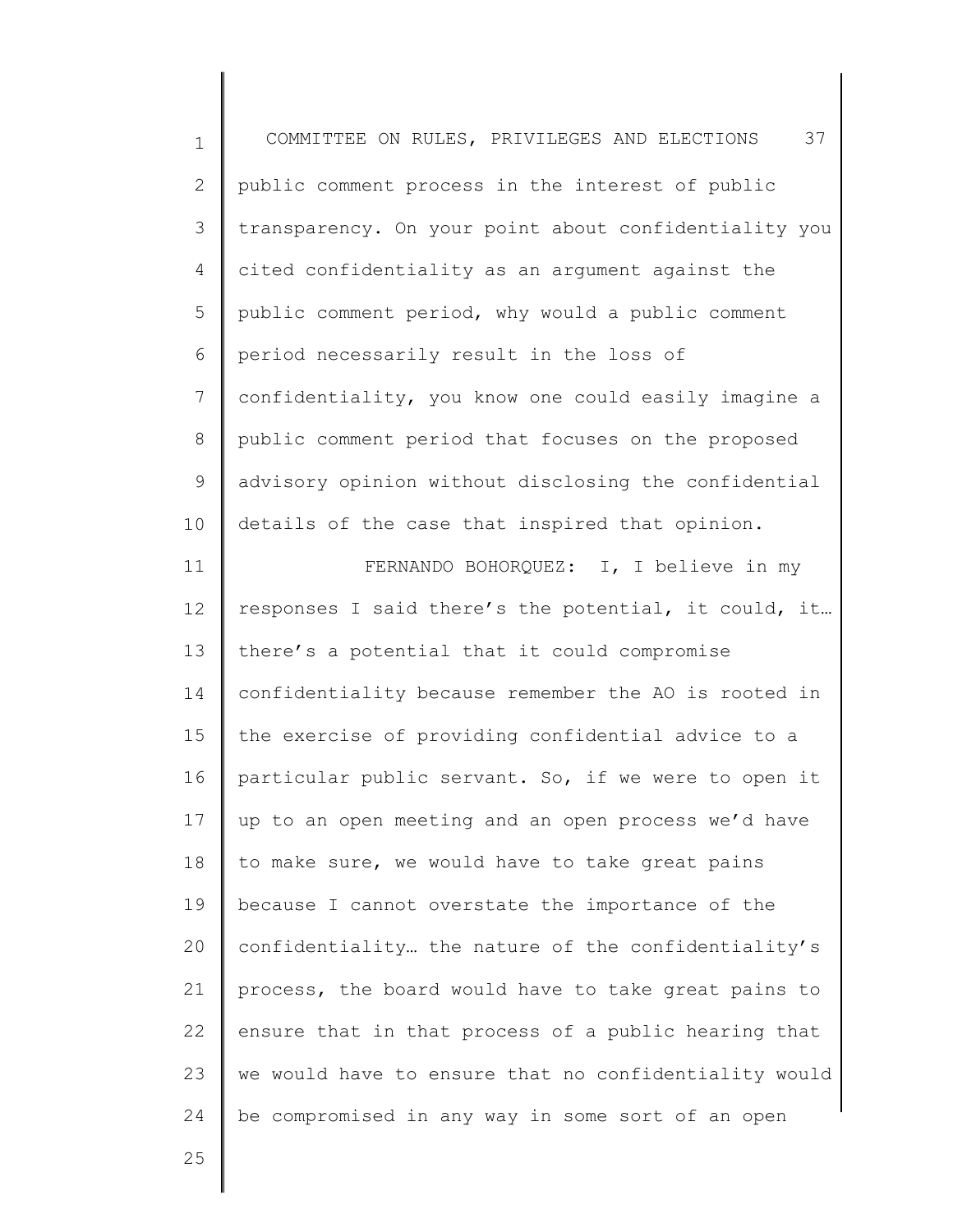1 2 3 COMMITTEE ON RULES, PRIVILEGES AND ELECTIONS 38 hearing process, that's, that's what I was getting at.

4 5 6 7 8 9 10 11 12 13 14 15 COUNCIL MEMBER TORRES: I mean look… I mean here in the council we take great pains every day, many of the laws that the city council passes are inspired by confidential constituent cases and we manage to hold hearings on those laws without ever disclosing the confidential details of our constituent cases so if the city council can manage to have a public process without compromising confidentiality my question is why can't the Conflict of Interest Board do the same and, and so that would be my disagreement with you, I don't know if you want any further comment or…

16 17 18 19 20 21 22 23 24 FERNANDO BOHORQUEZ: Well, it's not provided in the… in the Charter and that is something that if we were to consider it we would have to look… we would have to really think that through on how we would actually need to implement it, maybe look at how you handle it here at the city council to see how you do… how you handle the confidentiality issue. COUNCIL MEMBER TORRES: So, there's openness to a public comment period as long as

confidentiality was assured or is that… [cross-talk]

25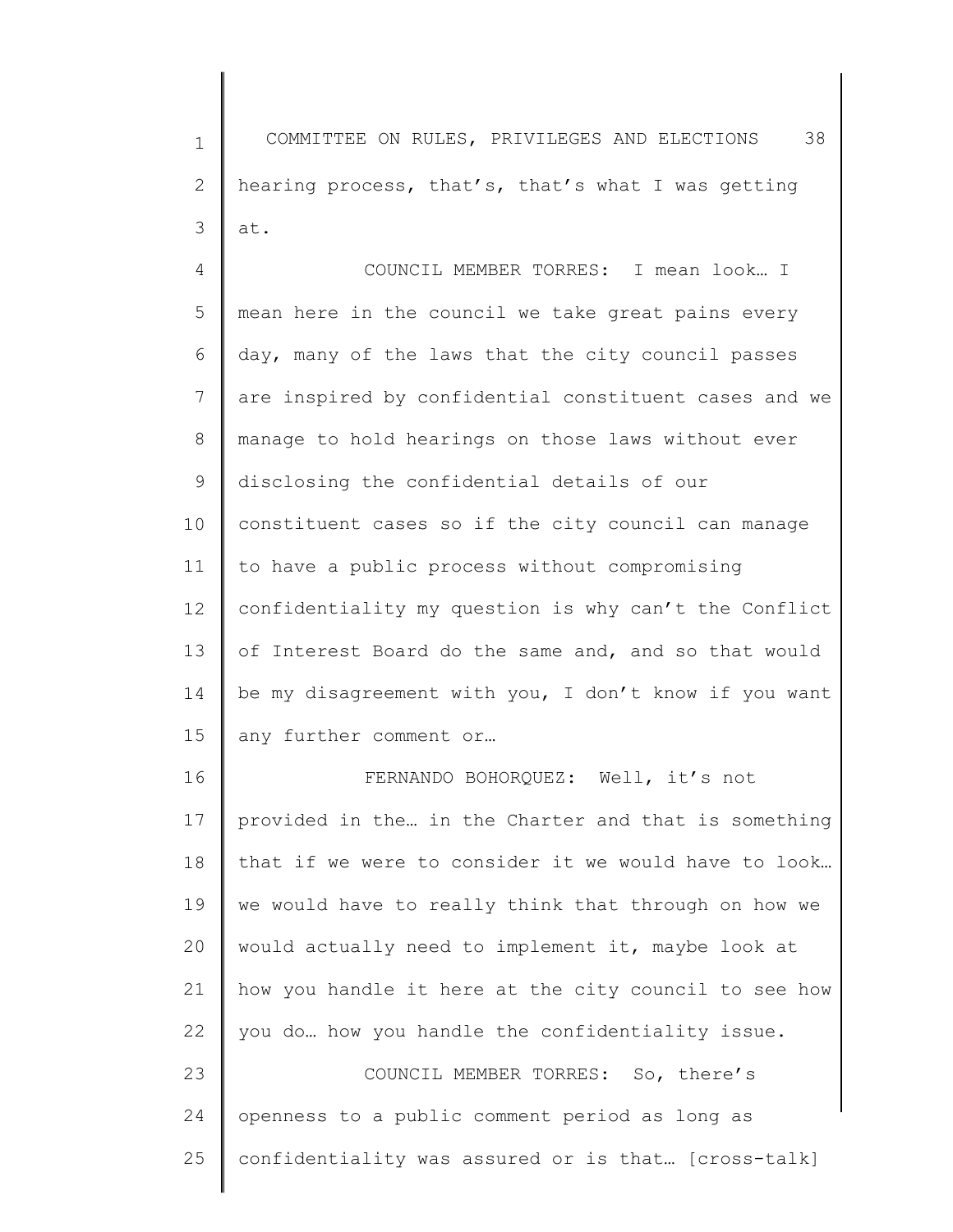1 2 3 4 5 6 7 8 9 10 11 12 13 14 15 16 17 18 19 20 21 22 23 24 25 COMMITTEE ON RULES, PRIVILEGES AND ELECTIONS 39 FERNANDO BOHORQUEZ: All, all I'm saying is that it, it's a potential issue that we would have to deal with if we were to consider such an issue… such a move. COUNCIL MEMBER TORRES: I do have more questions. CHAIRPERSON KOSLOWITZ: Okay, go ahead. COUNCIL MEMBER TORRES: Okay, Mr. Bohorquez do you… my understanding is that you engage in fundraising, is that… FERNANDO BOHORQUEZ: I have engaged in, in a… served as a co-host in three events in the four years that I've been on the board, yes, in connection with federal elections. COUNCIL MEMBER TORRES: So, I have no reason to doubt your qualifications as an individual, I have no reason to doubt that you're a person of the utmost professional in personal integrity that's why the Mayor nominated you but broadly speaking I do have concerns about the notion of appointing a fundraiser to the Conflict of, of Interest Board, it, it seems to me the Conflict of Interest Board is, is an apolitical institution, right, it should have both the substance and the appearance of neutrality and I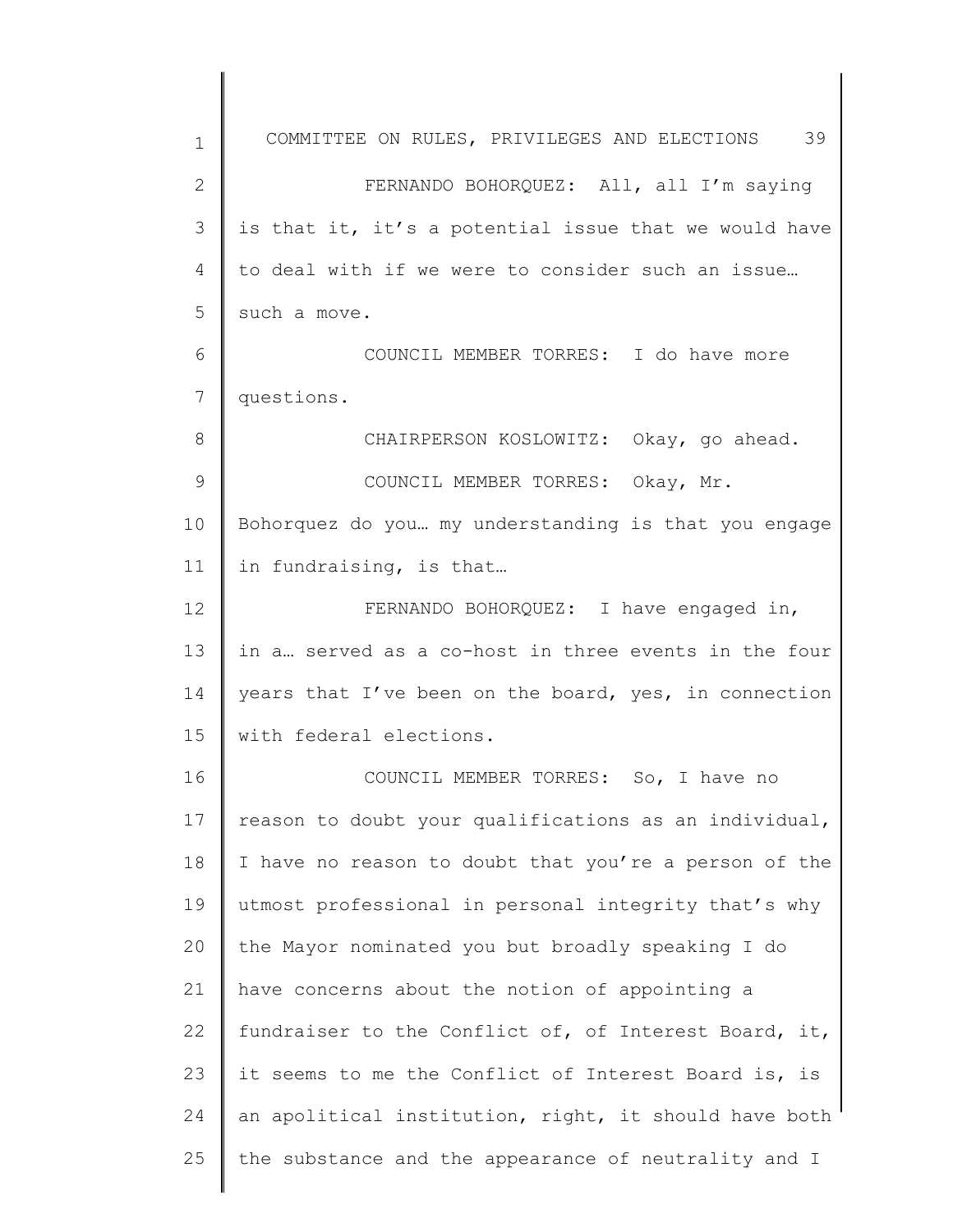1 2 3 4 5 6 COMMITTEE ON RULES, PRIVILEGES AND ELECTIONS 40 worry that political fundraising which is the most political of all political activities could inevitably raise questions about the board's appearance of political neutrality so can you address that concern that I have?

7 8 9 10 11 12 13 14 15 16 17 18 19 20 21 22 23 24 25 FERNANDO BOHORQUEZ: Absolutely and thank you for the question. I'll say that before I joined the board I received an opinion from then General Council Wayne Hawley that set forth, I believe I shared it with Mr. Davis that may have been shared with the… with the council itself… with the committee itself laying out all the rules and applicable prohibitions under chapter 68 and under chapter 68 the law specifically provides that as a board member I cannot engage in any fundraising or political contributions with respect to any city elected official or any race that a city elected official engage… is engaged in. When I was appointed four years ago this was a topic of conversation, I believe Council, Council Member Chin was there as well and we, we discussed this through and to address some of these issues I undertook a specific commitment to then Chair Lander that may also be included in your… in your packet where I took another personal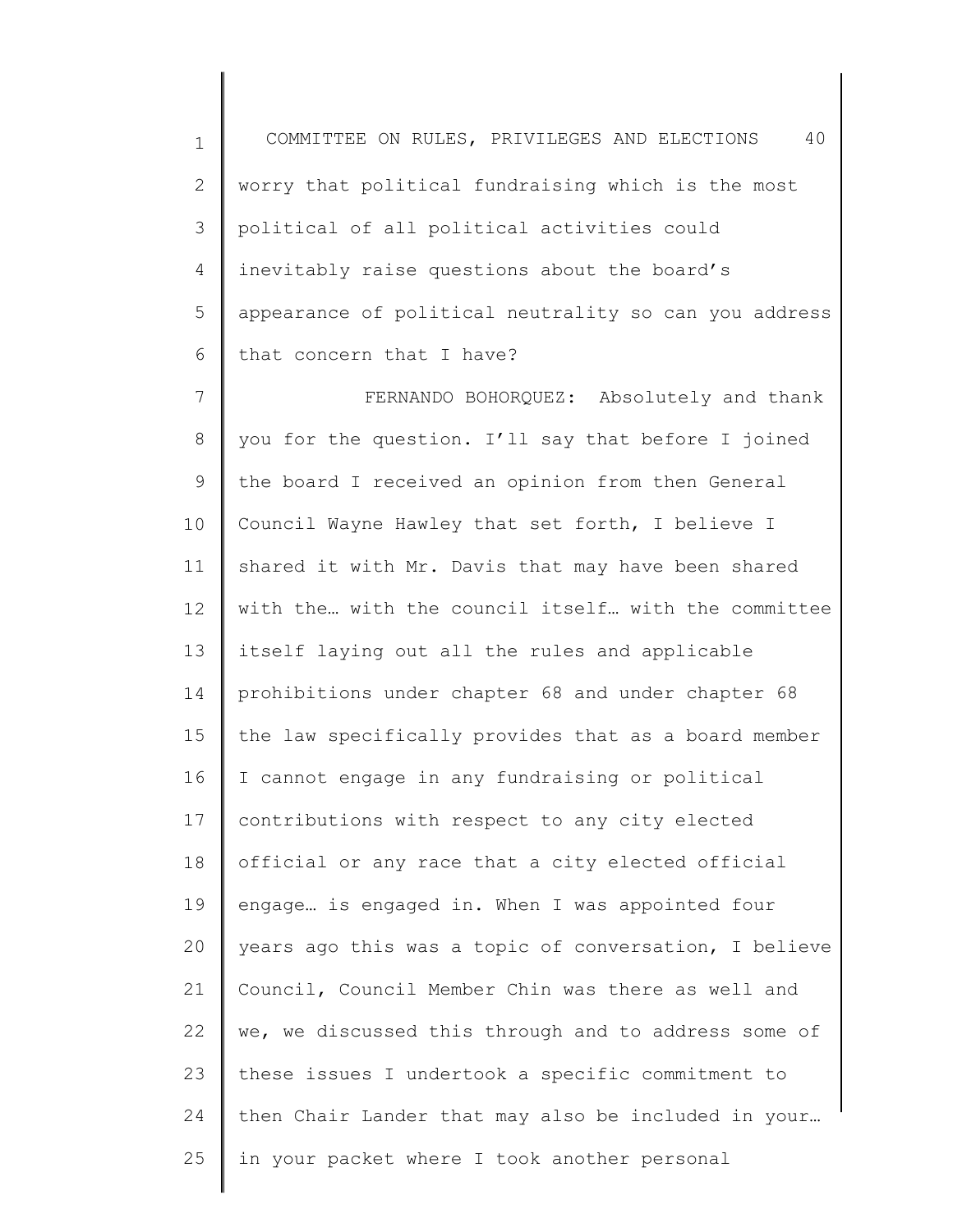1 2 3 4 5 6 7 8 9 10 11 12 13 14 15 16 17 18 19 20 21 22 23 24 25 COMMITTEE ON RULES, PRIVILEGES AND ELECTIONS 41 commitment that said in addition to the laws and the regulations under chapter 68 that I would also agree to commit myself not to participate in any race where a city, city council member may have announced their candidacy in any race, state or federal and I have… I have complied with that advisory opinion from the board and with that personal commitment that I made to the council four years ago. As it stands now there is no prohibition with respect to state and federal participation, I have taken, taken great pains to make sure that there's no appearance of any inappropriate in those issues, there have been congressional federal races; one was for president… candidate for president Hillary Clinton, the other was for a race in New Mexico, another was for a race in upstate New York and I, I wouldn't necessarily qualify it as, as a fundraiser it's more of just joining a host committee with several other… [crosstalk] COUNCIL MEMBER TORRES: But you're… [cross-talk] FERNANDO BOHORQUEZ: …members… [crosstalk]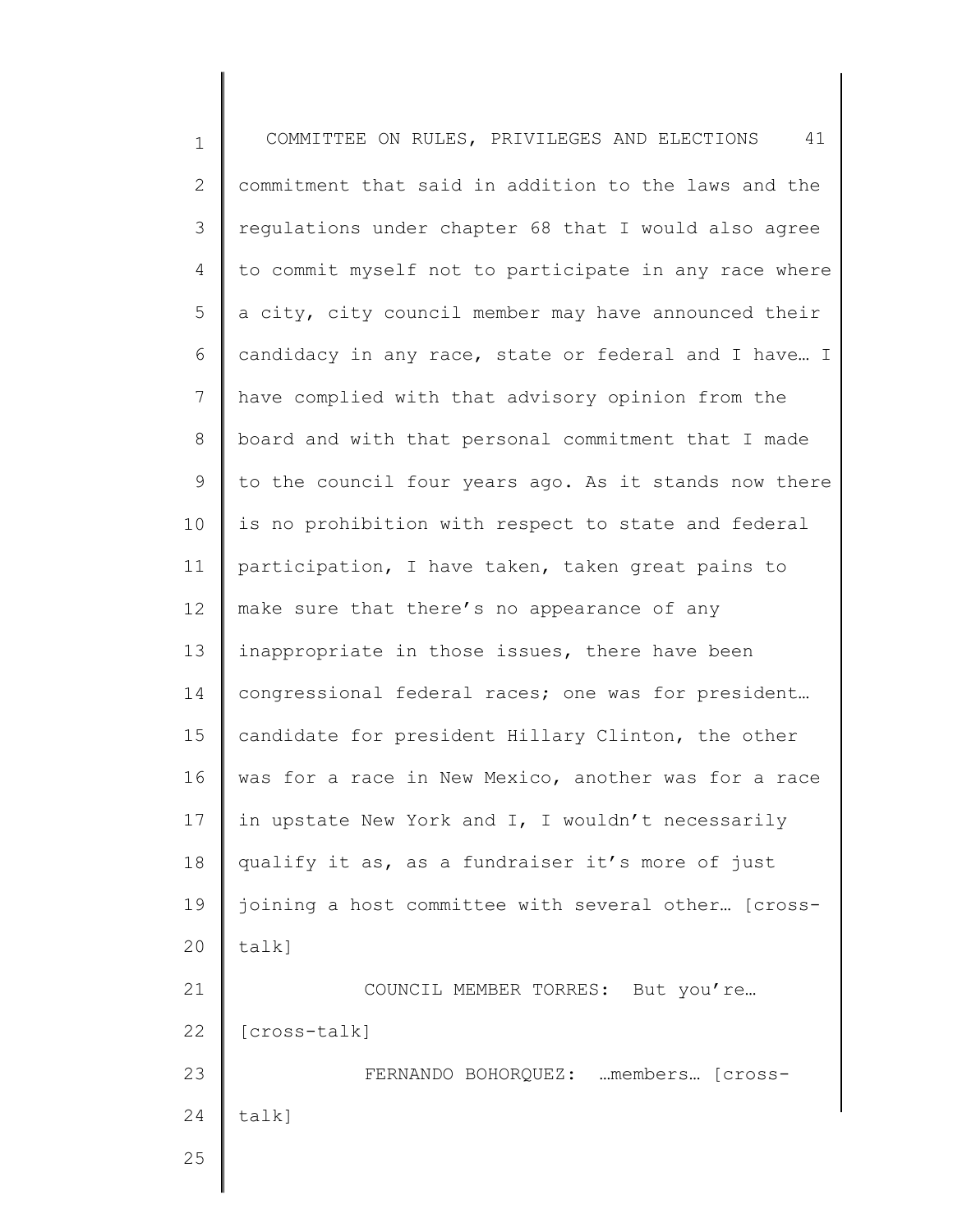| $\mathbf 1$   | 42<br>COMMITTEE ON RULES, PRIVILEGES AND ELECTIONS    |
|---------------|-------------------------------------------------------|
| $\mathbf{2}$  | COUNCIL MEMBER TORRES:  playing a role                |
| 3             | in raising money for candidates so                    |
| 4             | FERNANDO BOHORQUEZ: And, and as I as I                |
| 5             | mentioned then, and I mention and I'll say it today,  |
| 6             | you know I have been very vigilant to comply with all |
| 7             | of my rules and obligations under chapter 68 as well  |
| 8             | as the, the opinions and the advice that's been given |
| $\mathcal{G}$ | to me.                                                |
| 10            | COUNCIL MEMBER TORRES: But even under                 |
| 11            | the law and even under yourself imposed restrictions  |
| 12            | you have the ability to raise funds for state elected |
| 13            | officials and the state has immense influence over    |
| 14            | the governance of New York City, you have the ability |
| 15            | to raise funds for federal elected officials and the  |
| 16            | federal elected officials have immense influence, in  |
| 17            | fact its often the case that the state and federal    |
| 18            | elected officials can often have more influence over  |
| 19            | the governance of New York City than Council Members, |
| 20            | we're sometimes reduced to passing resolutions so     |
| 21            | even if you're not directly even if you're not        |
| 22            | fundraising for state and federal elected officials   |
| 23            | who are directly or indirectly influencing the        |
| 24            | governance of New York City the fact that that's even |
| 25            | a theoretical possibility is, is cause for concern    |
|               |                                                       |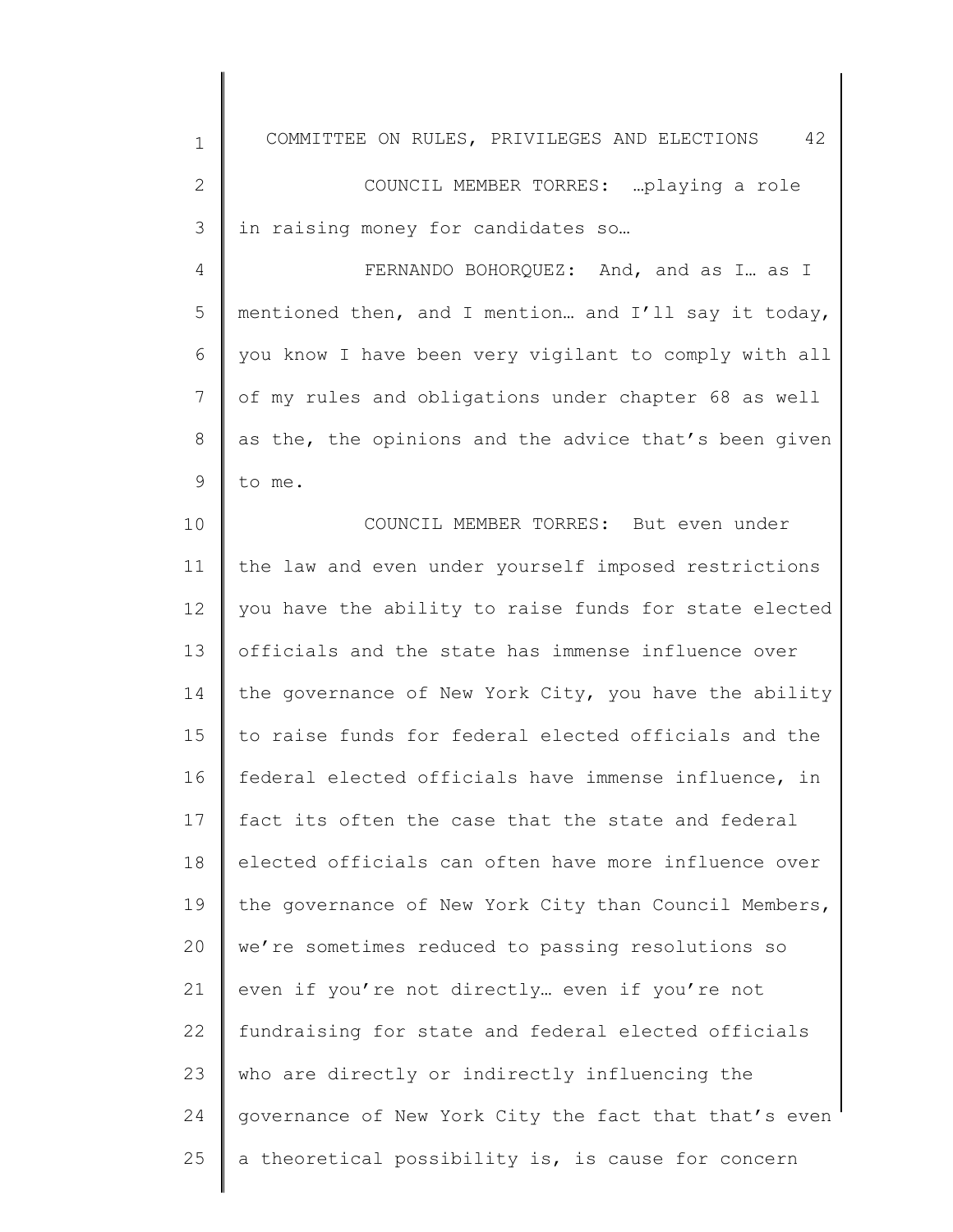| $\mathbf 1$   | 43<br>COMMITTEE ON RULES, PRIVILEGES AND ELECTIONS    |
|---------------|-------------------------------------------------------|
| 2             | and I just want to be forthright with you. I'm        |
| 3             | wondering if, if you were suppose you were required   |
| 4             | to give up fundraising altogether would, would, would |
| 5             | you continue to have an interest in serving on the    |
| 6             | Conflict of Interest Board, would that be a deal      |
| 7             | breaker for you or                                    |
| 8             | FERNANDO BOHORQUEZ: Well let, let, let                |
| $\mathcal{G}$ | me answer it this way                                 |
| 10            | COUNCIL MEMBER TORRES: Yeah.                          |
| 11            | FERNANDO BOHORQUEZ: My interest in                    |
| 12            | commitment to the board is completely separate and    |
| 13            | apart from any of my political activities. I, as I    |
| 14            | stated earlier, I have a deep commitment to the       |
| 15            | mission of this board. If they if the board were to   |
| 16            | adopt a rule or some sort of amendment to the city    |
| 17            | Charter that would apply to state and federal         |
| 18            | political activities, no that would not be a board    |
| 19            | that would not be deal breaker to my service on the   |
| 20            | board because I believe in the mission and I'm        |
| 21            | committed to the mission of this board.               |
| 22            | COUNCIL MEMBER TORRES: I thank you for                |
| 23            | your answers.                                         |
| 24            | CHAIRPERSON KOSLOWITZ: Thank you,                     |
| 25            | Council Member Chin.                                  |
|               |                                                       |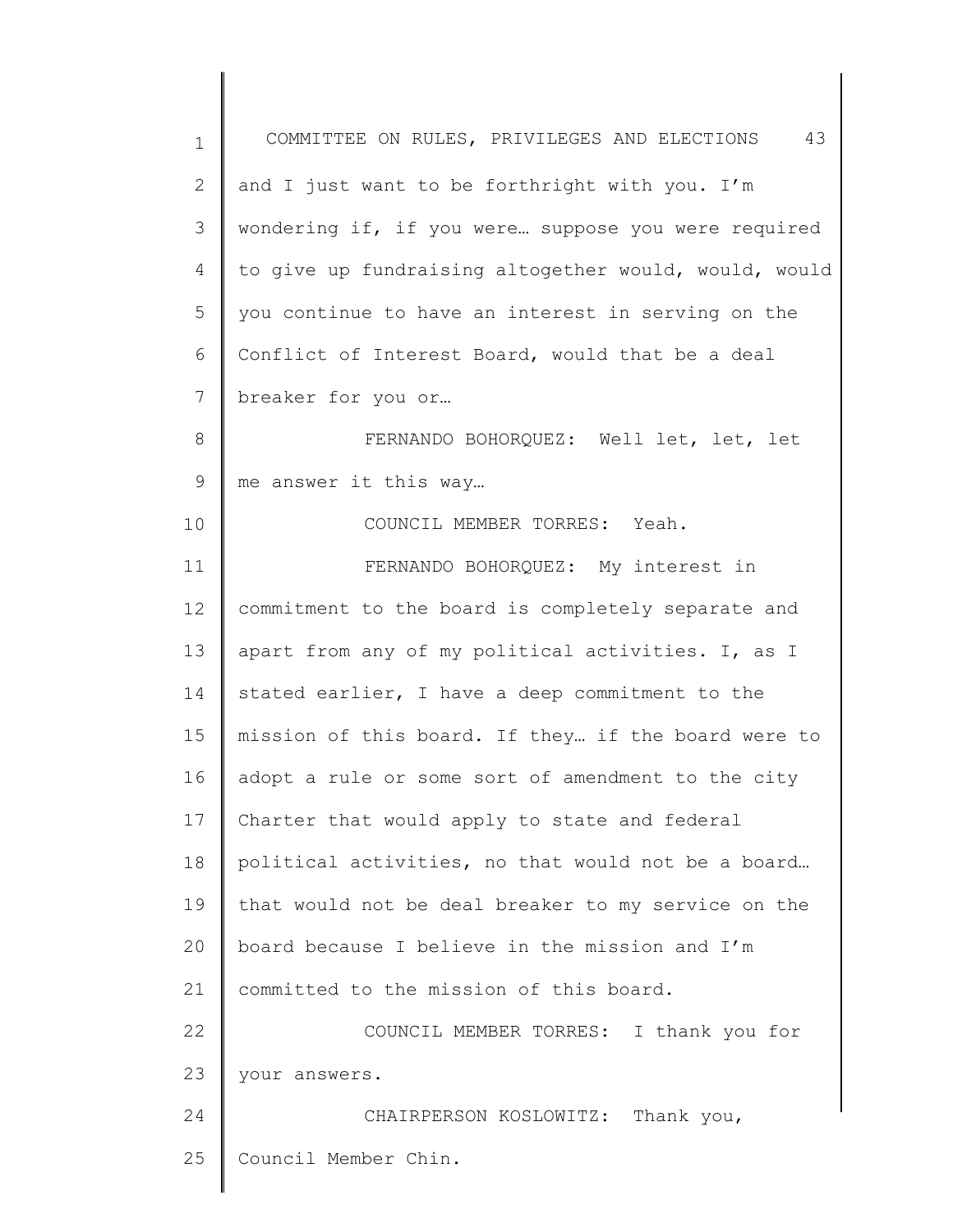| $\mathbf 1$  | 44<br>COMMITTEE ON RULES, PRIVILEGES AND ELECTIONS    |
|--------------|-------------------------------------------------------|
| $\mathbf{2}$ | COUNCIL MEMBER CHIN: Thank you Chair. My              |
| 3            | question is that you served for four years, both of   |
| 4            | you, thank you for your service. So, within this past |
| 5            | four years what do you think about the effectiveness  |
| 6            | of the Conflict of Interest training on public        |
| 7            | servants because I know as Council Member we're       |
| 8            | mandated to do the training every year and I find     |
| 9            | that very helpful and the resources are open to us so |
| 10           | in terms of the effectiveness of the training and     |
| 11           | also whether I think it was in the question two,      |
| 12           | whether the board the agency has enough sufficient    |
| 13           | staff and expertise to carry out that mission to make |
| 14           | sure that all city employees, you know are trained    |
| 15           | and then they have their questions answered?          |
| 16           | FERNANDO BOHORQUEZ: I think the                       |
| 17           | training the training unit of the board is, is        |
| 18           | exemplary. As you know they are charged with training |
| 19           | all 300,000 city public servants and they do a        |
| 20           | fantastic job. I believe in the last annual report in |
| 21           | 2016 the, the training staff trained thousands of     |
| 22           | city employees, whole city agencies and has been      |
| 23           | really engaged in some innovative training and        |
| 24           | education projects such as the COIB with training     |
| 25           | Wiki, the Daily Dose on Twitter, these training       |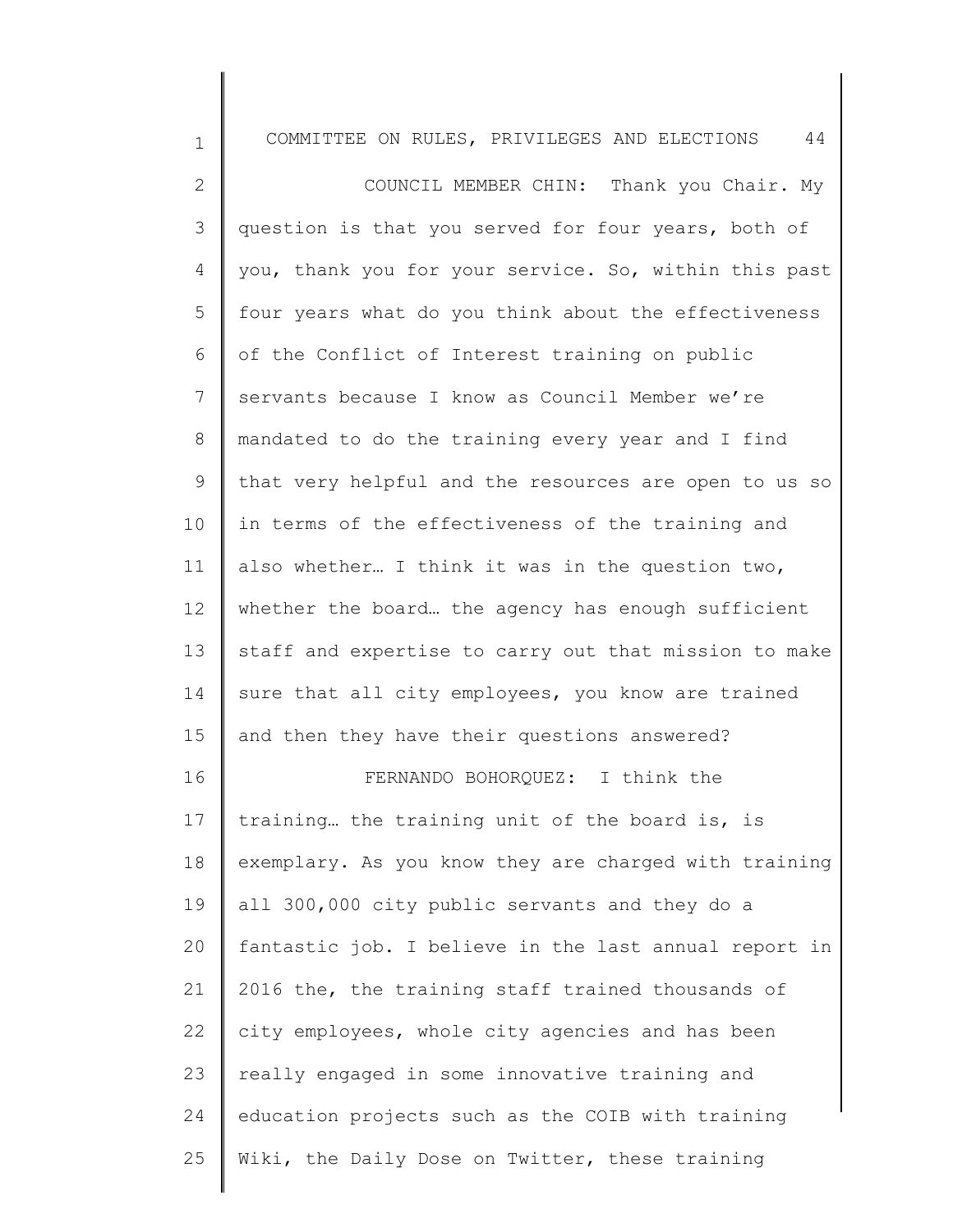| $\mathbf 1$     | 45<br>COMMITTEE ON RULES, PRIVILEGES AND ELECTIONS    |
|-----------------|-------------------------------------------------------|
| 2               | videos so I think that the, the COIB training staff   |
| 3               | is doing an excellent job with the resources that it  |
| 4               | has. One issue that I think there may require some    |
| 5               | additional budget but I think that question is more   |
| 6               | appropriate for the Executive Director is the         |
| $7\phantom{.0}$ | training on the new Local Law 181 of 2016 with        |
| 8               | respect to disclosures and donations to non-profit    |
| 9               | entities that are controlled or affiliated with an    |
| 10              | elected official, that's a new thing that the board   |
| 11              | is now dealing with this year that's on top of all    |
| 12              | the training that we've been doing for years.         |
| 13              | ANTHONY CROWELL: Right, I would agree                 |
| 14              | that the board training staff is exemplary over my    |
| 15              | years in government service, I've seen the education  |
| 16              | and what we call what we now call the education and   |
| 17              | engagement unit go from one or two individual         |
| 18              | trainers to six working really diligently to scale    |
| 19              | the operation and to make sure that there's a high    |
| 20              | level of visibility and recognition that the board is |
| 21              | out there, that the board is interested in training   |
| 22              | and alerting public servants to their obligations, to |
| 23              | understand and comply with the Conflicts of Interest  |
| 24              | Law and also to avoid appearances of any conflicts of |
| 25              | interest so I think that it's been highly successful  |
|                 |                                                       |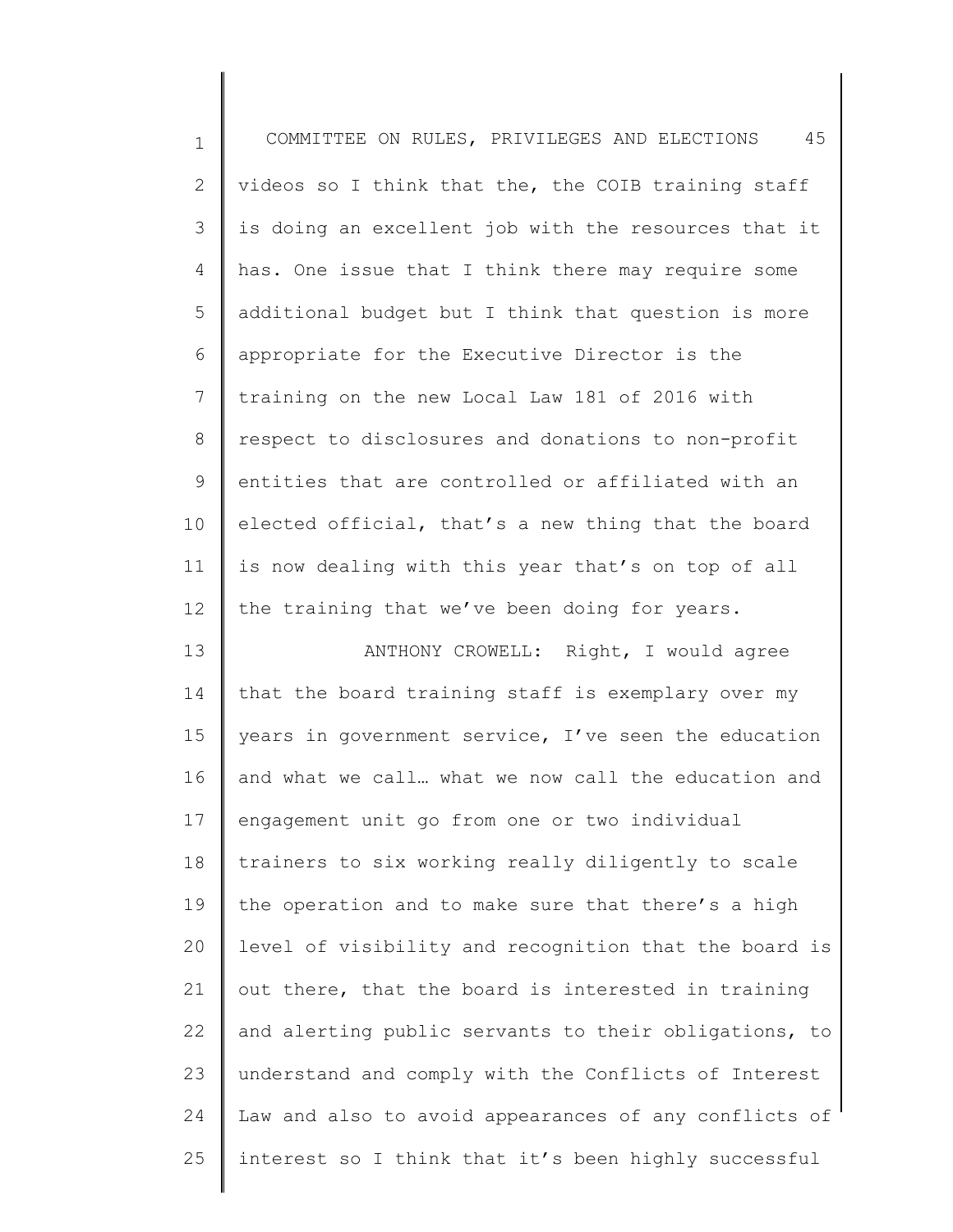| $\mathbf{1}$ | 46<br>COMMITTEE ON RULES, PRIVILEGES AND ELECTIONS    |
|--------------|-------------------------------------------------------|
| $\mathbf{2}$ | and they, they are committed to reaching people the   |
| 3            | way people reach each other in, in the modern world,  |
| 4            | a high degree of use of technology and social media.  |
| 5            | I think it's, it's very innovative, very different    |
| 6            | for a government agency and I applaud it for, for its |
| 7            | efforts in that vein and to engage people             |
| 8            | continuously so it's, it's a very nice thing and      |
| 9            | something that I think we need to be very proud of in |
| 10           | New York City government as, as compared to the way   |
| 11           | other state and local governments may promote their   |
| 12           | ethics programs.                                      |
| 13           | COUNCIL MEMBER CHIN: I think just the                 |
| 14           | fact that I mean we, we get those tweets in terms of  |

14 15 16 17 18 19 20 21 22 23 24 violation and if you just look at the number of violations in terms of the number of employees I think that's a pretty good track record that people are following the, the law and, and abiding by the rules but I think that that is something that maybe another component could be really educating the public in terms of the, the strict rules and regulation that city employees and elected officials have to abide by so that they also... its, it's a way of building trust and confidence in government.

25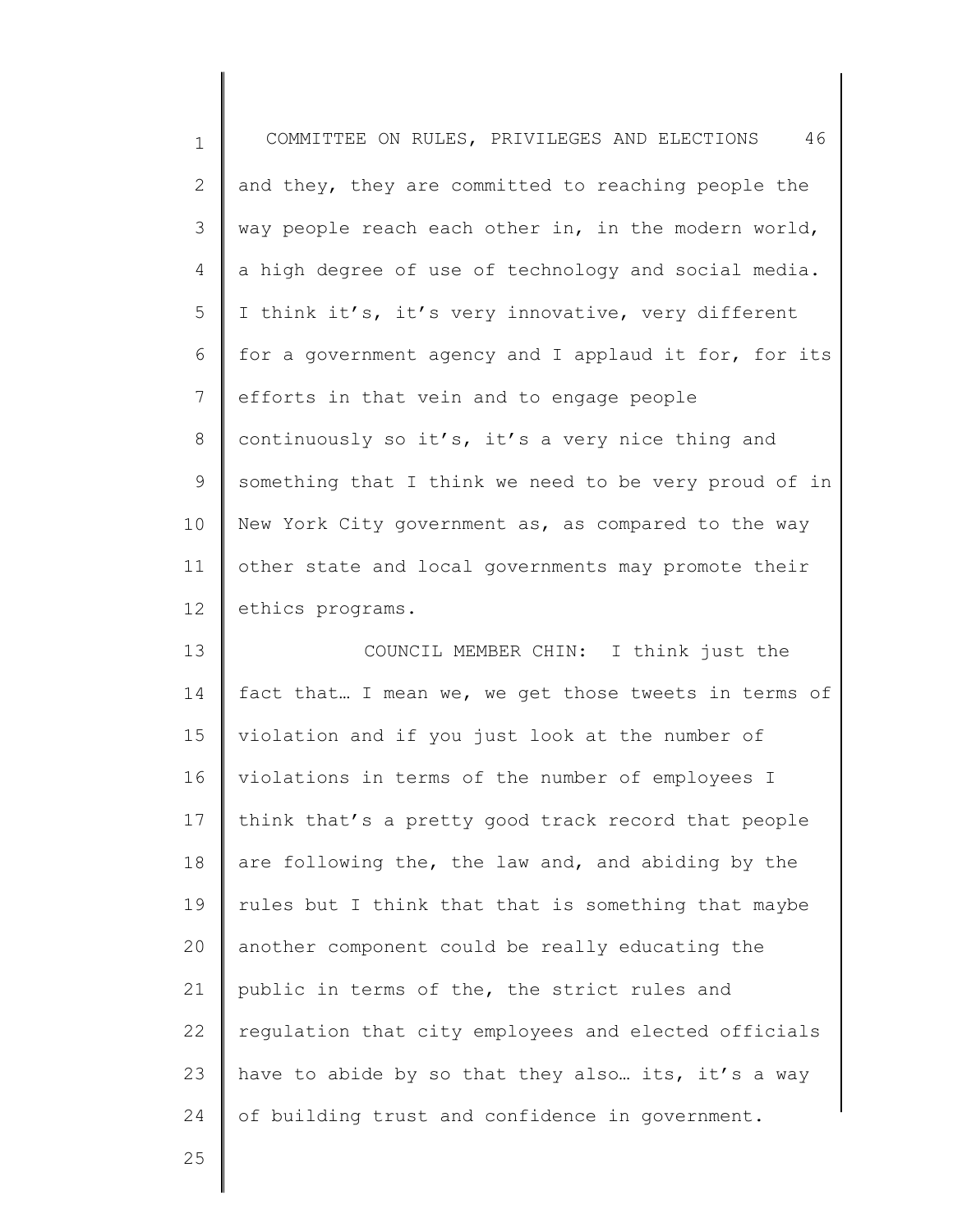| $\mathbf 1$  | COMMITTEE ON RULES, PRIVILEGES AND ELECTIONS 47       |
|--------------|-------------------------------------------------------|
| $\mathbf{2}$ | ANTHONY CROWELL: Helpful suggestion,                  |
| 3            | thank you.                                            |
| 4            | CHAIRPERSON KOSLOWITZ: Okay, thank you.               |
| 5            | Seeing no one has filled out a form to speak from the |
| 6            | public I'm now going to call on a vote.               |
| 7            | COMMITTEE CLERK MARTIN: William Martin,               |
| 8            | Committee Clerk, role call vote Committee on Rules,   |
| 9            | Privileges and the Elections, Items 14, 15, and 16,   |
| 10           | Chair Koslowitz?                                      |
| 11           | CHAIRPERSON KOSLOWITZ: I vote aye.                    |
| 12           | COMMITTEE CLERK MARTIN: Chin?                         |
| 13           | COUNCIL MEMBER CHIN: I vote aye.                      |
| 14           | COMMITTEE CLERK MARTIN: Espinal?                      |
| 15           | COUNCIL MEMBER ESPINAL: [off-mic] I vote              |
| 16           | aye.                                                  |
| 17           | COMMITTEE CLERK MARTIN: Treyger?                      |
| 18           | COUNCIL MEMBER TREYGER: With                          |
| 19           | congratulations to the nominees, I vote aye.          |
| 20           | COMMITTEE CLERK MARTIN: Adams?                        |
| 21           | COUNCIL MEMBER ADAMS: I vote aye.                     |
| 22           | COMMITTEE CLERK MARTIN: Matteo?                       |
| 23           | COUNCIL MEMBER MATTEO: [off-mic] Yes.                 |
| 24           | COMMITTEE CLERK MARTIN: By a vote of six              |
| 25           | in the affirmative, zero in the negative and no       |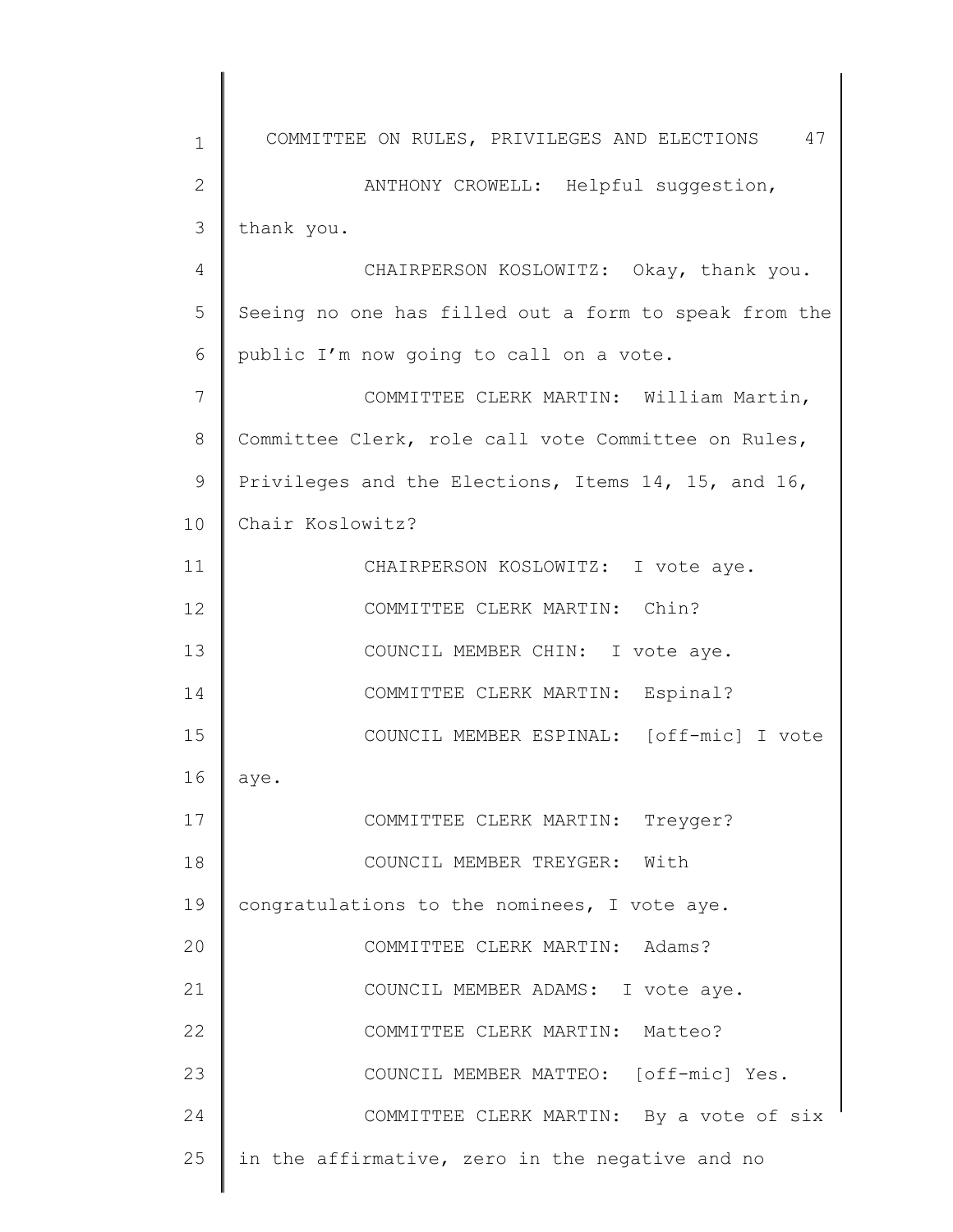1 2 3 4 5 6 7 8 9 10 11 12 13 14 15 16 17 18 19 20 21 22 23 24 25 COMMITTEE ON RULES, PRIVILEGES AND ELECTIONS 48 abstentions all items have been adopted by the committee. CHAIRPERSON KOSLOWITZ: Okay, I am going to hold this meeting open as you saw some of my colleagues left they had a meeting downstairs and I'm going to hold this hearing open. Okay. COMMITTEE CLERK MARTIN: Continuation of roll call, the Committee on Rules, Speaker Johnson? COUNCIL MEMBER JOHNSON: I vote aye, and I thank Chair Koslowitz for chairing this hearing. COMMITTEE CLERK MARTIN: Continuation of roll call, the Committee on Rules, Council Member Cornegy? COUNCIL MEMBER CORNEGY: I vote aye. COMMITTEE CLERK MARTIN: Continuation of roll call, the Committee on Rules, Council Member Gibson? COUNCIL MEMBER GIBSON: I vote aye. COMMITTEE CLERK MARTIN: Torres? COUNCIL MEMBER TORRES: I on all except I'm going to abstain on Bohorquez, yeah. COMMITTEE CLERK MARTIN: Final vote, Committee on Rules, Items 15 and 16 have been adopted by a vote of 10 in the affirmative, zero in the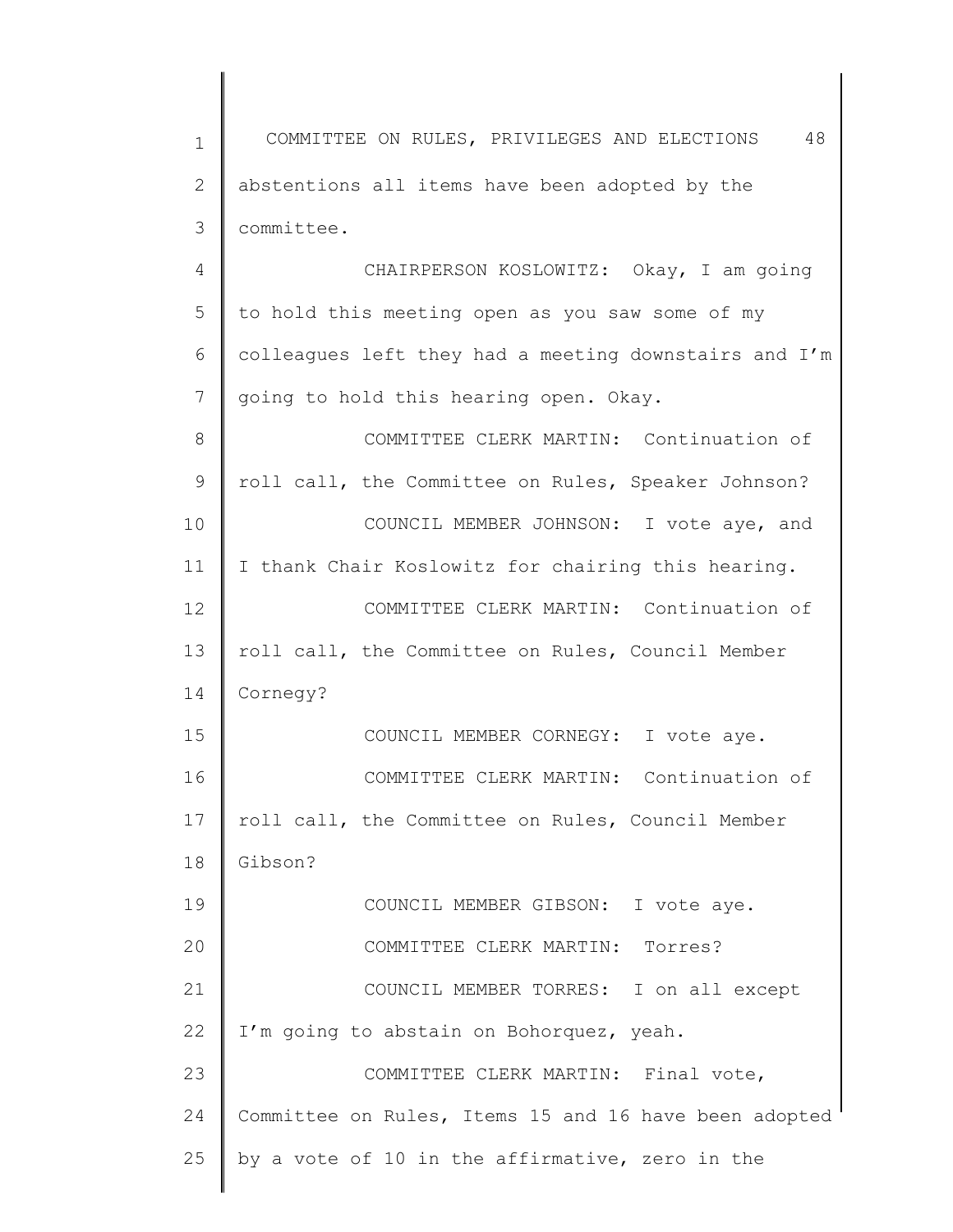| COMMITTEE ON RULES, PRIVILEGES AND ELECTIONS<br>$\mathbf 1$<br>$\mathbf{2}$<br>negative and no abstentions with M-14 being adopted<br>by a vote of nine in the affirmative, zero in the<br>$\mathfrak{Z}$<br>$\overline{4}$<br>negative and one abstention.<br>5<br>[gavel]<br>$\epsilon$<br>7<br>$\,8\,$<br>$\mathsf 9$<br>$10$<br>11<br>$12$<br>13<br>14<br>15<br>16<br>17<br>$1\,8$<br>19<br>20 |    |
|----------------------------------------------------------------------------------------------------------------------------------------------------------------------------------------------------------------------------------------------------------------------------------------------------------------------------------------------------------------------------------------------------|----|
|                                                                                                                                                                                                                                                                                                                                                                                                    | 49 |
|                                                                                                                                                                                                                                                                                                                                                                                                    |    |
|                                                                                                                                                                                                                                                                                                                                                                                                    |    |
|                                                                                                                                                                                                                                                                                                                                                                                                    |    |
|                                                                                                                                                                                                                                                                                                                                                                                                    |    |
|                                                                                                                                                                                                                                                                                                                                                                                                    |    |
|                                                                                                                                                                                                                                                                                                                                                                                                    |    |
|                                                                                                                                                                                                                                                                                                                                                                                                    |    |
|                                                                                                                                                                                                                                                                                                                                                                                                    |    |
|                                                                                                                                                                                                                                                                                                                                                                                                    |    |
|                                                                                                                                                                                                                                                                                                                                                                                                    |    |
|                                                                                                                                                                                                                                                                                                                                                                                                    |    |
|                                                                                                                                                                                                                                                                                                                                                                                                    |    |
|                                                                                                                                                                                                                                                                                                                                                                                                    |    |
|                                                                                                                                                                                                                                                                                                                                                                                                    |    |
|                                                                                                                                                                                                                                                                                                                                                                                                    |    |
|                                                                                                                                                                                                                                                                                                                                                                                                    |    |
|                                                                                                                                                                                                                                                                                                                                                                                                    |    |
|                                                                                                                                                                                                                                                                                                                                                                                                    |    |
|                                                                                                                                                                                                                                                                                                                                                                                                    |    |
| 21                                                                                                                                                                                                                                                                                                                                                                                                 |    |
| 22                                                                                                                                                                                                                                                                                                                                                                                                 |    |
| 23                                                                                                                                                                                                                                                                                                                                                                                                 |    |
| 24                                                                                                                                                                                                                                                                                                                                                                                                 |    |
| 25                                                                                                                                                                                                                                                                                                                                                                                                 |    |